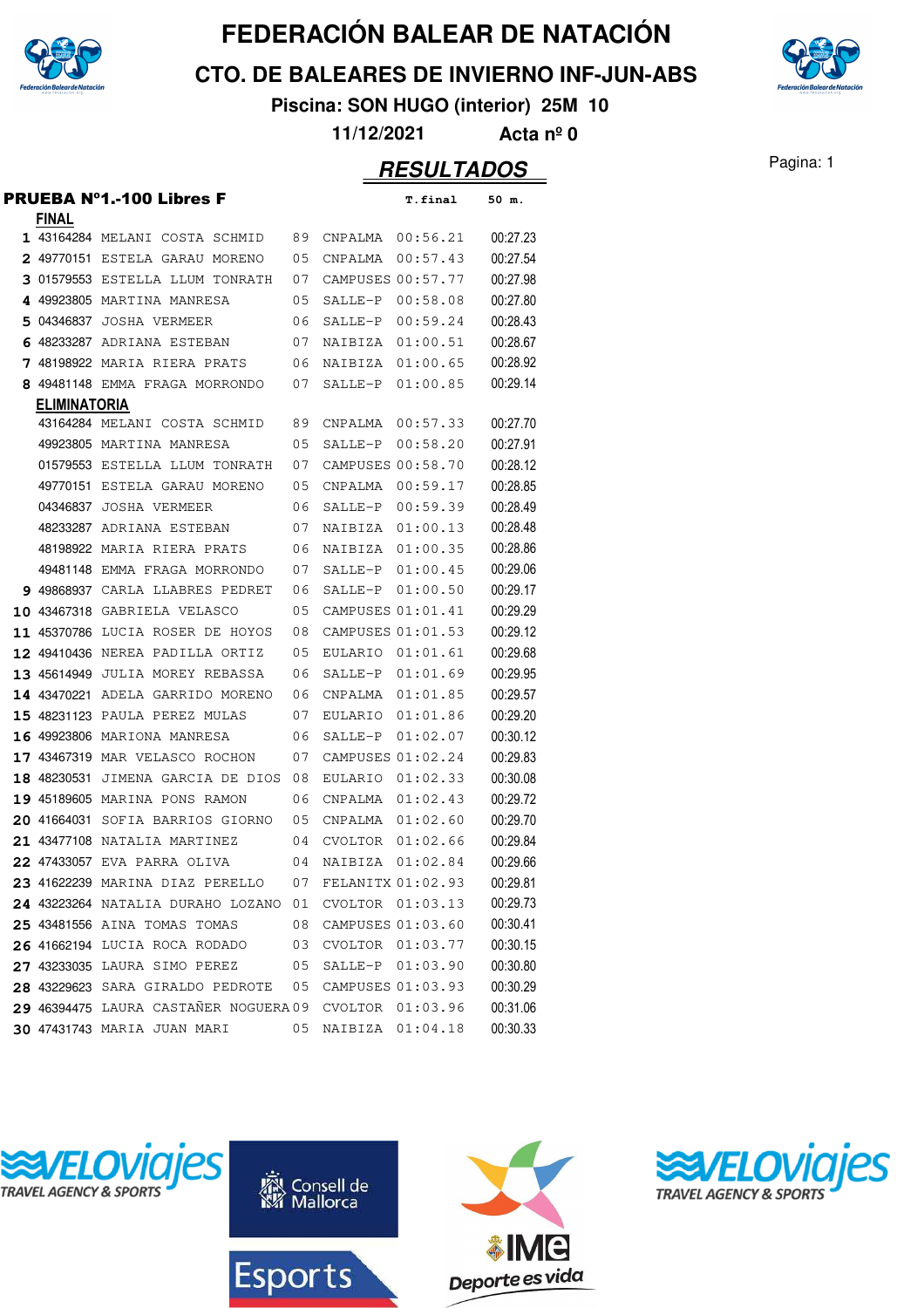

**CTO. DE BALEARES DE INVIERNO INF-JUN-ABS**

**Piscina: SON HUGO (interior) 25M 10**

**11/12/2021 Acta nº 0**

#### Pagina: 2 **RESULTADOS**

|    |                     | <b>PRUEBA Nº1.-100 Libres F</b>    |    |                   | T.final  | 50 m.    |
|----|---------------------|------------------------------------|----|-------------------|----------|----------|
|    | <b>ELIMINATORIA</b> |                                    |    |                   |          |          |
|    |                     | 31 43471829 ELSA MARTINEZ ESTEVA   | 07 | SALLE-P           | 01:04.37 | 00:30.47 |
|    |                     | 32 45187152 AITANA ROMAN ANDUJAR   | 02 | CNPALMA           | 01:04.44 | 00:30.67 |
|    |                     | 33 49925383 MARTA SANDIN POLO      | 07 | SALLE-P           | 01:04.62 | 00:30.49 |
|    |                     | 34 09690446 LUNA CHIMA             | 07 | CAMPUSES 01:04.66 |          | 00:30.67 |
|    |                     | 35 45691467 MARTA BAÑOS VERA       | 05 | <b>CVOLTOR</b>    | 01:04.81 | 00:30.60 |
|    |                     | 36 49410044 PATRICIA OUIROS TUR    | 07 | NAIBIZA           | 01:04.84 | 00:30.64 |
|    |                     | 37 49410260 CLAUDIA BASILIO        | 05 | <b>EULARIO</b>    | 01:05.01 | 00:31.28 |
|    |                     | 38 46390465 BLANCA JAUME BRAVO     | 08 | MASTBAL           | 01:05.19 | 00:31.30 |
|    |                     | 39 03086067 AITANA BRIGUGLIO       | 06 | SALLE-P           | 01:05.30 | 00:31.32 |
|    |                     | 40 46388014 AINA THOMAS TABERNER   | 06 | CNPALMA           | 01:05.38 | 00:31.19 |
|    |                     | 41 45370765 AINA FERNANDEZ BERTH   | 08 | <b>CVOLTOR</b>    | 01:06.07 | 00:31.73 |
|    |                     | 42 49484379 LLUCIA AVELLA          | 09 | CNPALMA           | 01:06.73 | 00:31.88 |
|    | 43 08424482         | SIENNA STEINFELDT                  | 09 | CAMPUSES 01:06.77 |          | 00:31.61 |
|    |                     | 44 46392188 NEREA CASTILLO LOPEZ   | 08 | NCALVIA           | 01:06.93 | 00:31.80 |
| FC |                     | 45372330 EMILIE SANCHEZ BUJOSA     | 09 | CNPALMA           | 01:06.96 | 00:32.49 |
| 45 | 45614889            | MARIA REINA MORENO                 | 07 | SALLE-P           | 01:07.02 | 00:32.27 |
|    | 46 49771820         | CARMEN ESTARELLAS                  | 08 | SALLE-P           | 01:08.40 | 00:32.32 |
| FC |                     | 43470770 ESTHER BLANQUE FAJARDO 06 |    | MASTBAL           | 01:08.40 | 00:31.87 |
| FC |                     | 49774243 AMALIA COLL COMPANY       | 09 | CNPALMA           | 01:09.24 | 00:32.84 |
|    |                     | 04346877 ELLA VERMEER              | 08 | SALLE-P           | Desc     |          |
|    |                     | <b>PRUEBA Nº2.-100 Libres M</b>    |    |                   | T.final  | 50 m.    |
|    | <b>FINAL</b>        |                                    |    |                   |          |          |
|    |                     | 1 43205973 SALVADOR REYNES         | 02 | CNPALMA           | 00:51.36 | 00:24.46 |
|    | 2 43483056          | JOSEP CASTRO TORRENS               | 05 | CAMPUSES 00:51.69 |          | 00:24.61 |
|    |                     | 3 43476153 MATEU VENY OLIVER       | 02 | CNPALMA           | 00:51.75 | 00:24.90 |
|    |                     | 4 45190652 RAUL BERMIN MORAIS      | 02 | CNPALMA           | 00:51.96 | 00:24.86 |
|    | 5 43222608          | JON PIÑEIRO AMONDARAIN 00          |    | CNPALMA           | 00:52.10 | 00:25.26 |
|    |                     | 5 43470663 MARCOS SANCHEZ          | 04 | SALLE-P           | 00:52.10 | 00:25.26 |
|    | 7 43232272          | JORGE SABATER ESPINOSA06           |    | SALLE-P           | 00:52.70 | 00:25.30 |
|    |                     | 8 73003854 CARLOS GARZARÁN AMO     | 90 | CNPALMA           | 00:52.74 | 00:25.13 |
|    | <b>ELIMINATORIA</b> |                                    |    |                   |          |          |
|    |                     | 43483056 JOSEP CASTRO TORRENS      | 05 | CAMPUSES 00:51.95 |          | 00:24.55 |
|    |                     | 45190652 RAUL BERMIN MORAIS        | 02 | CNPALMA  00:52.16 |          | 00:25.13 |
|    |                     | 43476153 MATEU VENY OLIVER         | 02 | CNPALMA           | 00:52.29 | 00:24.78 |
|    |                     | 43470663 MARCOS SANCHEZ            | 04 | SALLE-P           | 00:52.32 | 00:25.23 |
|    |                     | 43205973 SALVADOR REYNES           | 02 | CNPALMA 00:52.39  |          | 00:24.73 |
|    |                     | 43222608 JON PIÑEIRO AMONDARAIN 00 |    | CNPALMA 00:52.46  |          | 00:25.39 |
|    |                     | 73003854 CARLOS GARZARÁN AMO       | 90 | CNPALMA           | 00:52.48 | 00:25.14 |







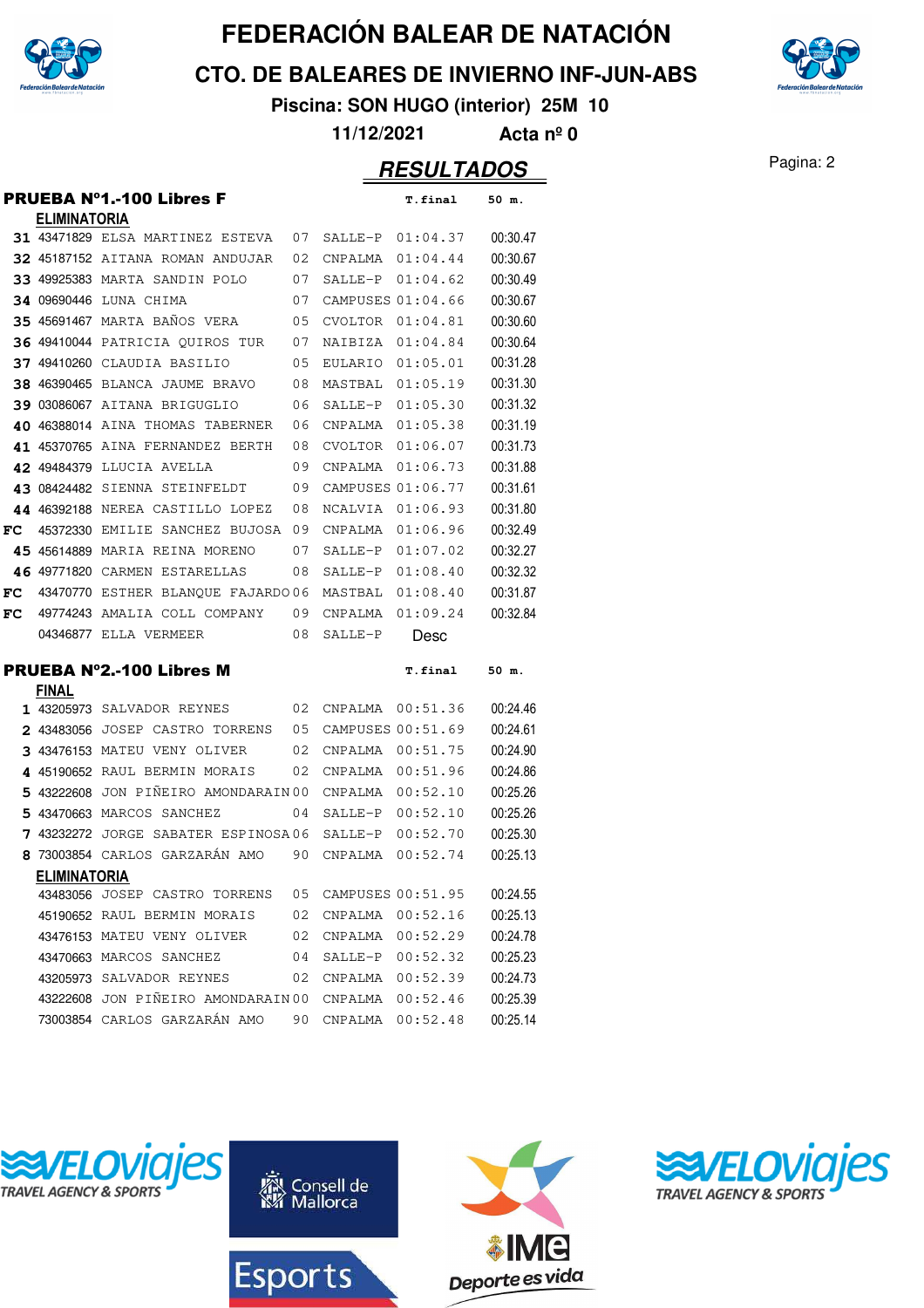

**CTO. DE BALEARES DE INVIERNO INF-JUN-ABS**



**Piscina: SON HUGO (interior) 25M 10**

**11/12/2021 Acta nº 0**

|    |                     | <b>PRUEBA Nº2.-100 Libres M</b>                        |    |                | <b>T.final</b>      | 50 m.    |
|----|---------------------|--------------------------------------------------------|----|----------------|---------------------|----------|
|    | <b>ELIMINATORIA</b> |                                                        |    |                |                     |          |
|    |                     | 43232272 JORGE SABATER ESPINOSA06                      |    | SALLE-P        | 00:53.30            | 00:25.79 |
|    |                     | 9 45187625 SERGI PUIG BLANCO                           | 03 | CVOLTOR        | 00:53.38            | 00:25.29 |
|    |                     | 10 43205972 JOAN REYNES VALLVERDU                      | 97 | CNPALMA        | 00:53.40            | 00:25.39 |
|    |                     | 11 43478908 ADRIA SARD PUIGROS                         | 01 | CNPALMA        | 00:53.41            | 00:25.78 |
|    |                     | 11 45370659 ALEJANDRO GOMEZ MILLAN 05                  |    |                | CAMPUSES 00:53.41   | 00:25.29 |
|    |                     | 13 43469832 JAUME SASTRE GALARZO                       | 00 | CNPALMA        | 00:54.30            | 00:25.93 |
|    |                     | 14 55466834 GASTON VARELA EGUREN                       | 97 | NAIBIZA        | 00:54.36            | 00:26.05 |
|    |                     | 15 48199417 IVAN VILLARINO                             | 05 | <b>EULARIO</b> | 00:54.39            | 00:26.35 |
|    |                     | 16 43233522 ALFONSO REINA MORENO                       | 05 | SALLE-P        | 00:54.57            | 00:25.87 |
|    |                     | 17 47409903 DAVID MEDINA CARDENAS                      | 04 | NAIBIZA        | 00:55.20            | 00:26.81 |
|    |                     | 18 43199949 KEVIN RUIZ BIOJO                           | 02 | SALLE-P        | 00:55.25            | 00:25.83 |
|    |                     | 19 45693046 CIRO ASCANIO SAIZ                          | 06 | CNPALMA        | 00:55.35            | 00:26.66 |
|    |                     | 20 43115340 DANIEL LLOMPART                            | 78 | EULARIO        | 00:55.78            | 00:26.72 |
|    |                     | <b>21 47430056</b> DOROTEO SESMERO RIERA               | 04 | <b>EULARIO</b> | 00:55.96            | 00:26.95 |
|    |                     | 22 59288243 PETRE OLIVIER JESUS                        | 06 |                | CAMPUSES 00:55.99   | 00:26.68 |
|    |                     | 23 45188997 LLUC ZANIN BARCELO                         | 07 | NCALVIA        | 00:56.03            | 00:27.25 |
|    |                     | 24 09897080 ALEX EMERY SACH                            | 05 | SALLE-P        | 00:56.17            | 00:27.11 |
|    |                     | 25 49483562 ALEX JOAN ROMERO LLUCH06                   |    | CNPALMA        | 00:56.28            | 00:26.41 |
|    |                     | 26 07704218 DENIS MOLNAR                               | 04 | CNPALMA        | 00:56.46            | 00:27.41 |
|    |                     | 27 43463962 HUGO GUERRERO LOPEZ                        | 05 | SALLE-P        | 00:56.64            | 00:26.89 |
|    |                     | 28 41664005 JUAN GARCIA VIVES                          | 06 | SALLE-P        | 00:56.67            | 00:26.90 |
|    |                     | 29 43467664 HUGO MORENO BONET                          | 07 | NAIBIZA        | 00:56.86            | 00:27.68 |
|    |                     | <b>30 48199434 JOSE MARIA AZNAREZ TUR06</b>            |    | NAIBIZA        | 00:57.15            | 00:27.43 |
|    |                     | 31 48233533 ANDRES ROMERO PRIETO                       | 04 | NAIBIZA        | 00:57.28            | 00:27.42 |
|    |                     | 32 41619398 DANIEL SERVERA GODOY                       | 06 | ES.ARTA        | 00:57.90            | 00:27.65 |
|    |                     | 33 41663863 TOMEU BONET BONET                          | 07 | CNPALMA        | 00:58.06            | 00:27.89 |
|    |                     | 34 43466668 JAIME FLORIT CASTILLO                      | 05 | <b>CVOLTOR</b> | 00:58.39            | 00:27.75 |
|    |                     | 35 46392195 MIGUEL ANGEL SUNER                         | 06 | CNPALMA        | 00:58.56            | 00:27.88 |
|    |                     | 36 41663833 ALBERT PORTER VICENS                       | 05 | SALLE-P        | 00:58.71            | 00:27.32 |
|    |                     | 37 45611299 JUAN MANUEL NUÑEZ                          | 05 | CNPALMA        | 00:58.75            | 00:28.48 |
|    |                     | 38 45184835 TONI BERGAS COMAS                          | 05 | SALLE-P        | 00:59.22            | 00:27.63 |
|    |                     | 39 47431112 HECTOR ROSELLO                             |    |                | 05 NAIBIZA 00:59.53 | 00:28.43 |
|    |                     | 40 45614938 GUILLEM FEMENIA CRESPI05 SALLE-P 00:59.54  |    |                |                     | 00:28.62 |
|    |                     | 41 45192656 GERARD DOMENECH DE LA 07 CAMPUSES 00:59.56 |    |                |                     | 00:27.76 |
|    |                     | 42 45697045 MARTIN VILI GRIGOROV 05                    |    |                | CNPALMA 01:00.33    | 00:28.99 |
| FC |                     | 43460901 JAVIER HOLGADO 05                             |    |                | CNPALMA 01:00.98    | 00:29.51 |
|    |                     | 43 45698049 XISCO QUINTANILLA 07 CNPALMA 01:01.50      |    |                |                     | 00:28.90 |
|    |                     | 44 41661947 TOMEU JULIA MAIMO 07 FELANITX 01:01.51     |    |                |                     | 00:29.32 |
| FC |                     | 43479936 DANIEL CALZETTA TORRES 05 MASTBAL 01:01.72    |    |                |                     | 00:29.36 |







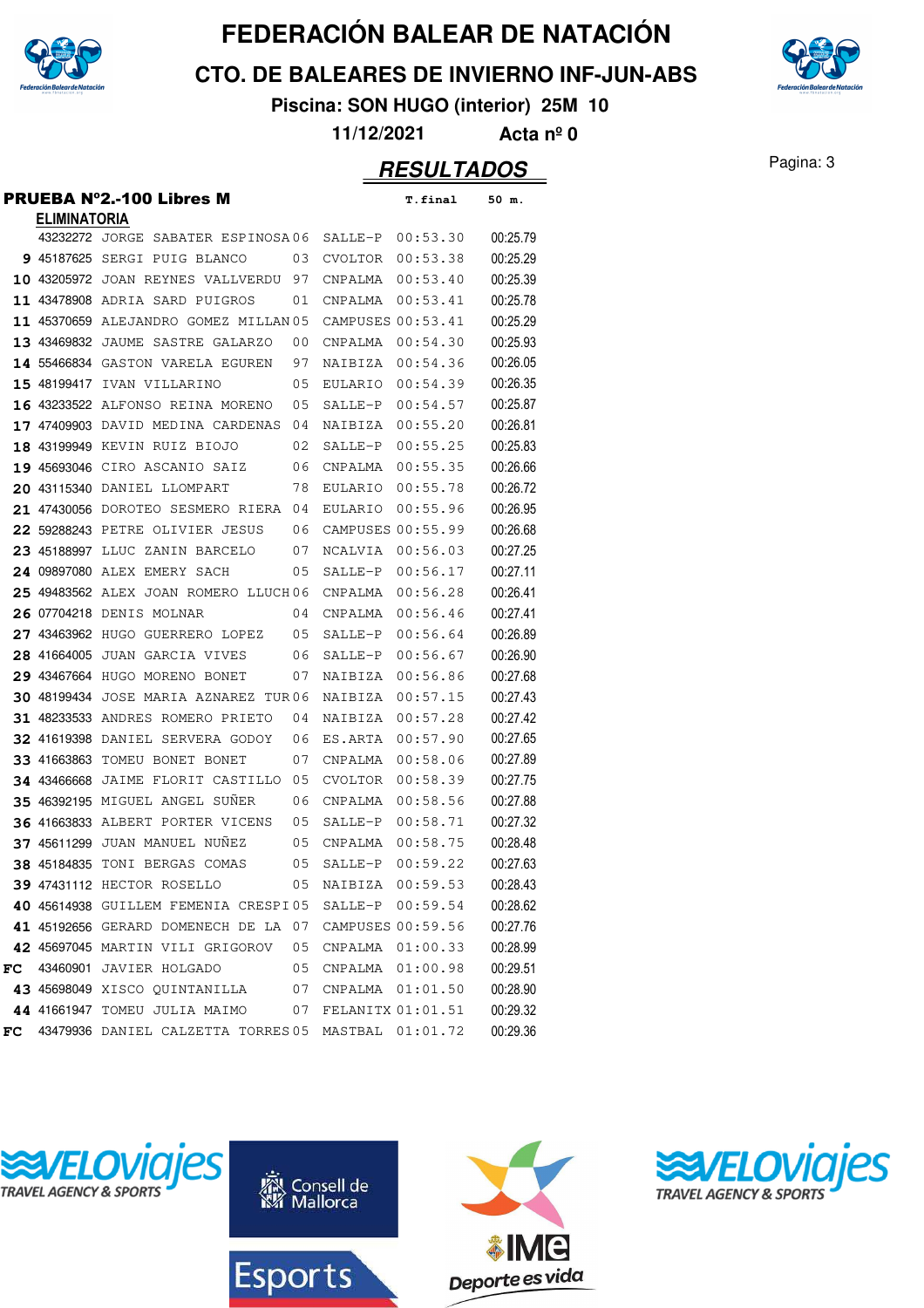

**CTO. DE BALEARES DE INVIERNO INF-JUN-ABS**

**Piscina: SON HUGO (interior) 25M 10**

**11/12/2021 Acta nº 0**

# Pagina: 4 **RESULTADOS**

|    | <b>ELIMINATORIA</b> | <b>PRUEBA Nº2.-100 Libres M</b>                                                                      |    |                     | <b>T.final</b>      | 50 m.    |          |
|----|---------------------|------------------------------------------------------------------------------------------------------|----|---------------------|---------------------|----------|----------|
| FC |                     | 45697069 SERGIO BENNASSAR 07 CNPALMA 01:01.98                                                        |    |                     |                     | 00:29.85 |          |
|    |                     | 43463950 ALEJANDRO ARIAS GOMILA 04 LLUCMA                                                            |    |                     | N.p.                |          |          |
|    |                     | <b>PRUEBA Nº3.-200 Mariposa F</b>                                                                    |    |                     | <b>T.final</b>      | 50 m.    | 100 m.   |
|    |                     | 1 45614441 CLAUDIA NUÑEZ LLADO                                                                       |    |                     | 05 CNPALMA 02:17.25 | 00:30.31 | 01:05.07 |
|    |                     | 2 46394473 NEREA CASTAÑER NOGUERA 03 CVOLTOR                                                         |    |                     | 02:27.46            | 00:33.20 | 01:10.31 |
|    |                     | 3 78223022 KIARA TORRICO RUIZ                                                                        |    |                     | 05 CVOLTOR 02:27.51 | 00:31.89 | 01:08.09 |
|    |                     | 4 45614991 ELISABETH ABAD NUÑEZ                                                                      |    |                     | 08 CNPALMA 02:27.73 | 00:32.59 | 01:10.09 |
|    |                     | 43573918 NADIA CORRADINI                                                                             |    |                     | 05 SALLE-P 02:27.95 | 00:33.31 | 01:10.95 |
| 6  |                     | 41662594 ESTHER PENALVA                                                                              | 07 | SALLE-P             | 02:32.02            | 00:34.35 | 01:12.50 |
|    |                     | 7 48199024 MARTA BONET PEREZ                                                                         |    |                     | 08 EULARIO 02:33.76 | 00:34.07 | 01:13.25 |
| 8  |                     | 49928381 LUCIA SANTHA FERENCZI 09 SALLE-P 02:34.77                                                   |    |                     |                     | 00:34.59 | 01:13.74 |
|    |                     | 9 43479539 PATRICIA TORVISO                                                                          | 07 |                     | CN.INCA 02:39.88    | 00:35.69 | 01:16.31 |
|    |                     | 10 41692086 LAIA REUS SANS                                                                           | 09 |                     | CN.INCA 02:45.07    | 00:35.57 | 01:16.88 |
|    |                     | 46389239 LEYRE LUMBRERAS ROJO                                                                        | 06 | SALLE-P             | Baja                |          |          |
|    |                     | PRUEBA Nº4.-200 Mariposa M                                                                           |    |                     | <b>T.final</b>      | 50 m.    | 100 m.   |
|    |                     | 1 46392451 MARC FALCO GUILLEM                                                                        |    |                     | 03 SALLE-P 02:03.35 | 00:28.07 | 00:59.26 |
|    |                     | 2 43473869 JAVIER LOPEZ GUILLEN                                                                      |    |                     | 06 CN.INCA 02:05.21 | 00:27.41 | 00:58.76 |
|    |                     | 3 47406107 ANGEL ESTEBAN SEGOVIA 04                                                                  |    |                     | NAIBIZA 02:06.20    | 00:28.22 | 00:59.84 |
|    |                     | 4 45699211 SAMUEL DIAZ GUERRERO                                                                      |    |                     | 03 CNPALMA 02:07.25 | 00:28.36 | 01:00.50 |
|    |                     | 5 43466374 NESTOR SIQUIER RIPOLL 04 CNPALMA 02:09.69                                                 |    |                     |                     | 00:28.91 | 01:01.71 |
| 6  |                     | 01876455 KEVIN NICOLAS RADU                                                                          |    |                     | 06 CNPALMA 02:12.74 | 00:29.52 | 01:02.99 |
|    |                     | 7 43476590 OLIVER TOLEDO PANIAGUA 07 MASTBAL 02:13.79                                                |    |                     |                     | 00:29.90 | 01:04.16 |
|    |                     | 8 45611418 GUILLEM ESTARELLAS DE 04 CAMPUSES 02:15.00                                                |    |                     |                     | 00:29.66 | 01:03.22 |
|    |                     | 9 45696312 POL VALLESPIR TORAN                                                                       |    |                     | 07 CN.INCA 02:36.84 | 00:31.95 | 01:09.46 |
|    |                     | JAVIER LOPEZ GUILLEN del CN.INCA bate la M.M. de 15años en 200 Mariposa M con 02:05.21 ant. 02:06.37 |    |                     |                     |          |          |
|    |                     | <b>PRUEBA Nº5.-50 Braza F</b>                                                                        |    |                     | T.final             |          |          |
|    | <b>FINAL</b>        |                                                                                                      |    |                     |                     |          |          |
|    |                     | 1 43235046 PAULA GAYA BISQUERRA 05 CNPALMA 00:34.48                                                  |    |                     |                     |          |          |
|    |                     | 2 49481148 EMMA FRAGA MORRONDO                                                                       |    | 07 SALLE-P 00:34.73 |                     |          |          |
|    |                     | 3 43473466 CLAUDIA GELABERT RUBIO07                                                                  |    | CNPALMA             | 00:34.91            |          |          |
|    |                     | 4 45184053 AINA TOMAS HERNANDEZ                                                                      | 04 | CNPALMA             | 00:36.01            |          |          |
|    |                     | 5 48232179 AITANA ALCANTARA                                                                          |    |                     | 07 EULARIO 00:36.35 |          |          |
|    |                     | 6 45691103 PAULA COLOMAR CARRASCO04 CNPALMA 00:36.47                                                 |    |                     |                     |          |          |
|    |                     | 7 43480417 MARIA BURGUERA MOREY                                                                      |    |                     | 03 CNPALMA 00:37.02 |          |          |
|    |                     | 8 45697330 MARIA DE LLUCH                                                                            | 07 |                     | SALLE-P 00:37.15    |          |          |
|    |                     |                                                                                                      |    |                     |                     |          |          |





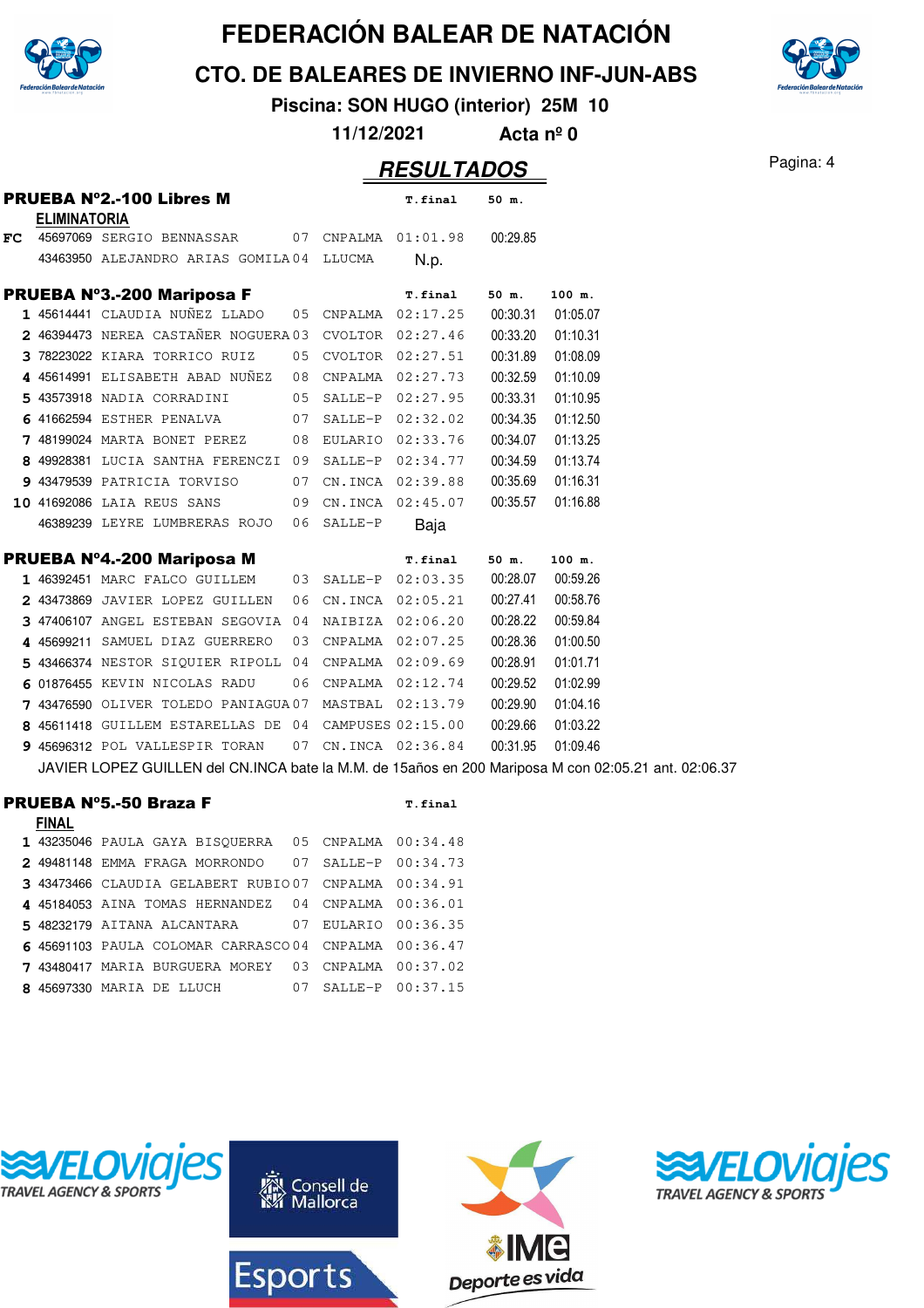

**CTO. DE BALEARES DE INVIERNO INF-JUN-ABS**



**Piscina: SON HUGO (interior) 25M 10**

**11/12/2021 Acta nº 0**

#### **RESULTADOS** Pagina: 5

#### PRUEBA Nº5.-50 Braza F **T.final ELIMINATORIA** 43235046 PAULA GAYA BISQUERRA 05 CNPALMA 00:34.30 49481148 EMMA FRAGA MORRONDO 07 SALLE-P 00:34.71 43473466 CLAUDIA GELABERT RUBIO 07 CNPALMA 00:35.17 45184053 AINA TOMAS HERNANDEZ 04 CNPALMA 00:36.03 45691103 PAULA COLOMAR CARRASCO 04 CNPALMA 00:36.38 45697330 MARIA DE LLUCH 07 SALLE-P 00:36.87 48232179 AITANA ALCANTARA 07 EULARIO 00:36.95 43480417 MARIA BURGUERA MOREY 03 CNPALMA 00:37.06 **9** 49770993 ERIKA BAYON BUENO 08 CVOLTOR 00:37.21 **10** 43475268 MARTA CHUN ROCA 05 CVOLTOR 00:37.26 **11** 45184949 CLAUDIA FRANCO 08 CNPALMA 00:37.28 **12 49410436 NEREA PADILLA ORTIZ 05 EULARIO 00:37.71 13 41750312 MAR PONS TORRES 07 CNJAMMA 00:37.87** 14 41662209 CELIA ROSSELLO 08 CNPALMA 00:38.46 15 43474950 NOA MARTINEZ COUSELO 06 CVOLTOR 00:38.85 **16** 45697729 PAULA MELIS FERRER 09 CNPALMA 00:38.98 **17 45696080 CLAUDIA AMENGUAL 05 CN.INCA 00:39.15** 18 49609931 ALBA PASCUAL SABANIEL 09 SALLE-P 00:39.43 19 48231700 VICTORIA RAMON IGLESIA 09 EULARIO 00:39.47 **20 43476920** LUCIA DEL VALLE MARIN 07 CAMPUSES 00:39.95 **21** 45614994 AINA ABAD NUÑEZ 08 CNPALMA 00:39.99 **22 46392188 NEREA CASTILLO LOPEZ 08 NCALVIA 00:40.42** 42391264 ANNA GENOVA RADEVA 07 CNPALMA Baja PRUEBA Nº6.-50 Braza M **T.final FINAL** 1 43471880 JORDI CINTA PEREZ 05 CN.INCA 00:30.40 **2** 43199949 KEVIN RUIZ BIOJO 02 SALLE-P 00:30.43 **3** 47409850 MARC TORRES VEGA 04 NAIBIZA 00:30.68 4 41749255 ERIK MASSIP MESQUIDA 01 CNJAMMA 00:31.72 5 46392450 GERARD FALCO GUILLEM 01 SALLE-P 00:31.81 6 47255993 LLUC RIBAS RIERA 94 PORTUS 00:32.07 **7** 20000880 SACHA GIBBS 05 CNPALMA 00:32.26 8 45696311 JAUME VALLESPIR TORAN 06 CN.INCA 00:32.87



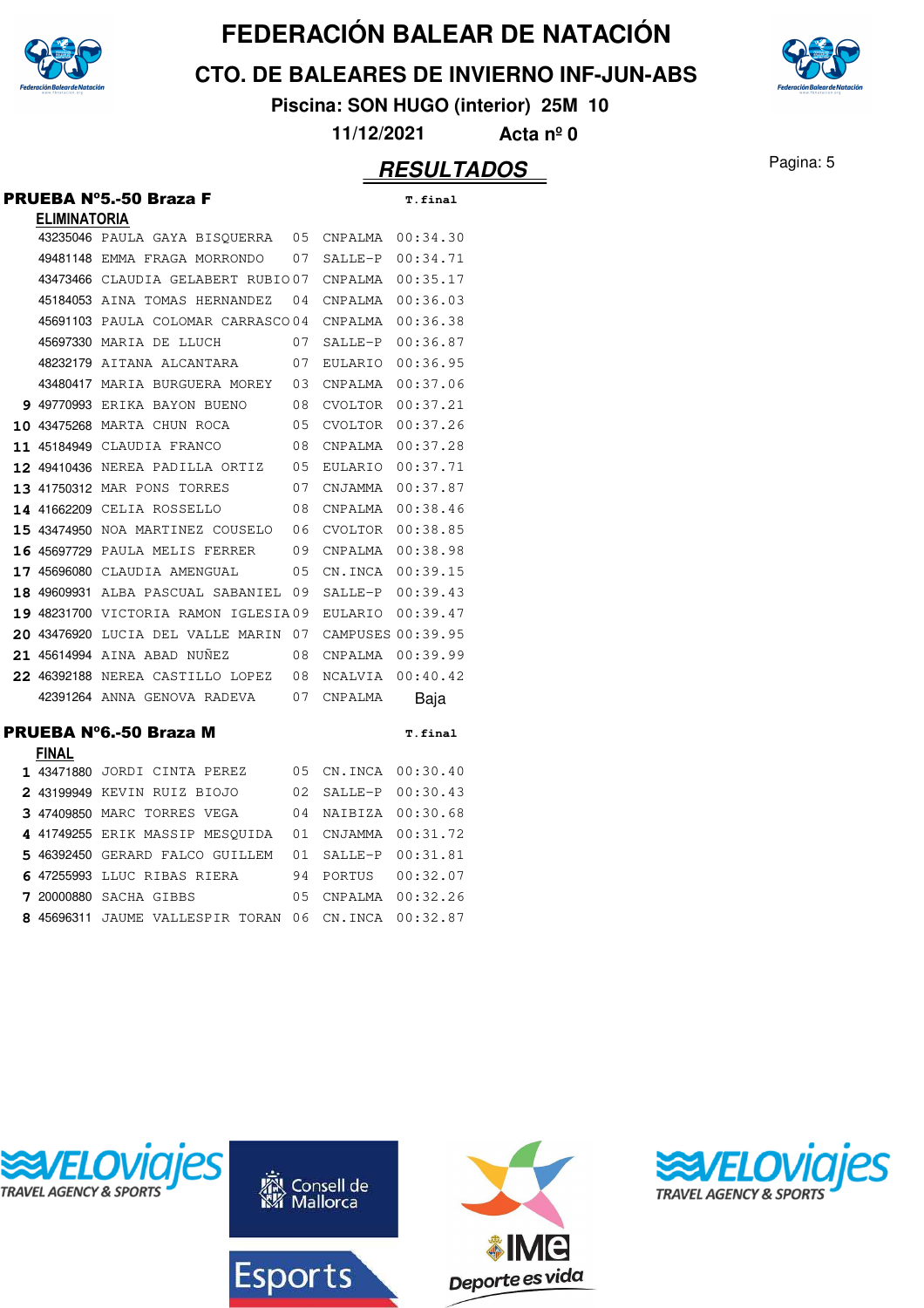

**CTO. DE BALEARES DE INVIERNO INF-JUN-ABS**

**Piscina: SON HUGO (interior) 25M 10**

**11/12/2021 Acta nº 0**

#### **RESULTADOS** Pagina: 6

|     |                     | PRUEBA Nº6.-50 Braza M                                            |    |                   | T.final                 |
|-----|---------------------|-------------------------------------------------------------------|----|-------------------|-------------------------|
|     | <b>ELIMINATORIA</b> |                                                                   |    |                   |                         |
|     |                     | 43471880 JORDI CINTA PEREZ 05 CN.INCA 00:30.36                    |    |                   |                         |
|     |                     | 43199949 KEVIN RUIZ BIOJO 02                                      |    | SALLE-P 00:30.86  |                         |
|     |                     | 47409850 MARC TORRES VEGA 04                                      |    | NAIBIZA 00:31.00  |                         |
|     |                     | 41749255 ERIK MASSIP MESOUIDA 01                                  |    | CNJAMMA 00:31.58  |                         |
| FC. |                     | 45190652 RAUL BERMIN MORAIS 02                                    |    | CNPALMA  00:32.10 |                         |
|     |                     | 47255993 LLUC RIBAS RIERA 94                                      |    | PORTUS 00:32.17   |                         |
|     |                     | 46392450 GERARD FALCO GUILLEM 01                                  |    |                   | SALLE-P 00:32.29        |
|     |                     | 45696311 JAUME VALLESPIR TORAN 06                                 |    | CN.INCA 00:32.42  |                         |
|     |                     | 20000880 SACHA GIBBS                                              | 05 | CNPALMA 00:32.57  |                         |
|     |                     | 9 47432065 DAMIAN PAEZ TORRENT 97                                 |    | CNPALMA 00:32.90  |                         |
|     |                     | 10 41664334 MARC TOMAS MORCILLO 06                                |    | CVOLTOR 00:33.61  |                         |
|     |                     | 11 43470583 PAU REY GARCIA 07                                     |    | NCALVIA 00:34.18  |                         |
|     |                     | <b>12 49414378 ALEXIS MIRALLES</b> 05                             |    |                   |                         |
|     |                     | 13 45697045 MARTIN VILI GRIGOROV 05                               |    | CNPALMA 00:35.45  |                         |
|     |                     | 14 45613692 JOAN BORDOY TASCON 07                                 |    | NCALVIA 00:35.48  |                         |
|     |                     | <b>15 41663833 ALBERT PORTER VICENS</b> 05                        |    | SALLE-P 00:35.79  |                         |
|     |                     | 16 41661947 TOMEU JULIA MAIMO 07                                  |    | FELANITX 00:36.96 |                         |
|     |                     | 01653059 DANIEL MAURER 05                                         |    | SALLE-P           | Desc                    |
|     |                     | 43183969 CARLOS GOMARIZ GAYA 92                                   |    | CVOLTOR           | Baja                    |
|     |                     |                                                                   |    |                   |                         |
|     |                     | <b>PRUEBA N°7.-100 Espalda F</b>                                  |    |                   | <b>T.final</b><br>50 m. |
|     |                     | MARTINA MANRESA MALBERTI del SALLE-P bate la M.M. de 16años en 10 |    |                   |                         |
|     | <b>FILLAL</b>       |                                                                   |    |                   |                         |

m 100 Espalda F con 01:02.43 ant. 01:02:67 **FINAL** 1 43164284 MELANI COSTA SCHMID 89 CNPALMA 01:01.30 00:30.09 49923805 MARTINA MANRESA 05 SALLE-P 01:02.43 00:30.48 <sup>43466614</sup> MARTA MARIA GUASP 01:03.89 04 CVOLTOR 00:31.26 4 49923806 MARIONA MANRESA 06 SALLE-P 01:05.60 00:31.97

|                     | 5 45614381 MARTA RUBIO BUJOSA | 0.5 | CNPALMA 01:06.60     |          | 00:32.36 |
|---------------------|-------------------------------|-----|----------------------|----------|----------|
|                     | 6 09690446 LUNA CHIMA         | 07  | CAMPUSES 01:07.34    |          | 00:32.81 |
|                     | 7 43467318 GABRIELA VELASCO   | 0.5 | CAMPUSES $01:07.40$  |          | 00:33.01 |
|                     | 8 45692762 ANGELA BUSOUETS    | 06  | $CNPALMA$ $01:07.44$ |          | 00:33.07 |
| <b>ELIMINATORIA</b> |                               |     |                      |          |          |
|                     | 43164284 MELANI COSTA SCHMID  | 89  | CNPALMA              | 01:03.13 | 00:30.73 |
|                     | 43466614 MARTA MARIA GUASP    | 04  | CVOLTOR              | 01:03.60 | 00:30.98 |
|                     | 49923805 MARTINA MANRESA      | 0.5 | SALLE-P              | 01:03.70 | 00:31.00 |
|                     | 45692762 ANGELA BUSOUETS      | 06  | CNPALMA              | 01:06.67 | 00:32.26 |
|                     | 45614381 MARTA RUBIO BUJOSA   | 0.5 | CNPALMA              | 01:06.74 | 00:31.89 |
| 43467318            | GABRIELA VELASCO              | 0.5 | CAMPUSES 01:06.85    |          | 00:32.89 |
| 49923806            | MARIONA MANRESA               | 06  | SALLE-P              | 01:07.17 | 00:32.72 |
|                     |                               |     |                      |          |          |





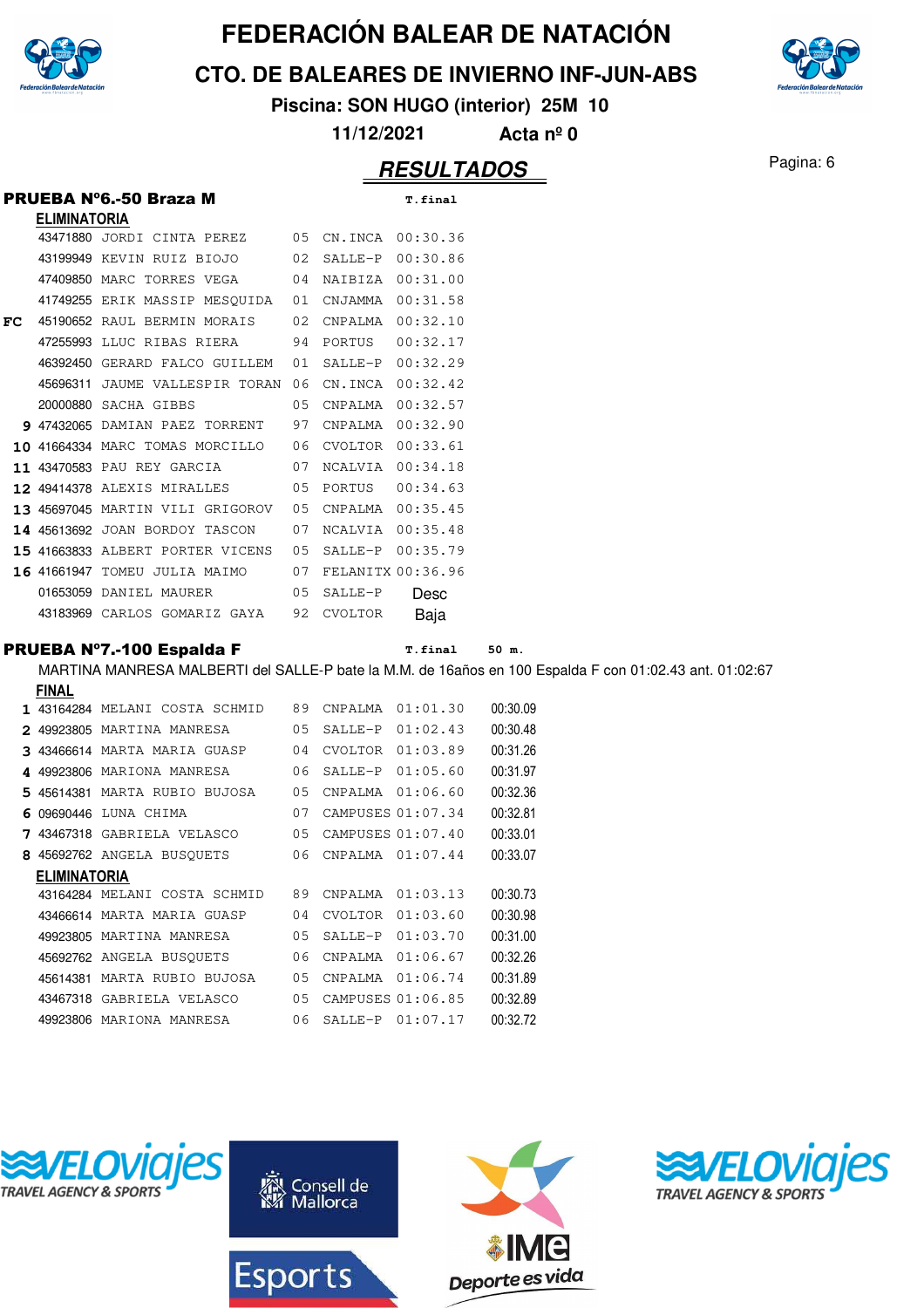

**CTO. DE BALEARES DE INVIERNO INF-JUN-ABS**



**Piscina: SON HUGO (interior) 25M 10**

**11/12/2021 Acta nº 0**

|    |                     | <b>PRUEBA Nº7.-100 Espalda F</b>                  |    |                   | <b>T.final</b> | 50 m.    |
|----|---------------------|---------------------------------------------------|----|-------------------|----------------|----------|
|    | <b>ELIMINATORIA</b> |                                                   |    |                   |                |          |
|    |                     | 09690446 LUNA CHIMA                               | 07 | CAMPUSES 01:08.45 |                | 00:33.38 |
|    |                     | 9 41622760 ANGELS MARTI GINARD                    | 06 | ES.ARTA           | 01:08.66       | 00:33.43 |
|    |                     | 10 48199273 VIOLETA CUBERO SOLER                  | 06 | NAIBIZA           | 01:08.75       | 00:32.96 |
|    |                     | 11 43481556 AINA TOMAS TOMAS                      | 08 | CAMPUSES 01:08.87 |                | 00:33.57 |
|    |                     | 12 49770151 ESTELA GARAU MORENO                   | 05 | CNPALMA           | 01:09.32       | 00:33.38 |
|    |                     | 13 45691319 BEATRIZ GIJON CASTRO                  | 09 | SALLE-P           | 01:09.38       | 00:33.87 |
|    |                     | 14 01009114 ANIA CRISTINA BUCIU                   | 07 | LLUCMA            | 01:10.09       | 00:33.48 |
|    |                     | 15 45193826 M <sup>a</sup> VICTORIA CAÑADILLAS 08 |    | CNPALMA           | 01:10.25       | 00:34.62 |
|    |                     | 16 43216891 LAURA SASTRE COLOM                    | 97 | CN.INCA           | 01:10.67       | 00:33.95 |
|    |                     | 17 46394475 LAURA CASTAÑER NOGUERA 09             |    | <b>CVOLTOR</b>    | 01:11.74       | 00:34.95 |
|    |                     | 18 49481006 LUCIA MOYA JIMENEZ                    | 07 | NCALVIA           | 01:12.92       | 00:34.84 |
|    |                     | 19 46390465 BLANCA JAUME BRAVO                    | 08 | MASTBAL           | 01:13.35       | 00:35.42 |
|    |                     | 20 43471829 ELSA MARTINEZ ESTEVA                  | 07 | SALLE-P           | 01:14.09       | 00:36.15 |
|    |                     | 21 41692085 ARIADNA REUS SANS                     | 07 | CN.INCA           | 01:15.65       | 00:36.66 |
| FC |                     | 45372330 EMILIE SANCHEZ BUJOSA                    | 09 | CNPALMA           | 01:17.34       | 00:37.94 |
| FC |                     | 49774243 AMALIA COLL COMPANY                      | 09 | CNPALMA           | 01:19.30       | 00:37.99 |
|    |                     | PRUEBA Nº8.-100 Espalda M                         |    |                   | T.final        | 50 m.    |
|    | <b>FINAL</b>        |                                                   |    |                   |                |          |
|    |                     | 1 43483056 JOSEP CASTRO TORRENS                   | 05 | CAMPUSES 00:57.79 |                | 00:27.94 |
|    |                     | 2 45691572 ANDREAS CARRASCAL                      | 06 | CNPALMA           | 00:57.94       | 00:28.34 |
|    |                     | 3 43476153 MATEU VENY OLIVER                      | 02 | CNPALMA           | 00:58.66       | 00:28.25 |
| 4  |                     | 43233522 ALFONSO REINA MORENO                     | 05 | SALLE-P           | 00:59.04       | 00:28.53 |
| 5  |                     | 43467664 HUGO MORENO BONET                        | 07 | NAIBIZA           | 01:01.76       | 00:30.15 |
| 6  | 43224511            | GONZALO TORRES PUERTAS 04                         |    | SALLE-P           | 01:03.47       | 00:30.76 |
| 7  |                     | 41663863 TOMEU BONET BONET                        | 07 | CNPALMA           | 01:04.59       | 00:31.27 |
|    |                     | 8 45693046 CIRO ASCANIO SAIZ                      | 06 | CNPALMA           | 01:05.01       | 00:31.54 |
|    | <b>ELIMINATORIA</b> |                                                   |    |                   |                |          |
|    |                     | 45691572 ANDREAS CARRASCAL                        | 06 | CNPALMA           | 00:59.43       | 00:28.97 |
|    |                     | 43483056 JOSEP CASTRO TORRENS                     | 05 | CAMPUSES 01:00.44 |                | 00:29.32 |
|    |                     | 43233522 ALFONSO REINA MORENO                     | 05 | SALLE-P           | 01:00.72       | 00:29.66 |
|    |                     | 43476153 MATEU VENY OLIVER                        | 02 | CNPALMA           | 01:02.62       | 00:31.37 |
|    |                     | 43467664 HUGO MORENO BONET                        | 07 | NAIBIZA           | 01:02.99       | 00:30.98 |
|    |                     | 43224511 GONZALO TORRES PUERTAS 04                |    | SALLE-P           | 01:03.95       | 00:30.85 |
|    |                     | 45693046 CIRO ASCANIO SAIZ                        | 06 | CNPALMA           | 01:04.45       | 00:31.03 |
|    |                     | 41663863 TOMEU BONET BONET                        | 07 | CNPALMA           | 01:05.01       | 00:31.81 |
|    |                     | 9 45693738 JAUME PONS SANTAMARIA                  | 06 | CNMURO            | 01:06.25       | 00:32.24 |
| FC |                     | 43476877 VICTOR CASTAÑER                          | 06 | CNPALMA           | 01:07.89       | 00:32.09 |







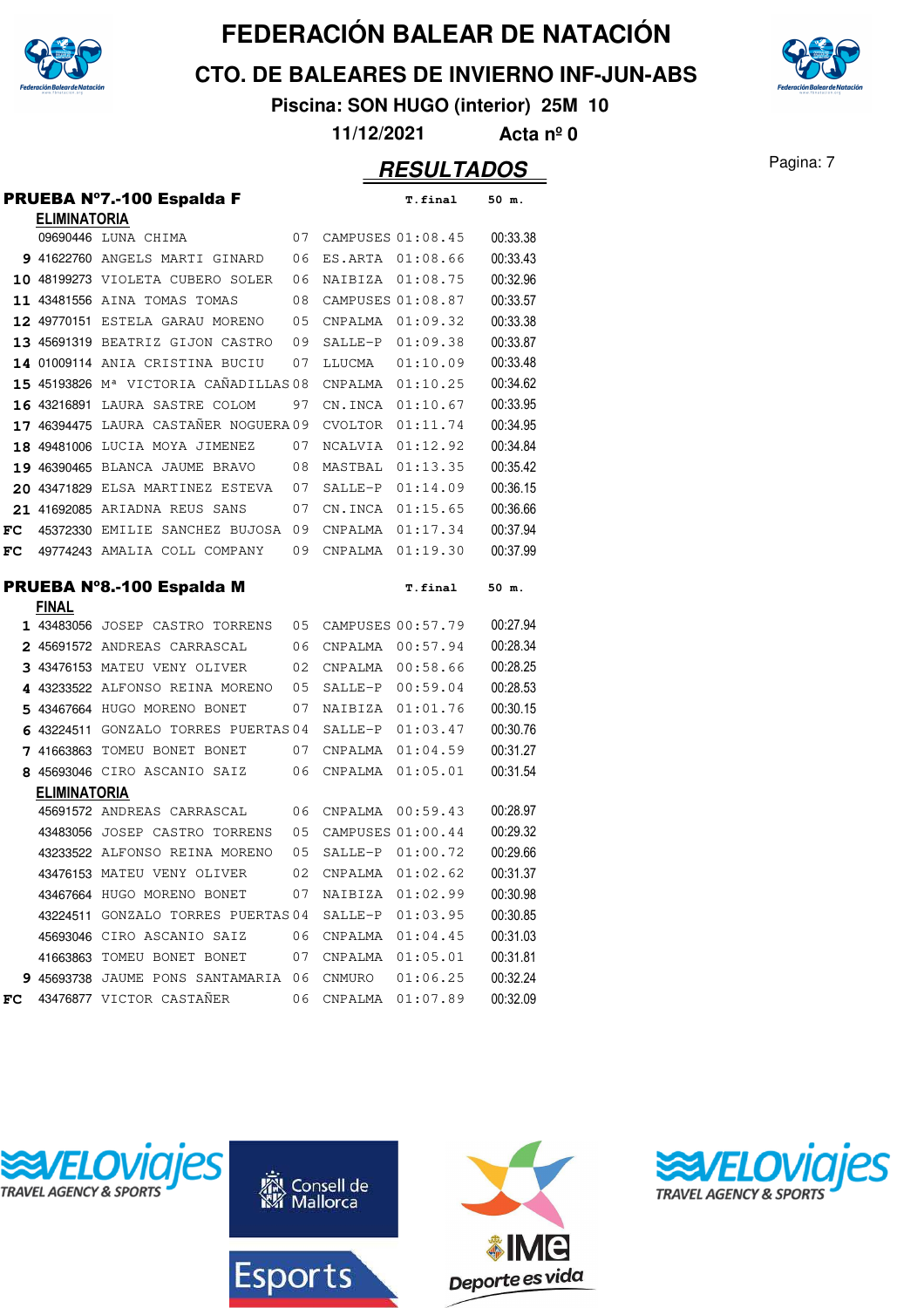

**CTO. DE BALEARES DE INVIERNO INF-JUN-ABS**

**Piscina: SON HUGO (interior) 25M 10**

**11/12/2021 Acta nº 0**

#### Pagina: 8 **RESULTADOS**

|  | PRUEBA Nº9.-800 Libres F                     |    |         | T.final           | 50 m.    | $100$ m. | 200 m.   | 400 m.   |          |
|--|----------------------------------------------|----|---------|-------------------|----------|----------|----------|----------|----------|
|  | 1 43475079 SARAH HOLGADO BARAHONA 07 CNPALMA |    |         | 09:19.17          | 00:31.39 | 01:05.74 | 02:16.31 | 04:38.58 |          |
|  | 2 45193097 JOANA MARIA SIERRA                | 08 |         | CAMPUSES 09:30.36 | 00:31.14 | 01:05.62 | 02:17.19 | 04:41.95 |          |
|  | 3 43479700 AGNES MAYOL SERRA                 | 07 | SALLE-P | 09:39.43          | 00:32.30 | 01:07.87 | 02:19.96 | 04:46.27 |          |
|  | 4 46393032 CAROLINA HEREDIA                  | 05 | SALLE-P | 09:42.67          | 00:32.99 | 01:08.73 | 02:21.88 | 04:49.51 |          |
|  | 5 49925382 ALEXANDRA SANDIN POLO             | 04 | SALLE-P | 09:50.67          | 00:33.33 | 01:09.28 | 02:22.08 | 04:49.20 |          |
|  | 6 48230531 JIMENA GARCIA DE DIOS             | 08 | EULARIO | 10:02.05          | 00:32.99 | 01:09.51 | 02:23.18 | 04:54.63 |          |
|  | <b>7 04346877 ELLA VERMEER</b>               | 08 | SALLE-P | 10:08.40          | 00:34.24 | 01:11.30 | 02:27.33 | 05:02.35 |          |
|  | 8 41709410 MARTA JULIA MARTORELL             | 07 |         | FELANITX 10:14.79 | 00:33.85 | 01:10.01 | 02:25.68 | 05:00.93 |          |
|  | 9 41664006 MARIA BELEN GARCÍA                | 07 | SALLE-P | 10:21.07          | 00:34.41 | 01:11.66 | 02:28.40 | 05:04.53 |          |
|  | 45613777 NEUS GREGORIO RIERA                 | 09 | CVOLTOR | Baja              |          |          |          |          |          |
|  |                                              |    |         |                   |          |          |          |          |          |
|  | PRUEBA N°10.-1500 Libres M                   |    |         | T.final           | 50 m.    | 100 m.   | $200$ m. | 400 m.   | 800 m.   |
|  | 1 43214090 JOAN SASTRE RODRIGUEZ 04 CVOLTOR  |    |         | 16:05.19          | 00:29.64 | 01:01.68 | 02:05.76 | 04:14.08 | 08:28.21 |
|  | 2 43476590 OLIVER TOLEDO PANIAGUA 07         |    | MASTBAL | 17:04.63          | 00:31.17 | 01:05.14 | 02:14.12 | 04:33.39 | 09:05.59 |
|  | 3 48199742 MARCOS GARCIA                     | 06 | NAIBIZA | 17:11.89          | 00:30.95 | 01:04.33 | 02:12.08 | 04:29.29 | 09:05.33 |
|  | 4 48233533 ANDRES ROMERO PRIETO              | 04 | NAIBIZA | 17:21.62          | 00:30.92 | 01:04.50 | 02:12.76 | 04:29.63 | 09:08.92 |
|  | 5 43466210 MARCOS RUIZ MARTIN                | 05 | CVOLTOR | 17:51.72          | 00:31.60 | 01:05.89 | 02:15.27 | 04:34.82 | 09:22.78 |
|  | 6 47433258 MARC VALLVE PALERM                | 07 | NAIBIZA | 18:08.95          | 00:31.22 | 01:05.58 | 02:16.42 | 04:41.60 | 09:35.67 |
|  | 7 45185607 LLUIS VICENS BUJOSA               | 05 | CNPALMA | 18:11.70          | 00:31.31 | 01:05.85 | 02:16.79 | 04:41.92 | 09:35.29 |
|  | 8 47431112 HECTOR ROSELLO                    | 05 | NAIBIZA | 18:12.32          | 00:31.94 | 01:06.16 | 02:18.18 | 04:44.42 | 09:38.08 |
|  | 9 45696312 POL VALLESPIR TORAN               | 07 | CN.INCA | 18:47.95          | 00:32.06 | 01:06.78 | 02:18.67 | 04:44.73 | 09:41.58 |

#### PRUEBA Nº11.-50 Mariposa F T.final

| FINAL                                 |                |                |          |
|---------------------------------------|----------------|----------------|----------|
| 1 45614441 CLAUDIA NUNEZ LLADO        | 0.5            | CNPALMA        | 00:28.13 |
| 2 43465024<br>LUCIA MENENDEZ          | 04             | $SATJ.F-P$     | 00:29.00 |
| 3 43466209 ALEJANDRA RUIZ MARTIN      | 03             | CVOLTOR        | 00:29.05 |
| 54878548 CATALINA FOURCADE<br>4       | 03             | EULARIO        | 00:29.52 |
| MARTA RUBIO BUJOSA<br>5 45614381      | 05             | CNPALMA        | 00:29.55 |
| <b>JOSHA VERMEER</b><br>04346837<br>6 | 06             | SALLE-P        | 00:29.70 |
| 7 48198922 MARIA RIERA PRATS          | 06             | NAIBIZA        | 00:29.73 |
| 43205846 MARTA TORRENS CALVO<br>8.    | 98             | CNPALMA        | 00:29.91 |
| ELIMINATORIA                          |                |                |          |
| 45614441 CLAUDIA NUÑEZ LLADO          | 0 <sub>5</sub> | CNPALMA        | 00:28.44 |
| 43466209<br>ALEJANDRA RUIZ MARTIN     | 03             | CVOLTOR        | 00:29.48 |
| 45614381<br>MARTA RUBIO BUJOSA        | 0.5            | CNPALMA        | 00:29.50 |
| 43465024 LUCIA MENENDEZ               | 04             | $SALLE-P$      | 00:29.58 |
| 43205846 MARTA TORRENS CALVO          | 98             | CNPALMA        | 00:29.71 |
| CATALINA FOURCADE<br>54878548         | 03             | <b>EULARIO</b> | 00:29.82 |
| 48198922 MARIA RIERA PRATS            | 06             | NAIBIZA        | 00:29.97 |







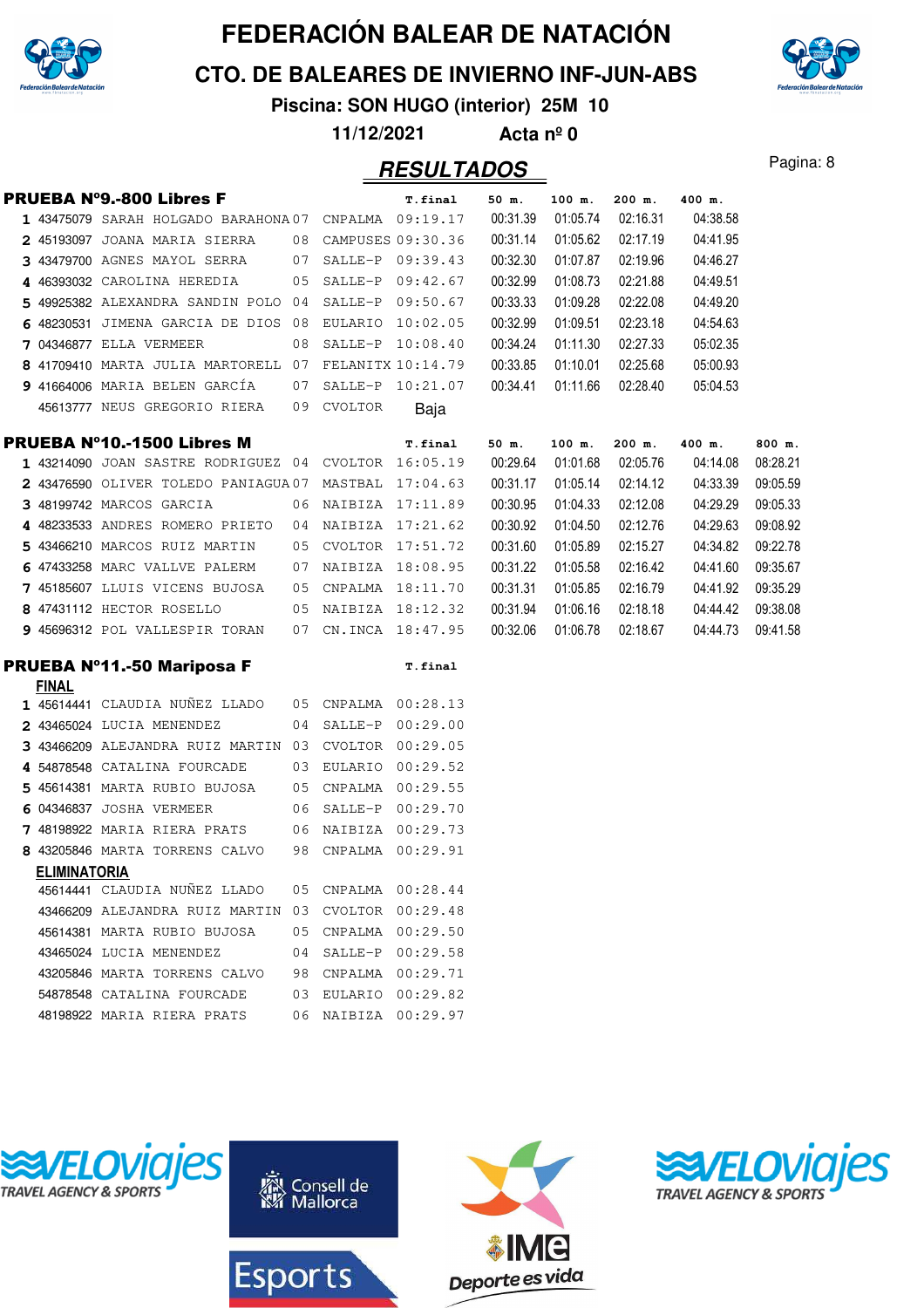

**CTO. DE BALEARES DE INVIERNO INF-JUN-ABS**

**Piscina: SON HUGO (interior) 25M 10**

**11/12/2021 Acta nº 0**

|   |                     | <b>PRUEBA Nº11.-50 Mariposa F</b>     |    |                   | T.final  |
|---|---------------------|---------------------------------------|----|-------------------|----------|
|   | <b>ELIMINATORIA</b> | 04346837 JOSHA VERMEER                | 06 | SALLE-P           | 00:30.15 |
|   |                     |                                       | 04 |                   | 00:30.35 |
|   |                     | 9 43477108 NATALIA MARTINEZ           |    | <b>CVOLTOR</b>    |          |
|   |                     | 10 41664031 SOFIA BARRIOS GIORNO      | 05 | CNPALMA           | 00:30.57 |
|   |                     | 11 43573918 NADIA CORRADINI           | 05 | SALLE-P           | 00:30.58 |
|   |                     | 12 01009114 ANIA CRISTINA BUCIU       | 07 | LLUCMA            | 00:30.67 |
|   |                     | 13 45187152 AITANA ROMAN ANDUJAR      | 02 | CNPALMA           | 00:30.85 |
|   | 14 46389239         | LEYRE LUMBRERAS ROJO                  | 06 | SALLE-P           | 00:31.16 |
|   |                     | 15 41543010 CARME GOMEZ CAMPINS       | 03 | CNPALMA           | 00:31.26 |
|   |                     | 16 46394473 NEREA CASTAÑER NOGUERA 03 |    | <b>CVOLTOR</b>    | 00:31.36 |
|   |                     | 17 47431743 MARIA JUAN MARI           | 05 | NAIBIZA           | 00:31.47 |
|   |                     | 18 45184053 AINA TOMAS HERNANDEZ      | 04 | CNPALMA           | 00:31.49 |
|   |                     | 19 41659557 MARGALIDA CERDA           | 07 | FELANITX 00:31.84 |          |
|   | 20 45370765         | AINA FERNANDEZ BERTH                  | 08 | <b>CVOLTOR</b>    | 00:32.32 |
|   |                     | 21 49410044 PATRICIA OUIROS TUR       | 07 | NAIBIZA           | 00:32.57 |
|   | 22 41622760         | ANGELS MARTI GINARD                   | 06 | ES.ARTA           | 00:32.84 |
|   | 23 45184949         | CLAUDIA FRANCO                        | 08 | CNPALMA           | 00:33.34 |
|   |                     | 24 03086090 LUCIA BRIGUGLIO           | 09 | SALLE-P           | 00:33.43 |
|   |                     | 25 49614755 NEUS MARCO ESCRIBANO      | 09 | SALLE-P           | 00:33.84 |
|   |                     | 26 45697326 AINA GONZALEZ             | 07 | SALLE-P           | 00:34.45 |
|   | 26 45614994         | AINA ABAD NUNEZ                       | 08 | CNPALMA           | 00:34.45 |
|   |                     | 28 41692085 ARIADNA REUS SANS         | 07 | CN.INCA           | 00:34.75 |
|   | 29 41621226         | JULIA FERRANDO CANTO                  | 08 | ES.ARTA           | 00:35.77 |
|   |                     | 43469426 ARIADNA LOPEZ RISCO          | 01 | CN.INCA           | Baja     |
|   |                     | PRUEBA Nº12.-50 Mariposa M            |    |                   | T.final  |
|   | <b>FINAL</b>        |                                       |    |                   |          |
|   |                     | 1 43213329 SERGIO FUSTER POORE        | 99 | <b>CVOLTOR</b>    | 00:25.06 |
|   |                     | 2 45185810 SANTIAGO SALES LLINAS      | 99 | <b>CVOLTOR</b>    | 00:25.72 |
|   |                     | 3 43478908 ADRIA SARD PUIGROS         | 01 | CNPALMA           | 00:25.79 |
|   | 4 45186330          | VICTOR TORAN PALAO                    | 98 | EULARIO           | 00:25.83 |
|   | 5 73003854          | CARLOS GARZARÁN AMO                   | 90 | CNPALMA           | 00:25.87 |
|   |                     | 6 43469832 JAUME SASTRE GALARZO       | 00 | CNPALMA           | 00:26.08 |
| 7 | 47254877            | LUIS CARDONA RECIO                    | 93 | EULARIO           | 00:26.19 |
| 8 | 43199949            | KEVIN RUIZ BIOJO                      | 02 | SALLE-P           | 00:26.44 |



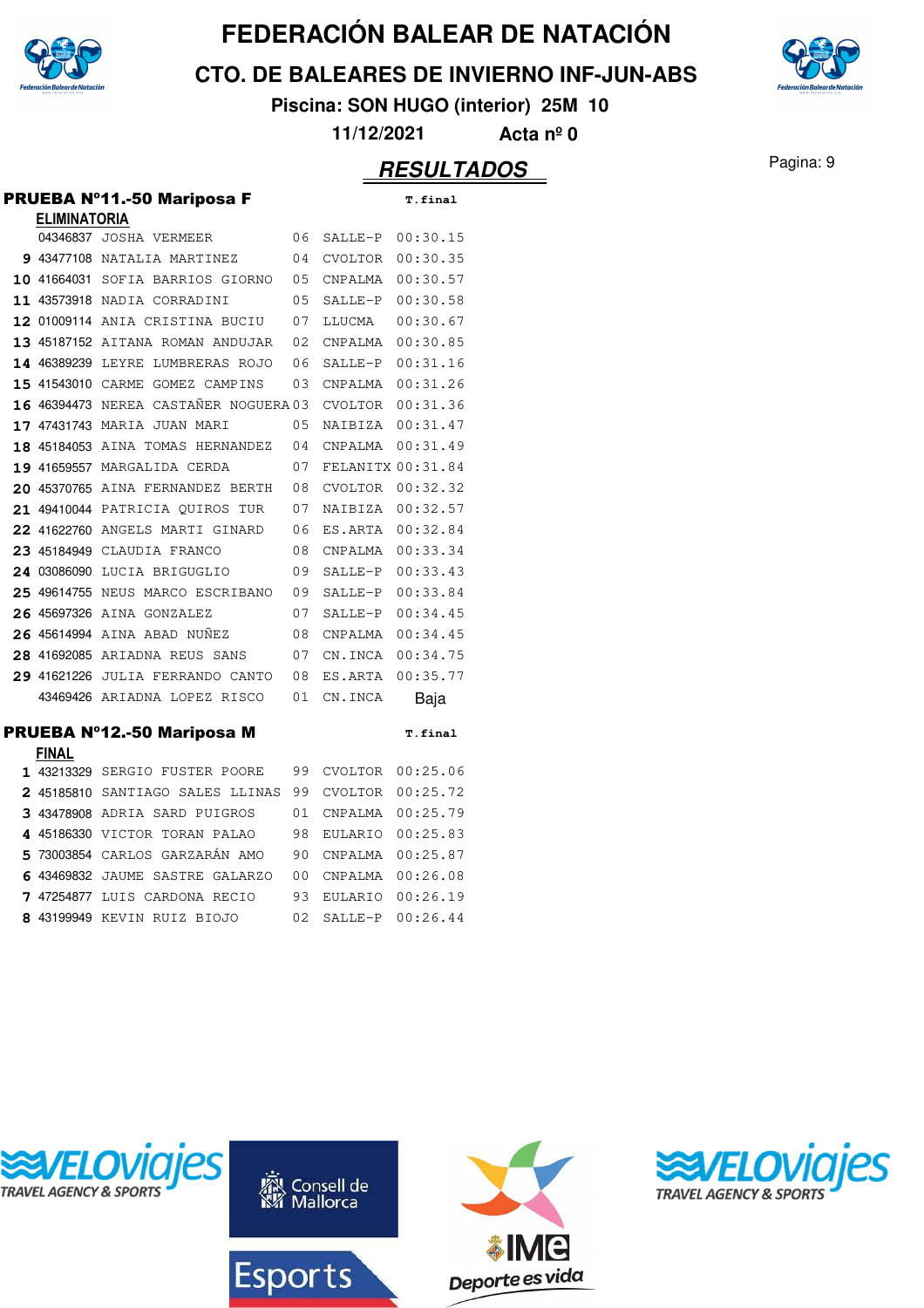

**CTO. DE BALEARES DE INVIERNO INF-JUN-ABS**



**Piscina: SON HUGO (interior) 25M 10**

**11/12/2021 Acta nº 0**

#### Pagina: 10 **RESULTADOS**

#### PRUEBA Nº12.-50 Mariposa M T.final

|    | <b>ELIMINATORIA</b> |                                      |    |                   |          |
|----|---------------------|--------------------------------------|----|-------------------|----------|
|    |                     | 43213329 SERGIO FUSTER POORE         | 99 | CVOLTOR           | 00:25.05 |
|    |                     | 45185810 SANTIAGO SALES LLINAS       | 99 | CVOLTOR           | 00:25.91 |
|    |                     | 73003854 CARLOS GARZARÁN AMO         | 90 | CNPALMA           | 00:26.05 |
|    |                     | 45186330 VICTOR TORAN PALAO          | 98 | EULARIO           | 00:26.09 |
|    |                     | 43478908 ADRIA SARD PUIGROS          | 01 | CNPALMA           | 00:26.18 |
|    |                     | 47254877 LUIS CARDONA RECIO          | 93 | EULARIO           | 00:26.27 |
|    |                     | 43469832 JAUME SASTRE GALARZO        | 00 | CNPALMA           | 00:26.54 |
|    | 9 43205972          | JOAN REYNES VALLVERDU                | 97 | CNPALMA           | 00:26.58 |
| FC |                     | 43222608 JON PIÑEIRO AMONDARAIN 00   |    | CNPALMA           | 00:26.75 |
|    |                     | 10 45190652 RAUL BERMIN MORAIS       | 02 | CNPALMA           | 00:26.78 |
|    |                     | 43199949 KEVIN RUIZ BIOJO            | 02 | SALLE-P           | 00:26.98 |
|    |                     | 11 47430056 DOROTEO SESMERO RIERA 04 |    | EULARIO           | 00:27.02 |
|    | 12 48199417         | IVAN VILLARINO                       | 05 | EULARIO           | 00:27.09 |
|    |                     | 13 07704218 DENIS MOLNAR             | 04 | CNPALMA           | 00:27.54 |
|    |                     | 14 43463962 HUGO GUERRERO LOPEZ      | 05 | SALLE-P           | 00:27.66 |
|    |                     | 15 47409850 MARC TORRES VEGA         | 04 | NAIBIZA           | 00:27.95 |
|    |                     | 16 49483562 ALEX JOAN ROMERO LLUCH06 |    | CNPALMA           | 00:27.98 |
|    |                     | 17 43115340 DANIEL LLOMPART          | 78 | EULARIO           | 00:28.01 |
|    |                     | 18 41749255 ERIK MASSIP MESQUIDA     | 01 | CNJAMMA           | 00:28.02 |
|    |                     | 19 43466668 JAIME FLORIT CASTILLO    | 05 | CVOLTOR           | 00:28.58 |
|    |                     | 20 45693738 JAUME PONS SANTAMARIA    | 06 | CNMURO            | 00:28.59 |
|    | 21 43469427         | JOEL LOPEZ RISCO                     | 04 | CN.INCA           | 00:28.67 |
|    |                     | 22 43227645 DANIEL LLOMPART          | 05 | SALLE-P           | 00:28.88 |
|    |                     | 23 41619398 DANIEL SERVERA GODOY     | 06 | ES.ARTA           | 00:28.90 |
|    |                     | 24 46392195 MIGUEL ANGEL SUNER       | 06 | CNPALMA           | 00:28.98 |
|    | 25 20000880         | SACHA GIBBS                          | 05 | CNPALMA           | 00:29.33 |
|    | 26 45188997         | LLUC ZANIN BARCELO                   | 07 | NCALVIA           | 00:29.59 |
|    | 27 47433603         | IZAN RIBAS RODRIGUEZ                 | 07 | PORTUS            | 00:29.61 |
|    |                     | 28 41749888 LLUIS CARDONA MESOUIDA06 |    | CNJAMMA           | 00:29.77 |
|    |                     | 29 41621263 ADRIAN ACEDO PERPATH     | 07 | RAFANADA 00:29.81 |          |
|    |                     | <b>30 41748543 LLUC CORTES SALA</b>  | 07 | CNJAMMA           | 00:29.92 |
|    |                     | 31 41749701 BIEL MASCARO MOLL        | 06 | CNJAMMA           | 00:30.36 |
|    |                     | 32 45698049 XISCO OUINTANILLA        | 07 | CNPALMA           | 00:31.03 |







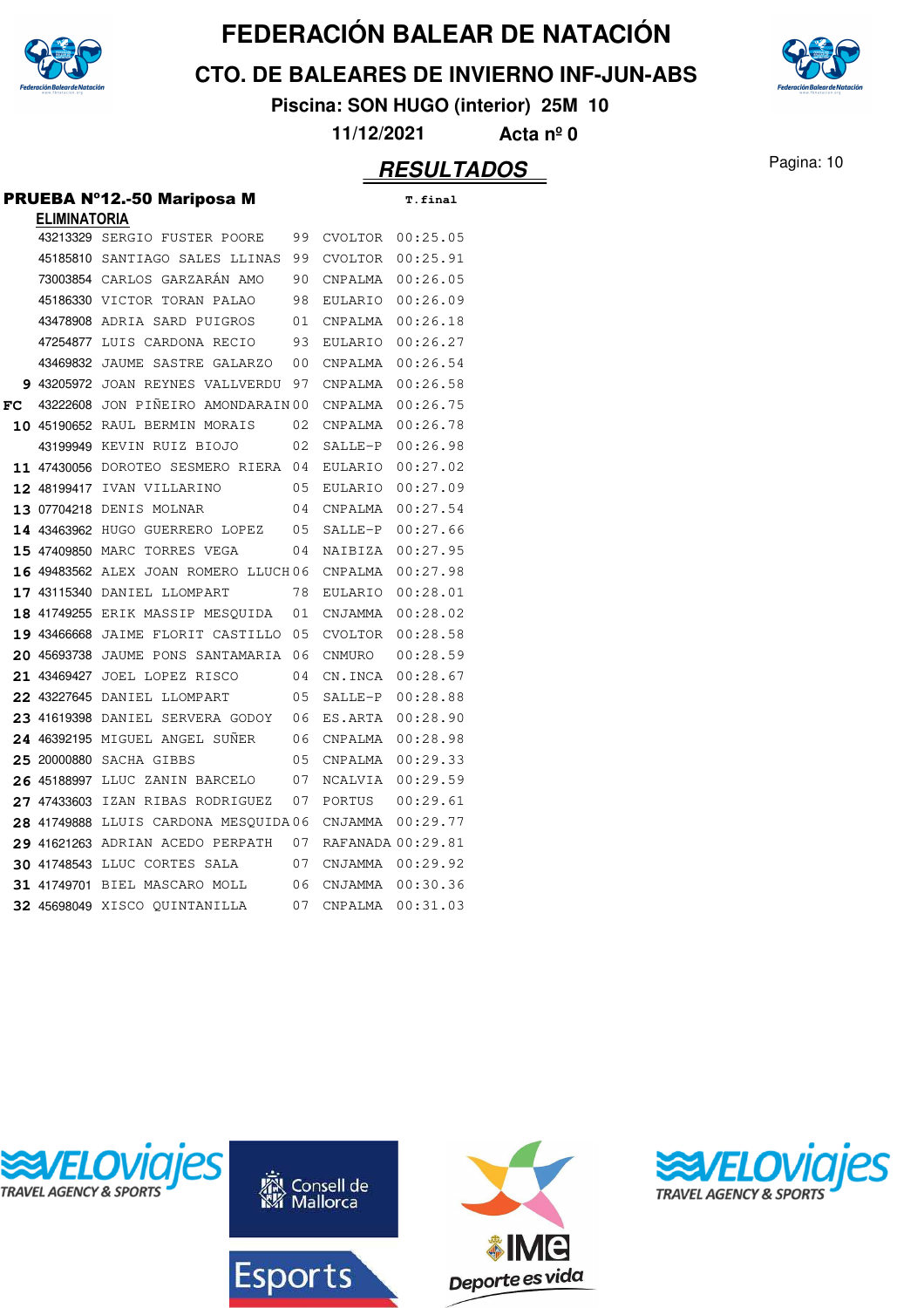

**CTO. DE BALEARES DE INVIERNO INF-JUN-ABS**

**Piscina: SON HUGO (interior) 25M 10**

**11/12/2021 Acta nº 0**

#### Pagina: 11 **RESULTADOS**

|    |         |                         | <b>PRUEBA Nº13.-4x50 Libres F</b>                     |              |      | <b>T.final</b>         | 50 m.             | 100 m.   |
|----|---------|-------------------------|-------------------------------------------------------|--------------|------|------------------------|-------------------|----------|
|    | 1 00056 | CNPALMA                 |                                                       |              |      | 0 CNPALMA 01:46.40     | 00:26.00          | 00:52.29 |
|    |         |                         | 43164284 MELANI COSTA SCHMID                          |              | 1989 | 00:26.00               |                   |          |
|    |         |                         | 43213615 AINA HIERRO PUJOL                            |              | 1998 | 00:52.29               | (00:26.29)        |          |
|    |         |                         | 49770151 ESTELA GARAU MORENO 2005                     |              |      | 01:19.14               | (00:26.85)        |          |
|    |         |                         | 45614441 CLAUDIA NUÑEZ LLADO                          |              | 2005 | 01:46.40               | (00:27.26)        |          |
|    | 2 00848 | SALLE-P                 |                                                       |              |      | $0$ SALLE-P $01:50.03$ | 00:27.07 00:54.30 |          |
|    |         |                         | 49923805 MARTINA MANRESA                              |              | 2005 | 00:27.07               |                   |          |
|    |         |                         | 04346837 JOSHA VERMEER                                |              | 2006 | 00:54.30               | (00:27.23)        |          |
|    |         |                         | 43465024 LUCIA MENENDEZ                               |              | 2004 | 01:22.30               | (00:28.00)        |          |
|    |         |                         | 49868937 CARLA LLABRES PEDRET                         |              | 2006 | 01:50.03               | (00:27.73)        |          |
|    | 3 00877 | CVOLTOR                 |                                                       |              |      | $0$ CVOLTOR $01:50.96$ | 00:28.09 00:56.40 |          |
|    |         |                         | 43223264 NATALIA DURAHO LOZANO 2001                   |              |      | 00:28.09               |                   |          |
|    |         |                         | 43477108 NATALIA MARTINEZ                             |              | 2004 | 00:56.40               | (00:28.31)        |          |
|    |         |                         | 43466209 ALEJANDRA RUIZ MARTIN 2003                   |              |      | 01:24.05               | (00:27.65)        |          |
|    |         |                         | 43466614 MARTA MARIA GUASP                            |              | 2004 | 01:50.96               | (00:26.91)        |          |
|    |         | 4 00499 NAIBIZA         |                                                       |              |      | 0 NAIBIZA 01:51.52     | 00:27.83 00:56.36 |          |
|    |         |                         | 48233287 ADRIANA ESTEBAN                              |              | 2007 | 00:27.83               |                   |          |
|    |         |                         | 48199273 VIOLETA CUBERO SOLER 2006                    |              |      | 00:56.36               | (00:28.53)        |          |
|    |         |                         | 47433057 EVA PARRA OLIVA                              |              | 2004 | 01:24.29               | (00:27.93)        |          |
|    |         |                         | 48198922 MARIA RIERA PRATS                            |              | 2006 | 01:51.52               | (00:27.23)        |          |
| FC |         |                         | 00056 CNPALMA GENERAL <eq.b>0 CNPALMA 01:52.16</eq.b> |              |      |                        | 00:28.27 00:56.62 |          |
|    |         |                         | 45614381 MARTA RUBIO BUJOSA                           |              | 2005 | 00:28.27               |                   |          |
|    |         |                         | 43205846 MARTA TORRENS CALVO 1998                     |              |      | 00:56.62               | (00:28.35)        |          |
|    |         |                         | 41664031 SOFIA BARRIOS GIORNO 2005                    |              |      | 01:24.52               | (00:27.90)        |          |
|    |         |                         | 41543011 FRANCETTE GOMEZ                              |              | 2005 | 01:52.16               | (00:27.64)        |          |
|    |         | <b>5 01268</b> CAMPUSES |                                                       | $\mathbf{0}$ |      | CAMPUSES 01:52.89      | 00:26.94 00:55.57 |          |
|    |         |                         | 01579553 ESTELLA LLUM TONRATH                         |              | 2007 | 00:26.94               |                   |          |
|    |         |                         | 43467319 MAR VELASCO ROCHON                           |              | 2007 | 00:55.57               | (00:28.63)        |          |
|    |         |                         | 43229623 SARA GIRALDO PEDROTE                         |              | 2005 | 01:24.95               | (00:29.38)        |          |
|    |         |                         | 43467318 GABRIELA VELASCO                             |              | 2005 | 01:52.89               | (00:27.94)        |          |
|    | 6 00895 | <b>EULARIO</b>          |                                                       | 0            |      | EULARIO 01:53.22       | 00:28.67          | 00:57.54 |
|    |         |                         | 48231123 PAULA PEREZ MULAS                            |              | 2007 | 00:28.67               |                   |          |
|    |         |                         | 49410260 CLAUDIA BASILIO                              |              | 2005 | 00:57.54               | (00:28.87)        |          |
|    |         |                         | 49410436 NEREA PADILLA ORTIZ                          |              | 2005 | 01:25.55               | (00:28.01)        |          |
|    |         |                         | 54878548 CATALINA FOURCADE                            |              | 2003 | 01:53.22               | (00:27.67)        |          |
| FC | 00848   |                         | SALLE-P GENERAL <eq.b>0 SALLE-P 01:53.99</eq.b>       |              |      |                        | 00:28.56          | 00:56.40 |
|    |         |                         | 49923806 MARIONA MANRESA                              |              | 2006 | 00:28.56               |                   |          |
|    |         |                         | 49481148 EMMA FRAGA MORRONDO                          |              | 2007 | 00:56.40               | (00:27.84)        |          |
|    |         |                         | 04346877 ELLA VERMEER                                 |              | 2008 | 01:25.77               | (00:29.37)        |          |
|    |         |                         | 45614949 JULIA MOREY REBASSA                          |              | 2006 | 01:53.99               | (00:28.22)        |          |









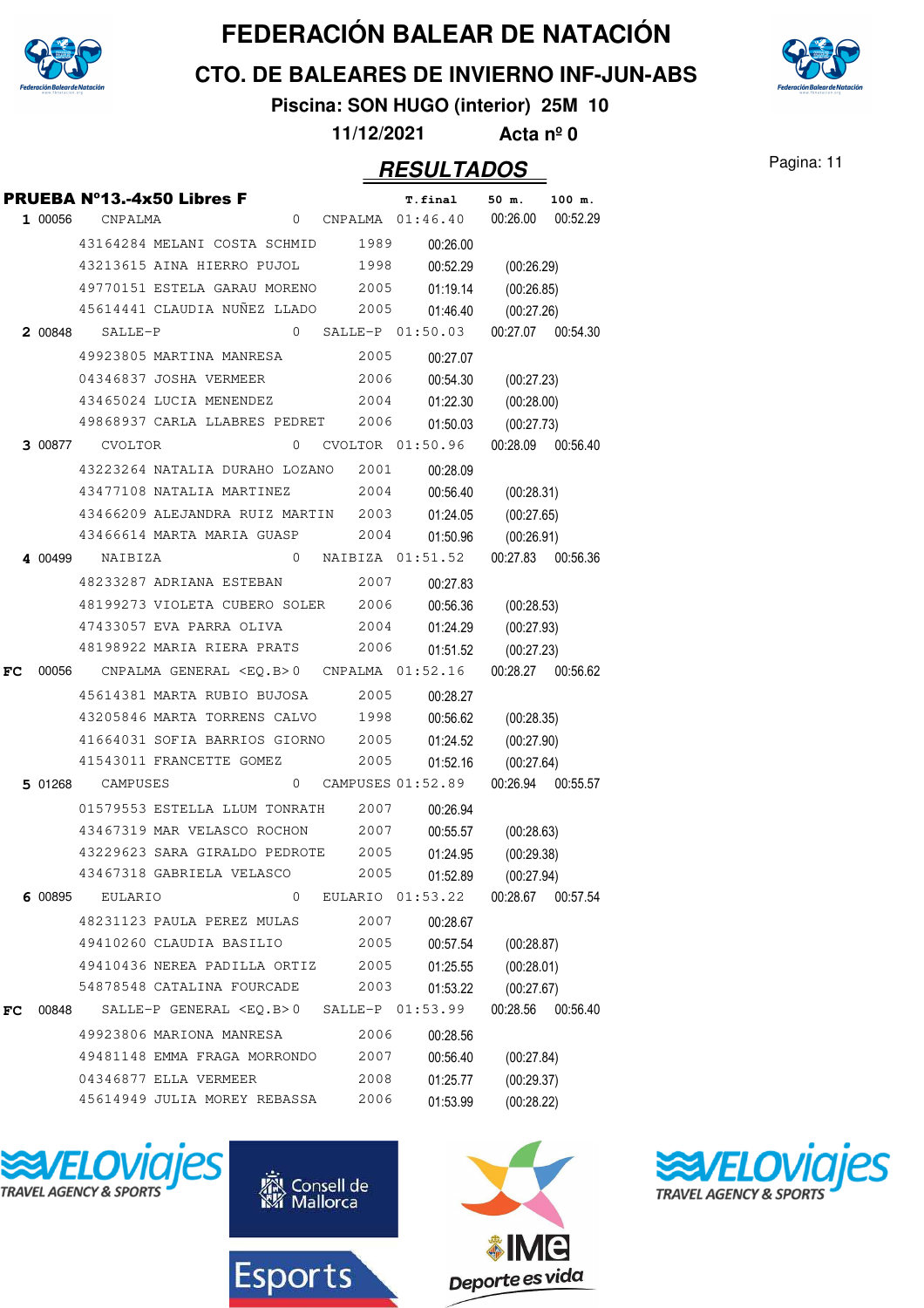

**CTO. DE BALEARES DE INVIERNO INF-JUN-ABS**

**Piscina: SON HUGO (interior) 25M 10**

**11/12/2021 Acta nº 0**

#### Pagina: 12 **RESULTADOS**

|    |         |                  | PRUEBA Nº13.-4x50 Libres F                            |   |      | <b>T.final</b>                       | 50 m.             | 100 m.            |
|----|---------|------------------|-------------------------------------------------------|---|------|--------------------------------------|-------------------|-------------------|
|    | 7 01243 | CN.INCA          |                                                       |   |      | 0 CN.INCA 02:01.63                   | 00:32.30          | 01:01.29          |
|    |         |                  | 41692085 ARIADNA REUS SANS                            |   | 2007 | 00:32.30                             |                   |                   |
|    |         |                  | 43216891 LAURA SASTRE COLOM                           |   | 1997 | 01:01.29                             | (00:28.99)        |                   |
|    |         |                  | 43479539 PATRICIA TORVISO                             |   | 2007 | 01:31.11                             | (00:29.82)        |                   |
|    |         |                  | 45696080 CLAUDIA AMENGUAL                             |   | 2005 | 02:01.63                             | (00:30.52)        |                   |
|    |         |                  | PRUEBA N°14.-4x50 Libres M                            |   |      | <b>T.final</b>                       | 50 m.             | 100 m.            |
|    | 1 00056 | CNPALMA          |                                                       |   |      | 0 CNPALMA 01:34.23                   | 00:24.18 00:47.89 |                   |
|    |         |                  | 45190652 RAUL BERMIN MORAIS                           |   | 2002 | 00:24.18                             |                   |                   |
|    |         |                  | 43205972 JOAN REYNES VALLVERDU 1997                   |   |      | 00:47.89                             | (00:23.71)        |                   |
|    |         |                  | 73003854 CARLOS GARZARÁN AMO                          |   | 1990 | 01:11.46                             | (00:23.57)        |                   |
|    |         |                  | 43205973 SALVADOR REYNES                              |   | 2002 | 01:34.23                             | (00:22.77)        |                   |
|    | 2 00877 | CVOLTOR          |                                                       | 0 |      | CVOLTOR 01:36.03                     | 00:23.81 00:48.27 |                   |
|    |         |                  | 43213329 SERGIO FUSTER POORE                          |   | 1999 | 00:23.81                             |                   |                   |
|    |         |                  | 43214090 JOAN SASTRE RODRIGUEZ                        |   | 2004 | 00:48.27                             | (00:24.46)        |                   |
|    |         |                  | 45187625 SERGI PUIG BLANCO                            |   | 2003 | 01:12.18                             | (00:23.91)        |                   |
|    |         |                  | 45185810 SANTIAGO SALES LLINAS                        |   | 1999 | 01:36.03                             | (00:23.85)        |                   |
|    | 3 00848 | SALLE-P          |                                                       |   |      | 0 SALLE-P 01:36.17 00:24.37 00:48.51 |                   |                   |
|    |         |                  | 43199949 KEVIN RUIZ BIOJO                             |   | 2002 | 00:24.37                             |                   |                   |
|    |         |                  | 43232272 JORGE SABATER ESPINOSA 2006                  |   |      | 00:48.51                             | (00:24.14)        |                   |
|    |         |                  | 43233522 ALFONSO REINA MORENO                         |   | 2005 | 01:12.86                             | (00:24.35)        |                   |
|    |         |                  | 43470663 MARCOS SANCHEZ                               |   | 2004 | 01:36.17                             | (00:23.31)        |                   |
| FC |         |                  | 00056 CNPALMA GENERAL <eq.b>0 CNPALMA 01:36.40</eq.b> |   |      |                                      | 00:24.04 00:47.81 |                   |
|    |         |                  | 43478908 ADRIA SARD PUIGROS                           |   | 2001 | 00:24.04                             |                   |                   |
|    |         |                  | 43476153 MATEU VENY OLIVER                            |   | 2002 | 00:47.81                             | (00:23.77)        |                   |
|    |         |                  | 43222608 JON PIÑEIRO AMONDARAIN                       |   | 2000 | 01:12.22                             | (00:24.41)        |                   |
|    |         |                  | 43469832 JAUME SASTRE GALARZO                         |   | 2000 | 01:36.40                             | (00:24.18)        |                   |
|    |         | 4 01268 CAMPUSES |                                                       |   |      | 0 CAMPUSES 01:37.55                  | 00:23.40 00:47.54 |                   |
|    |         |                  | 43483056 JOSEP CASTRO TORRENS                         |   | 2005 | 00:23.40                             |                   |                   |
|    |         |                  | 45370659 ALEJANDRO GOMEZ MILLAN                       |   | 2005 | 00:47.54                             | (00:24.14)        |                   |
|    |         | 39288243         |                                                       |   |      | 01:12.63                             | (00:25.09)        |                   |
|    |         |                  | 45611418 GUILLEM ESTARELLAS DE                        |   | 2004 | 01:37.55                             | (00:24.92)        |                   |
|    | 5 00499 | NAIBIZA          |                                                       | 0 |      | NAIBIZA 01:39.16                     |                   | 00:24.67 00:49.58 |
|    |         |                  | 55466834 GASTON VARELA EGUREN                         |   | 1997 | 00:24.67                             |                   |                   |
|    |         |                  | 47409903 DAVID MEDINA CARDENAS                        |   | 2004 | 00:49.58                             | (00:24.91)        |                   |
|    |         |                  | 47409850 MARC TORRES VEGA                             |   | 2004 | 01:14.62                             | (00:25.04)        |                   |
|    |         | 47406407         |                                                       |   |      | 01:39.16                             | (00:24.54)        |                   |









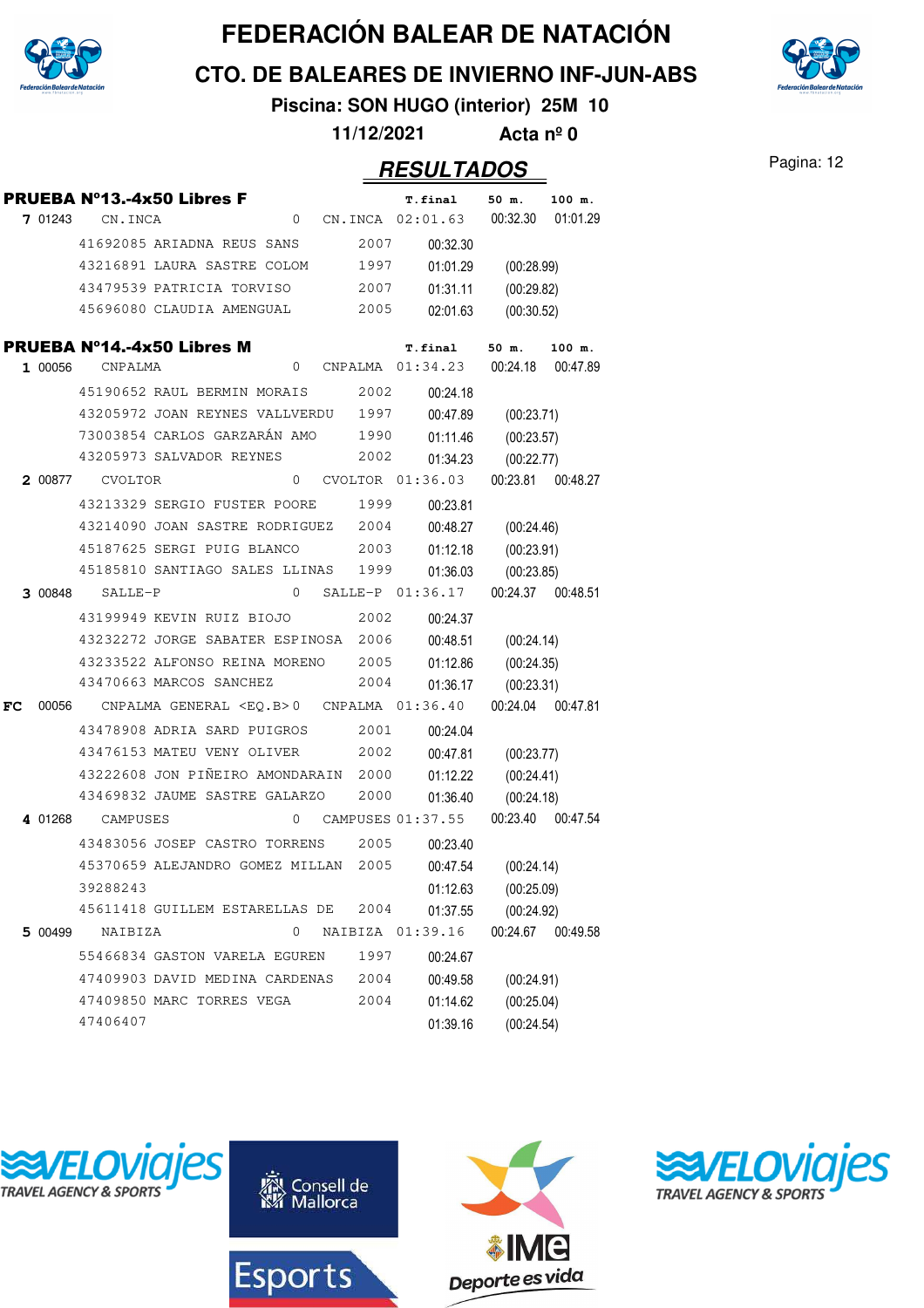

**CTO. DE BALEARES DE INVIERNO INF-JUN-ABS**

**Piscina: SON HUGO (interior) 25M 10**

**11/12/2021 Acta nº 0**

#### Pagina: 13 **RESULTADOS**

|     |         |                             | <b>PRUEBA Nº14.-4x50 Libres M</b>                                    |                |         | T.final                            | 50 m.               | 100 m.            |          |
|-----|---------|-----------------------------|----------------------------------------------------------------------|----------------|---------|------------------------------------|---------------------|-------------------|----------|
|     | 6 00895 | EULARIO                     |                                                                      | $\overline{0}$ |         | EULARIO 01:40.85 00:26.08 00:50.90 |                     |                   |          |
|     |         |                             | 43115340 DANIEL LLOMPART                                             |                | 1978    | 00:26.08                           |                     |                   |          |
|     |         |                             | 45186330 VICTOR TORAN PALAO 1998                                     |                |         |                                    | 00:50.90 (00:24.82) |                   |          |
|     |         |                             | 47430056 DOROTEO SESMERO RIERA 2004                                  |                |         |                                    | 01:16.24 (00:25.34) |                   |          |
|     |         |                             | 47254877 LUIS CARDONA RECIO                                          |                | 1993    | 01:40.85                           | (00:24.61)          |                   |          |
| FC. |         |                             | $00848$ SALLE-P GENERAL <eq.b>0 SALLE-P <math>01:42.93</math></eq.b> |                |         |                                    |                     | 00:25.57 00:50.93 |          |
|     |         |                             | 43463962 HUGO GUERRERO LOPEZ                                         |                | 2005    | 00:25.57                           |                     |                   |          |
|     |         |                             | 46392450 GERARD FALCO GUILLEM 2001                                   |                |         | 00:50.93                           | (00:25.36)          |                   |          |
|     |         |                             | 43224511 GONZALO TORRES PUERTAS 2004                                 |                |         |                                    | 01:16.66 (00:25.73) |                   |          |
|     |         |                             | 43227645 DANIEL LLOMPART                                             |                | 2005    | 01:42.93                           | (00:26.27)          |                   |          |
|     |         | <b>7 01243</b> CN.INCA      |                                                                      | $\overline{0}$ |         | CN.INCA 01:43.47                   |                     | 00:24.89 00:50.86 |          |
|     |         |                             | 43473869 JAVIER LOPEZ GUILLEN 2006                                   |                |         | 00:24.89                           |                     |                   |          |
|     |         |                             | 43469427 JOEL LOPEZ RISCO                                            |                | 2004    |                                    | 00:50.86 (00:25.97) |                   |          |
|     |         |                             | 43471880 JORDI CINTA PEREZ 2005                                      |                |         |                                    | 01:17.22 (00:26.36) |                   |          |
|     |         |                             | 45612058 PEDRO ARROM LLIZO                                           |                | 2007    | 01:43.47                           | (00:26.25)          |                   |          |
|     |         | 8 01095 CNJAMMA             |                                                                      | $\overline{0}$ |         | CNJAMMA 01:45.58                   |                     | 00:25.17 00:51.76 |          |
|     |         |                             | 41749255 ERIK MASSIP MESQUIDA 2001                                   |                |         | 00:25.17                           |                     |                   |          |
|     |         |                             | 41748793 BIEL LLORENS SERVERA 2004                                   |                |         |                                    | 00:51.76 (00:26.59) |                   |          |
|     |         |                             | 41749701 BIEL MASCARO MOLL 2006                                      |                |         |                                    | 01:19.16 (00:27.40) |                   |          |
|     |         |                             | 41748543 LLUC CORTES SALA                                            |                | 2007    | 01:45.58                           | (00:26.42)          |                   |          |
|     | 9 00883 | NCALVIA                     |                                                                      | $\overline{0}$ |         | NCALVIA 01:47.67                   |                     | 00:26.62 00:53.18 |          |
|     |         |                             | 45187628 XAVIER PUIG BLANCO 2007                                     |                |         | 00:26.62                           |                     |                   |          |
|     |         |                             | 45188997 LLUC ZANIN BARCELO 2007                                     |                |         |                                    | 00:53.18 (00:26.56) |                   |          |
|     |         |                             | 43470583 PAU REY GARCIA                                              |                | 2007    | 01:19.62                           | (00:26.44)          |                   |          |
|     |         |                             | 45613692 JOAN BORDOY TASCON 2007                                     |                |         | 01:47.67                           | (00:28.05)          |                   |          |
|     |         |                             | <b>PRUEBA Nº15.-400 Libres M</b>                                     |                |         | <b>T.final</b>                     | 50 m.               | 100 m.            | $200$ m. |
| FC  |         |                             | 43222608 JON PIÑEIRO AMONDARAIN 00 CNPALMA 03:55.27                  |                |         |                                    | 00:27.10            | 00:56.39          | 01:56.04 |
|     |         | 1 43470663 MARCOS SANCHEZ   |                                                                      |                |         | 04 SALLE-P 03:59.82                | 00:28.48            | 00:59.70          | 02:01.58 |
|     |         |                             | 2 43214090 JOAN SASTRE RODRIGUEZ 04 CVOLTOR 04:00.60                 |                |         |                                    | 00:28.43            | 00:59.46          | 02:01.49 |
|     |         |                             | 3 46392451 MARC FALCO GUILLEM                                        |                |         | 03 SALLE-P 04:03.39                | 00:28.30            | 00:59.59          | 02:01.86 |
|     |         |                             | 4 43473869 JAVIER LOPEZ GUILLEN 06 CN.INCA 04:03.68                  |                |         |                                    | 00:28.76            | 00:59.82          | 02:02.65 |
|     |         |                             | 5 43232272 JORGE SABATER ESPINOSA06                                  |                |         | SALLE-P 04:05.23                   | 00:28.50            | 00:59.67          | 02:01.67 |
|     |         |                             | 6 47406107 ANGEL ESTEBAN SEGOVIA 04                                  |                |         | NAIBIZA 04:10.74                   | 00:28.45            | 00:59.86          | 02:03.01 |
|     |         |                             | 7 41664005 JUAN GARCIA VIVES                                         | 06             |         | SALLE-P 04:15.30                   | 00:29.78            | 01:02.78          | 02:06.59 |
|     |         |                             | 8 45370659 ALEJANDRO GOMEZ MILLAN 05                                 |                |         | CAMPUSES 04:15.34                  | 00:27.93            | 00:58.86          | 02:02.61 |
|     |         |                             | 9 43476590 OLIVER TOLEDO PANIAGUA 07                                 |                | MASTBAL | 04:15.63                           | 00:29.16            | 01:01.98          | 02:07.60 |
|     |         | 10 09897080 ALEX EMERY SACH |                                                                      | 05             |         | SALLE-P 04:17.95                   | 00:29.55            | 01:01.93          | 02:06.93 |









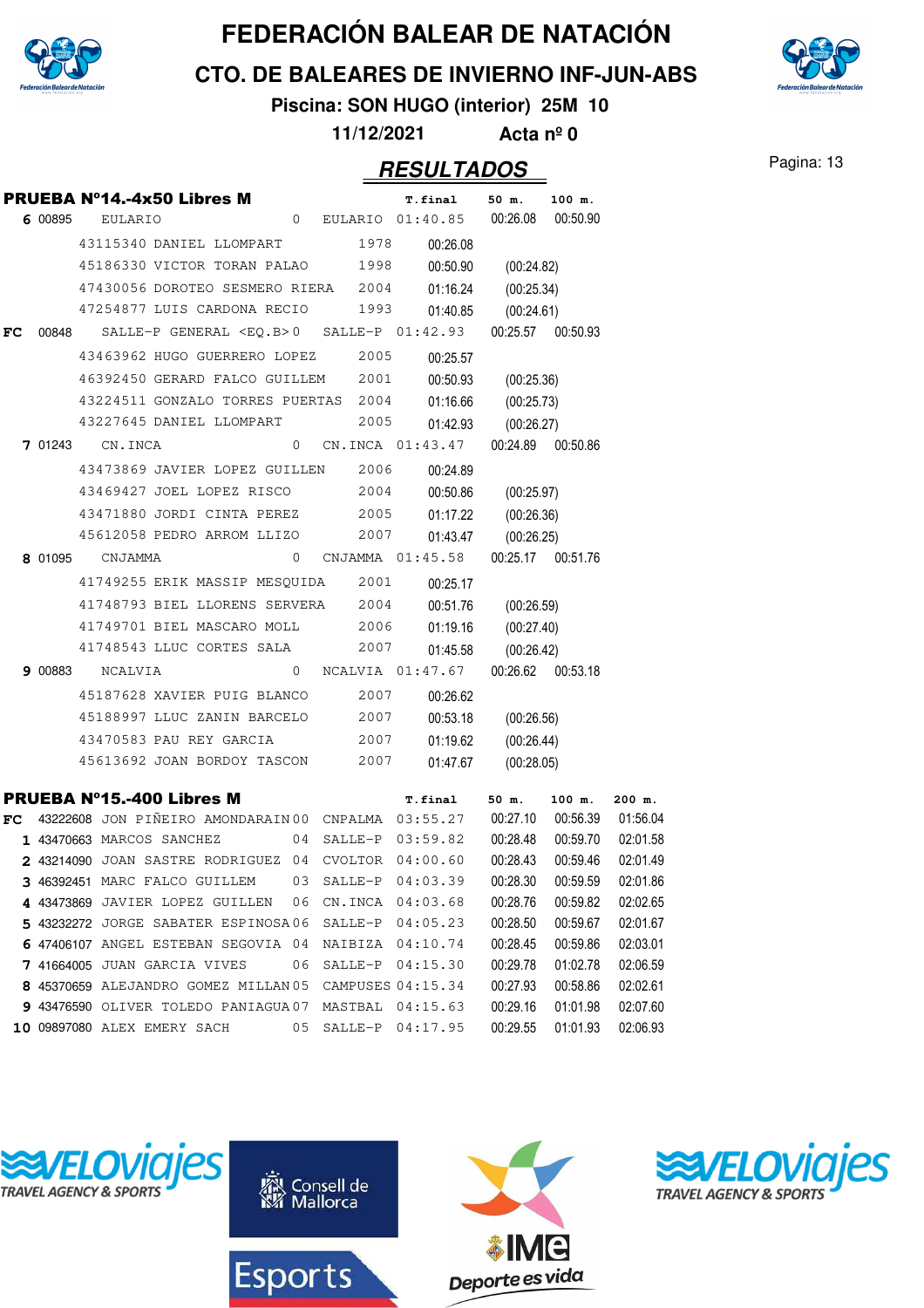

**CTO. DE BALEARES DE INVIERNO INF-JUN-ABS**



**Piscina: SON HUGO (interior) 25M 10**

**11/12/2021 Acta nº 0**

#### Pagina: 14 **RESULTADOS**

|  | <b>PRUEBA Nº15.-400 Libres M</b>                               |          |                     | T.final              | 50 m.                | 100 m.               | 200 m.               |
|--|----------------------------------------------------------------|----------|---------------------|----------------------|----------------------|----------------------|----------------------|
|  | 11 48199434 JOSE MARIA AZNAREZ TUR06 NAIBIZA 04:17.97          |          |                     |                      | 00:28.24             | 00:59.52             | 02:04.46             |
|  | 12 48233533 ANDRES ROMERO PRIETO                               | 04       |                     | NAIBIZA 04:19.29     | 00:29.56             | 01:01.50             | 02:07.55             |
|  | 13 48199742 MARCOS GARCIA                                      | 06       |                     | NAIBIZA 04:19.70     | 00:29.98             | 01:02.63             | 02:09.16             |
|  | 14 47433490 ALVARO BENITEZ                                     | 04       |                     | EULARIO 04:20.35     | 00:29.25             | 01:01.72             | 02:07.85             |
|  | 15 59288243 PETRE OLIVIER JESUS                                | 06       |                     | CAMPUSES 04:26.53    | 00:28.36             | 01:00.26             | 02:08.24             |
|  | 16 45611299 JUAN MANUEL NUNEZ                                  | 05       | CNPALMA             | 04:28.61             | 00:29.90             | 01:03.35             | 02:11.58             |
|  | 17 45192768 MARC CASTRO ARQUES                                 | 07       |                     | CAMPUSES 04:28.73    | 00:29.85             | 01:02.78             | 02:10.70             |
|  | 18 48233940 MARC CARDONA MARTIN                                | 06       |                     | NAIBIZA 04:31.29     | 00:30.53             | 01:04.39             | 02:13.45             |
|  | 19 43460901 JAVIER HOLGADO                                     | 05       | CNPALMA             | 04:32.13             | 00:30.95             | 01:04.82             | 02:13.74             |
|  | 20 45185607 LLUIS VICENS BUJOSA                                | 05       | CNPALMA             | 04:32.43             | 00:30.62             | 01:04.10             | 02:14.29             |
|  | 21 45693426 TONI OLIVER ARDERIU                                | 06       | CNPALMA             | 04:32.51             | 00:29.98             | 01:03.73             | 02:13.12             |
|  | 22 47433258 MARC VALLVE PALERM                                 | 07       |                     | NAIBIZA 04:36.21     | 00:30.56             | 01:04.22             | 02:14.70             |
|  | 23 47431112 HECTOR ROSELLO                                     | 05       | NAIBIZA             | 04:36.49             | 00:29.52             | 01:02.89             | 02:13.80             |
|  | 24 45184835 TONI BERGAS COMAS                                  | 05       | SALLE-P             | 04:37.66             | 00:30.36             | 01:04.21             | 02:14.44             |
|  |                                                                |          |                     |                      |                      |                      |                      |
|  | <b>PRUEBA Nº16.-400 Libres F</b>                               |          |                     | T.final              | 50 m.                | 100 m.               | 200 m.               |
|  | 1 45614441 CLAUDIA NUÑEZ LLADO                                 | 05<br>06 | CNPALMA             | 04:15.30             | 00:29.71             | 01:01.91             | 02:06.81             |
|  | 2 45189605 MARINA PONS RAMON<br>3 45614949 JULIA MOREY REBASSA | 06       | CNPALMA<br>SALLE-P  | 04:35.49<br>04:35.59 | 00:31.88<br>00:32.19 | 01:06.79<br>01:07.07 | 02:16.64<br>02:17.17 |
|  | 4 49868937 CARLA LLABRES PEDRET                                | 06       | SALLE-P             | 04:36.49             | 00:32.37             | 01:07.98             | 02:18.79             |
|  | 5 43479700 AGNES MAYOL SERRA                                   | 07       | SALLE-P             | 04:38.17             | 00:32.15             | 01:06.75             | 02:17.36             |
|  | 6 48233287 ADRIANA ESTEBAN                                     | 07       | NAIBIZA             | 04:40.20             | 00:31.69             | 01:06.17             | 02:16.67             |
|  | 7 43229623 SARA GIRALDO PEDROTE                                | 05       |                     | CAMPUSES 04:42.83    | 00:32.14             | 01:07.05             | 02:18.66             |
|  | 8 45691319 BEATRIZ GIJON CASTRO                                | 09       | SALLE-P             | 04:42.90             | 00:32.61             | 01:08.33             | 02:20.52             |
|  | 9 43470221 ADELA GARRIDO MORENO                                | 06       | CNPALMA             | 04:43.01             | 00:31.14             | 01:06.01             | 02:18.12             |
|  | 10 48230531 JIMENA GARCIA DE DIOS                              | 08       | EULARIO             | 04:43.72             | 00:31.94             | 01:07.70             | 02:19.75             |
|  | 11 48231123 PAULA PEREZ MULAS                                  | 07       |                     | EULARIO 04:43.97     | 00:32.19             | 01:08.20             | 02:20.63             |
|  | 12 46393032 CAROLINA HEREDIA                                   | 05       | SALLE-P             | 04:44.41             | 00:32.93             | 01:08.41             | 02:20.47             |
|  | 13 45614991 ELISABETH ABAD NUNEZ                               | 08       | CNPALMA             | 04:45.86             | 00:32.65             | 01:08.32             | 02:20.77             |
|  | 14 41543011 FRANCETTE GOMEZ                                    | 05       | CNPALMA             | 04:49.81             | 00:31.96             | 01:06.49             | 02:18.18             |
|  | 15 43467319 MAR VELASCO ROCHON                                 | 07       |                     | CAMPUSES 04:50.46    | 00:32.19             | 01:07.96             | 02:22.37             |
|  | 16 45193826 M <sup>ª</sup> VICTORIA CAÑADILLAS 08              |          | CNPALMA             | 04:51.04             | 00:32.59             | 01:08.96             | 02:23.22             |
|  | 17 49925382 ALEXANDRA SANDIN POLO 04                           |          | SALLE-P             | 04:51.10             | 00:33.33             | 01:09.65             | 02:23.38             |
|  | 18 49928381 LUCIA SANTHA FERENCZI 09 SALLE-P 04:51.72          |          |                     |                      | 00:32.51             | 01:07.91             | 02:21.00             |
|  | 19 04346877 ELLA VERMEER                                       | 08       | SALLE-P             | 04:52.53             | 00:31.97             | 01:07.39             | 02:22.50             |
|  | 20 45614994 AINA ABAD NUÑEZ                                    | 08       | CNPALMA 04:53.35    |                      | 00:33.81             | 01:10.19             | 02:25.76             |
|  | 21 46388014 AINA THOMAS TABERNER                               | 06       |                     | CNPALMA 04:53.89     | 00:33.10             | 01:09.77             | 02:25.00             |
|  | 22 03086067 AITANA BRIGUGLIO                                   | 06       | SALLE-P             | 04:56.23             | 00:33.65             | 01:09.98             | 02:24.83             |
|  | 23 43479539 PATRICIA TORVISO                                   | 07       | CN.INCA             | 04:56.54             | 00:33.11             | 01:09.64             | 02:24.50             |
|  | <b>24 48199024 MARTA BONET PEREZ</b>                           |          | 08 EULARIO 04:58.26 |                      | 00:32.80             | 01:09.55             | 02:26.40             |







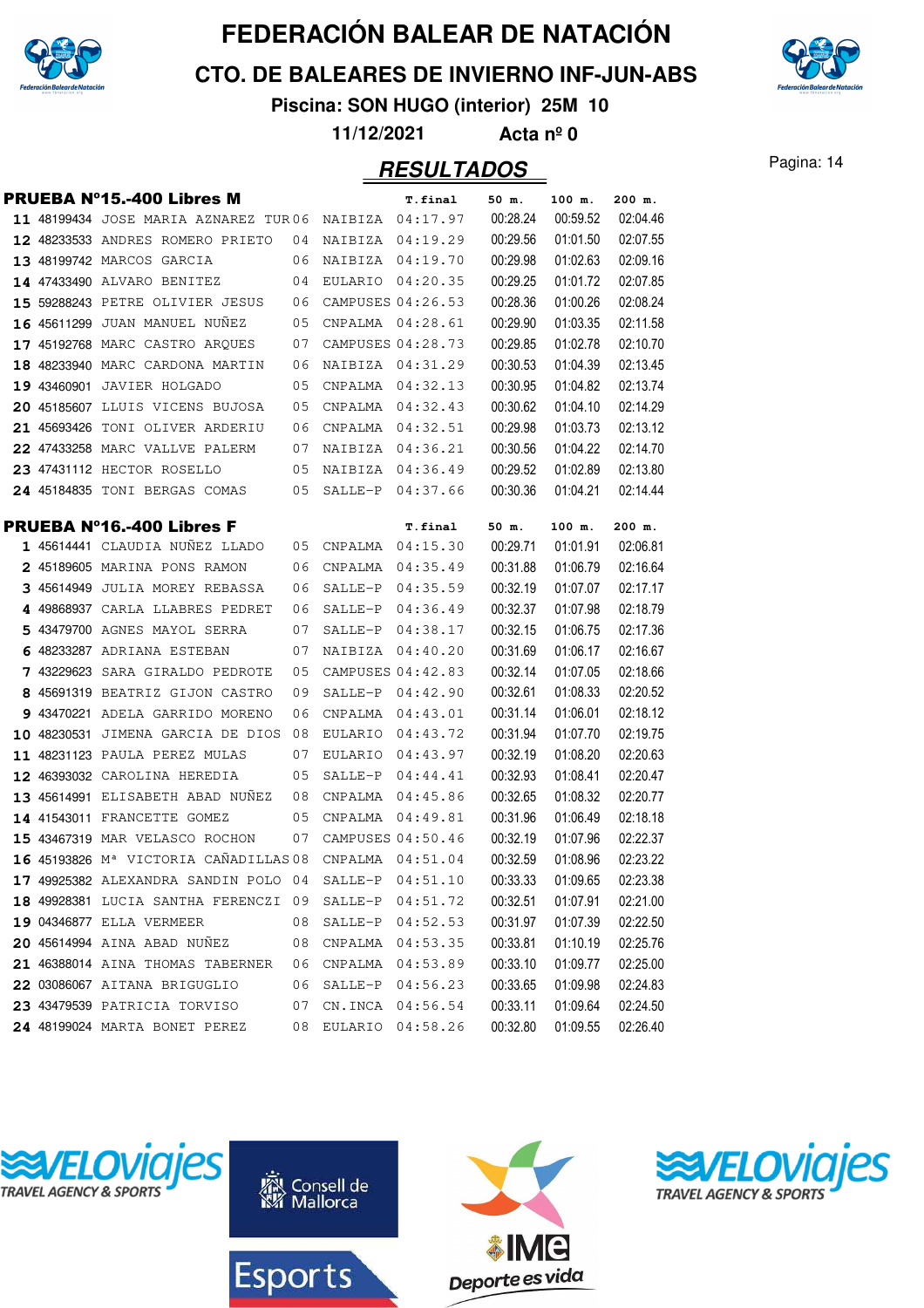

**CTO. DE BALEARES DE INVIERNO INF-JUN-ABS**

**Piscina: SON HUGO (interior) 25M 10**

**11/12/2021 Acta nº 0**

|  | <b>PRUEBA Nº16.-400 Libres F</b>                         |    |                     | <b>T.final</b>      | 50 m.    | 100 m.             | 200 m.   |
|--|----------------------------------------------------------|----|---------------------|---------------------|----------|--------------------|----------|
|  | $25$ 41664006 MARIA BELEN GARCIA $07$ SALLE-P $05:03.56$ |    |                     |                     | 00:34.30 | 01:11.84           | 02:29.02 |
|  | 26 46392188 NEREA CASTILLO LOPEZ                         | 08 |                     | NCALVIA 05:08.73    | 00:34.88 | 01:13.81           | 02:32.70 |
|  | 27 45372330 EMILIE SANCHEZ BUJOSA 09 CNPALMA 05:09.10    |    |                     |                     |          | 00:33.81  01:11.56 | 02:30.46 |
|  | 28 49771820 CARMEN ESTARELLAS                            | 08 | SALLE-P 05:10.58    |                     | 00:33.51 | 01:11.42           | 02:31.20 |
|  | 45613777 NEUS GREGORIO RIERA 09 CVOLTOR                  |    |                     | Baja                |          |                    |          |
|  | 41659557 MARGALIDA CERDA<br>07                           |    | FELANITX            | Baja                |          |                    |          |
|  | PRUEBA Nº19.-200 Braza M                                 |    |                     | <b>T.final</b>      | 50 m.    | 100 m.             |          |
|  | 1 43471880 JORDI CINTA PEREZ                             | 05 |                     | CN.INCA 02:19.72    | 00:32.52 | 01:08.49           |          |
|  | 2 43466374 NESTOR SIQUIER RIPOLL 04 CNPALMA 02:22.95     |    |                     |                     | 00:33.11 | 01:09.70           |          |
|  | 3 45696311 JAUME VALLESPIR TORAN 06 CN.INCA 02:31.10     |    |                     |                     | 00:34.33 | 01:12.85           |          |
|  | 4 49922759 JAVIER HERNANDEZ                              |    | 07 MASTBAL 02:32.19 |                     | 00:34.26 | 01:13.04           |          |
|  | 5 45611418 GUILLEM ESTARELLAS DE 04 CAMPUSES 02:35.42    |    |                     |                     | 00:35.37 | 01:15.29           |          |
|  | 6 41664334 MARC TOMAS MORCILLO 06 CVOLTOR 02:40.35       |    |                     |                     | 00:35.90 | 01:16.85           |          |
|  | <b>7</b> 43470583 PAU REY GARCIA                         |    |                     | 07 NCALVIA 02:41.14 | 00:34.79 | 01:14.91           |          |
|  | 8 45192656 GERARD DOMENECH DE LA 07 CAMPUSES 02:47.62    |    |                     |                     | 00:35.98 | 01:18.21           |          |
|  | <b>PRUEBA Nº20.-200 Braza F</b>                          |    |                     | <b>T.final</b>      | 50 m.    | 100 m.             |          |
|  | 1 43235046 PAULA GAYA BISOUERRA 05 CNPALMA 02:40.17      |    |                     |                     | 00:36.19 | 01:17.40           |          |
|  | 2 49481148 EMMA FRAGA MORRONDO                           |    | 07 SALLE-P          | 02:41.19            | 00:36.26 | 01:18.03           |          |
|  | 3 43475079 SARAH HOLGADO BARAHONA 07 CNPALMA 02:44.04    |    |                     |                     | 00:37.33 | 01:19.03           |          |
|  | 4 41543010 CARME GOMEZ CAMPINS                           |    | 03 CNPALMA 02:47.18 |                     | 00:37.86 | 01:19.74           |          |
|  | 5 41692086 LAIA REUS SANS                                |    | 09 CN.INCA 02:50.21 |                     | 00:39.62 | 01:23.36           |          |
|  | 6 45697330 MARIA DE LLUCH                                | 07 | SALLE-P             | 02:51.55            | 00:39.07 | 01:23.12           |          |
|  | 7 49609931 ALBA PASCUAL SABANIEL 09 SALLE-P 02:58.15     |    |                     |                     | 00:40.92 | 01:26.94           |          |
|  | 8 41662209 CELIA ROSSELLO                                |    | 08 CNPALMA 02:58.47 |                     | 00:40.42 | 01:27.04           |          |
|  | 9 45697729 PAULA MELIS FERRER                            |    |                     | 09 CNPALMA 03:02.94 | 00:42.00 | 01:30.34           |          |
|  | 10 49920386 JULIA ARROM VILLALONGA09                     |    |                     | CVOLTOR 03:13.98    | 00:43.66 | 01:32.50           |          |
|  | 42391264 ANNA GENOVA RADEVA                              | 07 | CNPALMA             | Baja                |          |                    |          |
|  | <b>PRUEBA Nº23.-200 Estilos M</b>                        |    |                     | <b>T.final</b>      | 50 m.    |                    |          |
|  | 1 45691572 ANDREAS CARRASCAL 06 CNPALMA 02:07.50         |    |                     |                     | 00:28.35 |                    |          |
|  | $2$ 46392451 MARC FALCO GUILLEM $03$ SALLE-P $02:10.01$  |    |                     |                     | 00:27.73 |                    |          |
|  | 3 45699211 SAMUEL DIAZ GUERRERO 03 CNPALMA 02:11.82      |    |                     |                     | 00:28.50 |                    |          |
|  | 4 01876455 KEVIN NICOLAS RADU                            | 06 | CNPALMA             | 02:12.24            | 00:29.28 |                    |          |
|  | 5 47409903 DAVID MEDINA CARDENAS 04 NAIBIZA              |    |                     | 02:15.66            | 00:29.57 |                    |          |
|  | 6 43466210 MARCOS RUIZ MARTIN                            |    | 05 CVOLTOR 02:18.46 |                     | 00:30.17 |                    |          |
|  | 7 49922759 JAVIER HERNANDEZ                              |    | 07 MASTBAL 02:20.41 |                     | 00:30.04 |                    |          |
|  | 8 45693046 CIRO ASCANIO SAIZ                             |    | 06 CNPALMA 02:21.84 |                     | 00:29.94 |                    |          |
|  | 9 43224511 GONZALO TORRES PUERTAS 04 SALLE-P 02:22.34    |    |                     |                     | 00:31.22 |                    |          |
|  | 10 47433490 ALVARO BENITEZ                               |    | 04 EULARIO 02:22.84 |                     | 00:30.58 |                    |          |







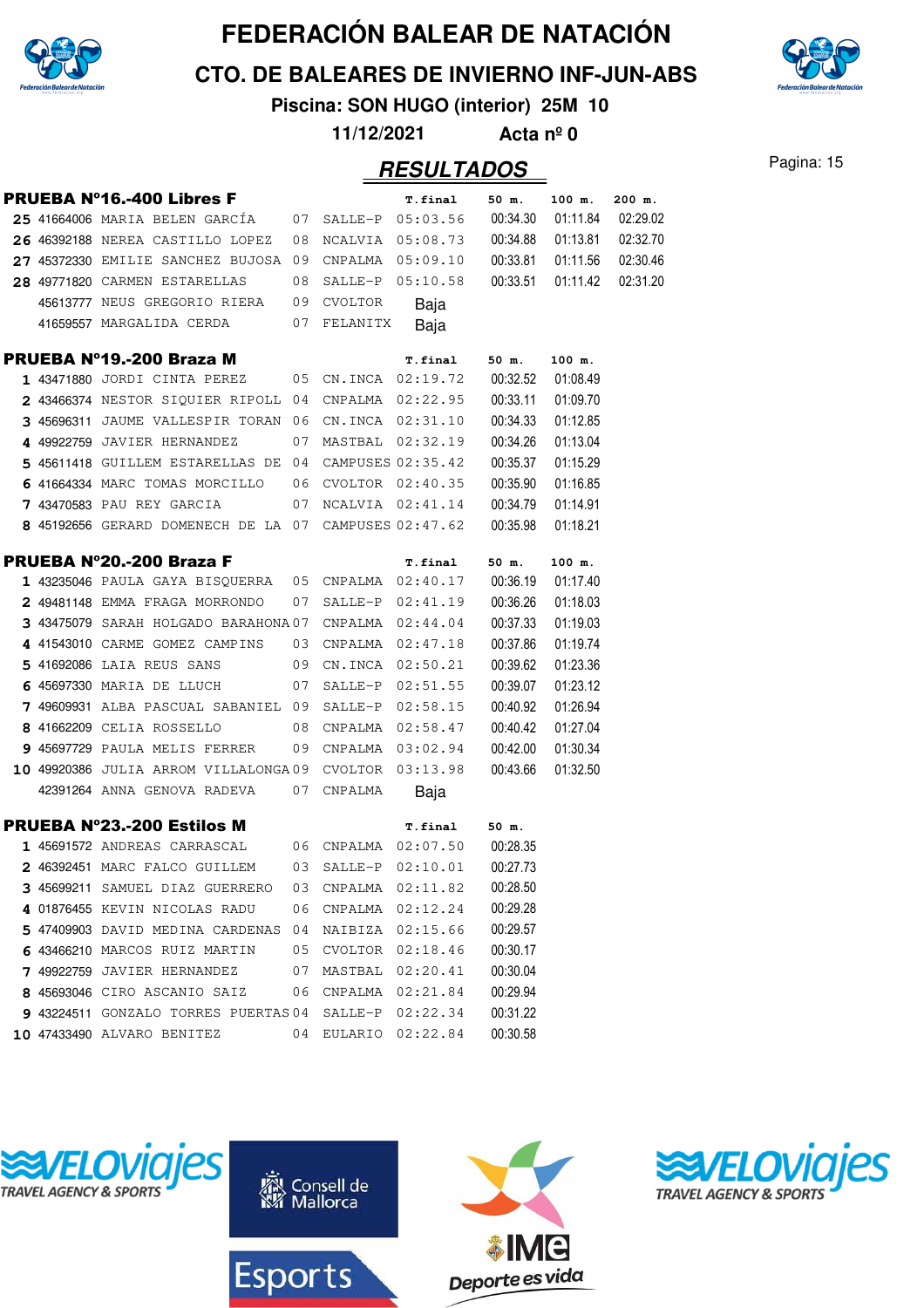

**CTO. DE BALEARES DE INVIERNO INF-JUN-ABS**



**Piscina: SON HUGO (interior) 25M 10**

**11/12/2021 Acta nº 0**

|  | <b>PRUEBA Nº23.-200 Estilos M</b>                                                                           |            | <b>T.final</b>      | $50$ m.  |
|--|-------------------------------------------------------------------------------------------------------------|------------|---------------------|----------|
|  | 11 45611299 JUAN MANUEL NUNEZ                                                                               | 05 CNPALMA | 02:23.51            | 00:31.69 |
|  | 12 45693426 TONI OLIVER ARDERIU                                                                             |            | 06 CNPALMA 02:24.88 | 00:31.59 |
|  | 13 48199418 VICTOR VILLARINO                                                                                |            | 07 EULARIO 02:27.55 | 00:30.09 |
|  | 14 45614938 GUILLEM FEMENIA CRESPI05 SALLE-P 02:28.24                                                       |            |                     | 00:31.09 |
|  | 15 48233940 MARC CARDONA MARTIN                                                                             |            | 06 NAIBIZA 02:28.98 | 00:32.83 |
|  | FC 46392195 MIGUEL ANGEL SUÑER                                                                              | 06 CNPALMA | 02:29.19            | 00:31.28 |
|  | <b>16 45187628 XAVIER PUIG BLANCO</b>                                                                       | 07 NCALVIA | 02:30.06            | 00:33.16 |
|  | 17 47433603 IZAN RIBAS RODRIGUEZ                                                                            | 07 PORTUS  | 02:30.42            | 00:31.36 |
|  | 43476877 VICTOR CASTAÑER                                                                                    | 06 CNPALMA | Desc                |          |
|  | ANDREAS CARRASCAL GUILCHENKO del CNPALMA bate la M.M. de 15años en 200 Estilos M con 02:07.50 ant. 02:09:32 |            |                     |          |

|     | PRUEBA Nº24.-200 Estilos F            |    |                   | T.final           | 50 m.    |
|-----|---------------------------------------|----|-------------------|-------------------|----------|
|     | 1 01579553 ESTELLA LLUM TONRATH       | 07 |                   | CAMPUSES 02:17.21 | 00:29.58 |
|     | 2 78223022 KIARA TORRICO RUIZ         | 05 |                   | CVOLTOR 02:27.12  | 00:31.19 |
| FC. | 43466209 ALEJANDRA RUIZ MARTIN 03     |    | CVOLTOR           | 02:27.88          | 00:31.70 |
|     | 3 43473466 CLAUDIA GELABERT RUBIO07   |    | CNPALMA           | 02:29.64          | 00:32.85 |
| FC. | 45189605 MARINA PONS RAMON            | 06 | CNPALMA           | 02:29.85          | 00:32.26 |
|     | 4 48199273 VIOLETA CUBERO SOLER       | 06 | NAIBIZA           | 02:32.20          | 00:31.67 |
|     | 5 41543011 FRANCETTE GOMEZ            | 05 | CNPALMA           | 02:32.55          | 00:32.23 |
|     | 6 43233035 LAURA SIMO PEREZ           | 05 | SALLE-P           | 02:34.02          | 00:33.54 |
|     | 7 45193097 JOANA MARIA SIERRA         | 08 |                   | CAMPUSES 02:34.31 | 00:33.30 |
|     | 8 49770993 ERIKA BAYON BUENO          | 08 | CVOLTOR           | 02:34.63          | 00:33.89 |
|     | 9 41662594 ESTHER PENALVA             | 07 | SALLE-P           | 02:34.75          | 00:33.64 |
|     | 10 49614755 NEUS MARCO ESCRIBANO      | 09 | SALLE-P           | 02:34.82          | 00:34.92 |
|     | 11 49925383 MARTA SANDIN POLO         | 07 | SALLE-P           | 02:34.90          | 00:33.24 |
|     | 12 41622239 MARINA DIAZ PERELLO       | 07 | FELANITX 02:35.07 |                   | 00:33.36 |
|     | 13 45691103 PAULA COLOMAR CARRASCO04  |    | CNPALMA           | 02:35.35          | 00:32.96 |
|     | 14 08424482 SIENNA STEINFELDT         | 09 |                   | CAMPUSES 02:39.30 | 00:36.09 |
|     | 15 46389239 LEYRE LUMBRERAS ROJO      | 06 | SALLE-P           | 02:40.17          | 00:31.92 |
|     | 16 43474950 NOA MARTINEZ COUSELO      | 06 | CVOLTOR           | 02:40.80          | 00:36.89 |
|     | 17 49928381 LUCIA SANTHA FERENCZI     | 09 | SALLE-P           | 02:41.25          | 00:33.94 |
|     | 18 46390465 BLANCA JAUME BRAVO        | 08 | MASTBAL           | 02:41.59          | 00:33.60 |
|     | 19 46388014 AINA THOMAS TABERNER      | 06 | CNPALMA           | 02:43.01          | 00:35.67 |
|     | 20 45184949 CLAUDIA FRANCO            | 08 | CNPALMA           | 02:43.35          | 00:34.73 |
|     | 21 49484379 LLUCIA AVELLA             | 09 | CNPALMA           | 02:45.01          | 00:37.41 |
|     | 22 49868938 JULIA LLABRES PEDRET      | 09 | SALLE-P           | 02:45.19          | 00:37.31 |
|     | 22 45372330 EMILIE SANCHEZ BUJOSA 09  |    | CNPALMA           | 02:45.19          | 00:36.28 |
|     | 24 41662209 CELIA ROSSELLO            | 08 | CNPALMA           | 02:45.38          | 00:37.48 |
|     | 25 45614889 MARIA REINA MORENO        | 07 | SALLE-P           | 02:46.32          | 00:35.65 |
|     | 26 46390955 MARTINA SERRA MARTINEZ 09 |    | SALLE-P           | 02:50.08          | 00:36.94 |







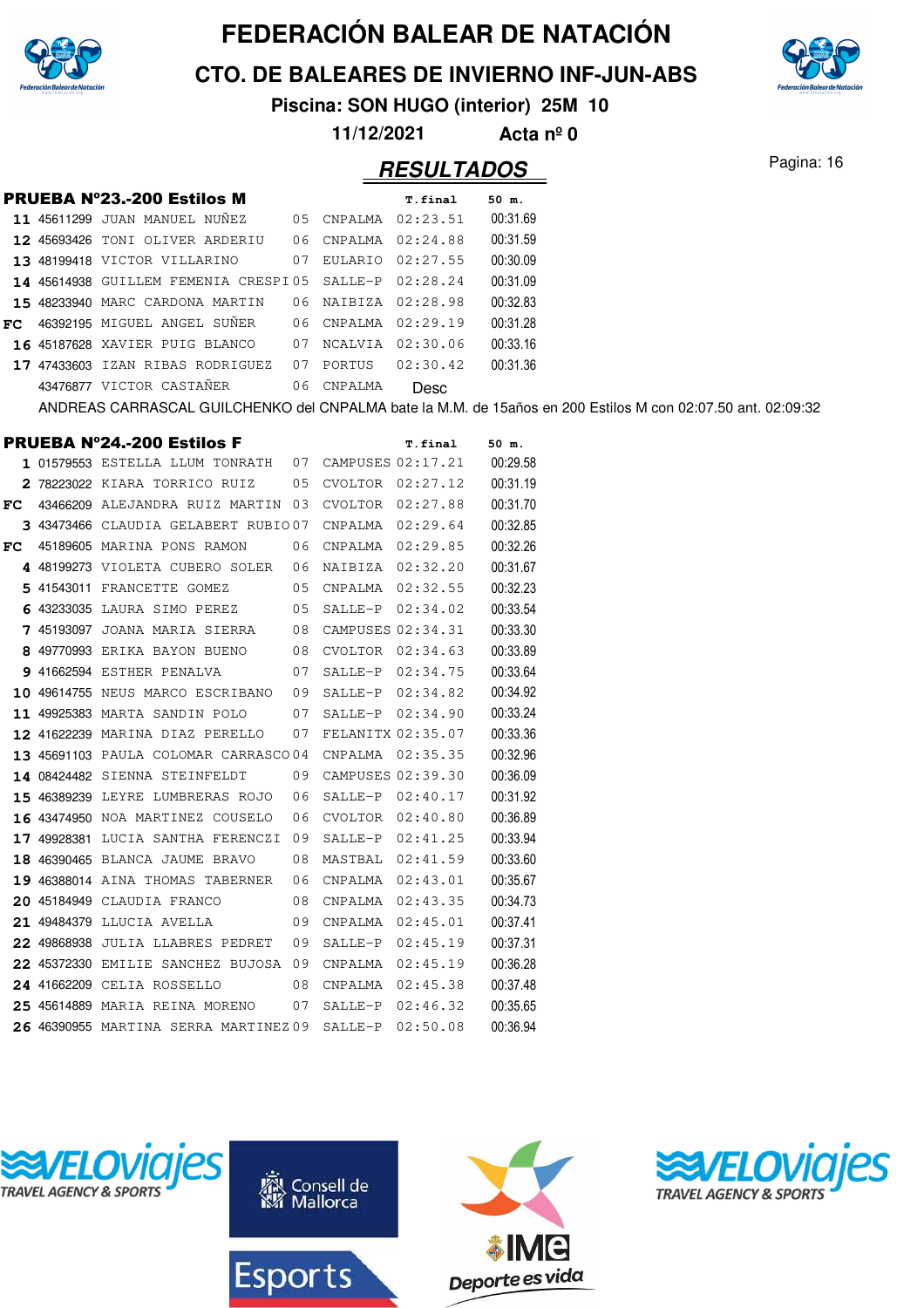

**CTO. DE BALEARES DE INVIERNO INF-JUN-ABS**



**Piscina: SON HUGO (interior) 25M 10**

**11/12/2021 Acta nº 0**

#### **RESULTADOS** Pagina: 17

|    |         | <b>PRUEBA Nº29.-4x100 Estilos M</b>  |         |                |      | <b>T.final</b>                                        | $50$ m.             | 100 m.            | $200$ m. |
|----|---------|--------------------------------------|---------|----------------|------|-------------------------------------------------------|---------------------|-------------------|----------|
|    | 1 00056 | CNPALMA                              |         | $\overline{0}$ |      | CNPALMA 03:56.67 00:29.90 01:01.25                    |                     |                   |          |
|    |         | 73003854 CARLOS GARZARÁN AMO         |         |                | 1990 | 01:01.25                                              |                     |                   |          |
|    |         | 43466374 NESTOR SIQUIER RIPOLL 2004  |         |                |      | 02:07.02                                              | (01:05.77)          |                   |          |
|    |         | 43222608 JON PIÑEIRO AMONDARAIN 2000 |         |                |      | 03:05.31                                              | (00:58.29)          |                   |          |
|    |         | 43205973 SALVADOR REYNES             |         |                | 2002 | 03:56.67                                              | (00:51.36)          |                   |          |
|    | 2 00848 |                                      | SALLE-P |                |      | $0$ SALLE-P $03:58.16$                                |                     | 00:28.62 00:59.59 |          |
|    |         | 43233522 ALFONSO REINA MORENO        |         |                | 2005 | 00:59.59                                              |                     |                   |          |
|    |         | 46392450 GERARD FALCO GUILLEM 2001   |         |                |      | 02:09.53                                              | (01:09.94)          |                   |          |
|    |         | 46392451 MARC FALCO GUILLEM 2003     |         |                |      | 03:06.03                                              | (00:56.50)          |                   |          |
|    |         | 43470663 MARCOS SANCHEZ              |         |                | 2004 | 03:58.16                                              | (00:52.13)          |                   |          |
|    | 3 00499 | NAIBIZA                              |         |                |      | 0 NAIBIZA 03:58.92                                    |                     | 00:29.88 01:01.29 |          |
|    |         | 43467664 HUGO MORENO BONET           |         |                | 2007 | 01:01.29                                              |                     |                   |          |
|    |         | 47409850 MARC TORRES VEGA            |         |                | 2004 | 02:08.52                                              | (01:07.23)          |                   |          |
|    |         | 47406107 ANGEL ESTEBAN SEGOVIA 2004  |         |                |      | 03:04.69                                              | (00:56.17)          |                   |          |
|    |         | 55466834 GASTON VARELA EGUREN 1997   |         |                |      | 03:58.92                                              | (00:54.23)          |                   |          |
|    |         | 4 00877 CVOLTOR                      |         |                |      | 0 CVOLTOR 04:05.20                                    |                     | 00:29.90 01:02.53 |          |
|    |         | 45187625 SERGI PUIG BLANCO           |         |                | 2003 | 01:02.53                                              |                     |                   |          |
|    |         | 45185810 SANTIAGO SALES LLINAS 1999  |         |                |      | 02:13.02                                              | (01:10.49)          |                   |          |
|    |         | 43214090 JOAN SASTRE RODRIGUEZ 2004  |         |                |      | 03:12.33                                              | (00:59.31)          |                   |          |
|    |         | 43213329 SERGIO FUSTER POORE         |         |                | 1999 | 04:05.20                                              | (00:52.87)          |                   |          |
| FC |         |                                      |         |                |      | 00056 CNPALMA GENERAL <eq.b>0 CNPALMA 04:06.27</eq.b> |                     | 00:28.36 00:58.53 |          |
|    |         | 45691572 ANDREAS CARRASCAL           |         |                | 2006 | 00:58.53                                              |                     |                   |          |
|    |         | 01876455 KEVIN NICOLAS RADU          |         |                | 2006 | 02:07.83                                              | (01:09.30)          |                   |          |
|    |         | 49483562 ALEX JOAN ROMERO LLUCH 2006 |         |                |      | 03:10.57                                              | (01:02.74)          |                   |          |
|    |         | 45693046 CIRO ASCANIO SAIZ           |         |                | 2006 | 04:06.27                                              | (00:55.70)          |                   |          |
|    |         | 5 01268 CAMPUSES                     |         | $\overline{0}$ |      | CAMPUSES 04:10.39                                     |                     | 00:29.76 01:01.23 |          |
|    |         | 43483056 JOSEP CASTRO TORRENS        |         |                | 2005 | 01:01.23                                              |                     |                   |          |
|    |         | 45611418 GUILLEM ESTARELLAS DE 2004  |         |                |      | 02:11.13                                              | (01:09.90)          |                   |          |
|    |         | 59288243 PETRE OLIVIER JESUS 2006    |         |                |      |                                                       | 03:16.72 (01:05.59) |                   |          |
|    |         | 45370659 ALEJANDRO GOMEZ MILLAN 2005 |         |                |      | 04:10.39                                              | (00:53.67)          |                   |          |
|    | 6 00895 | EULARIO                              |         |                |      | 0 EULARIO 04:11.30 00:32.03 01:07.32                  |                     |                   |          |
|    |         | 47433490 ALVARO BENITEZ 2004         |         |                |      | 01:07.32                                              |                     |                   |          |
|    |         | 47430056 DOROTEO SESMERO RIERA 2004  |         |                |      |                                                       | 02:19.98 (01:12.66) |                   |          |
|    |         | 45186330 VICTOR TORAN PALAO 1998     |         |                |      |                                                       | 03:17.47 (00:57.49) |                   |          |
|    |         | 48199417 IVAN VILLARINO              |         |                | 2005 | 04:11.30                                              | (00:53.83)          |                   |          |

PRUEBA Nº24.-200 Estilos F **T.final 50 m.**







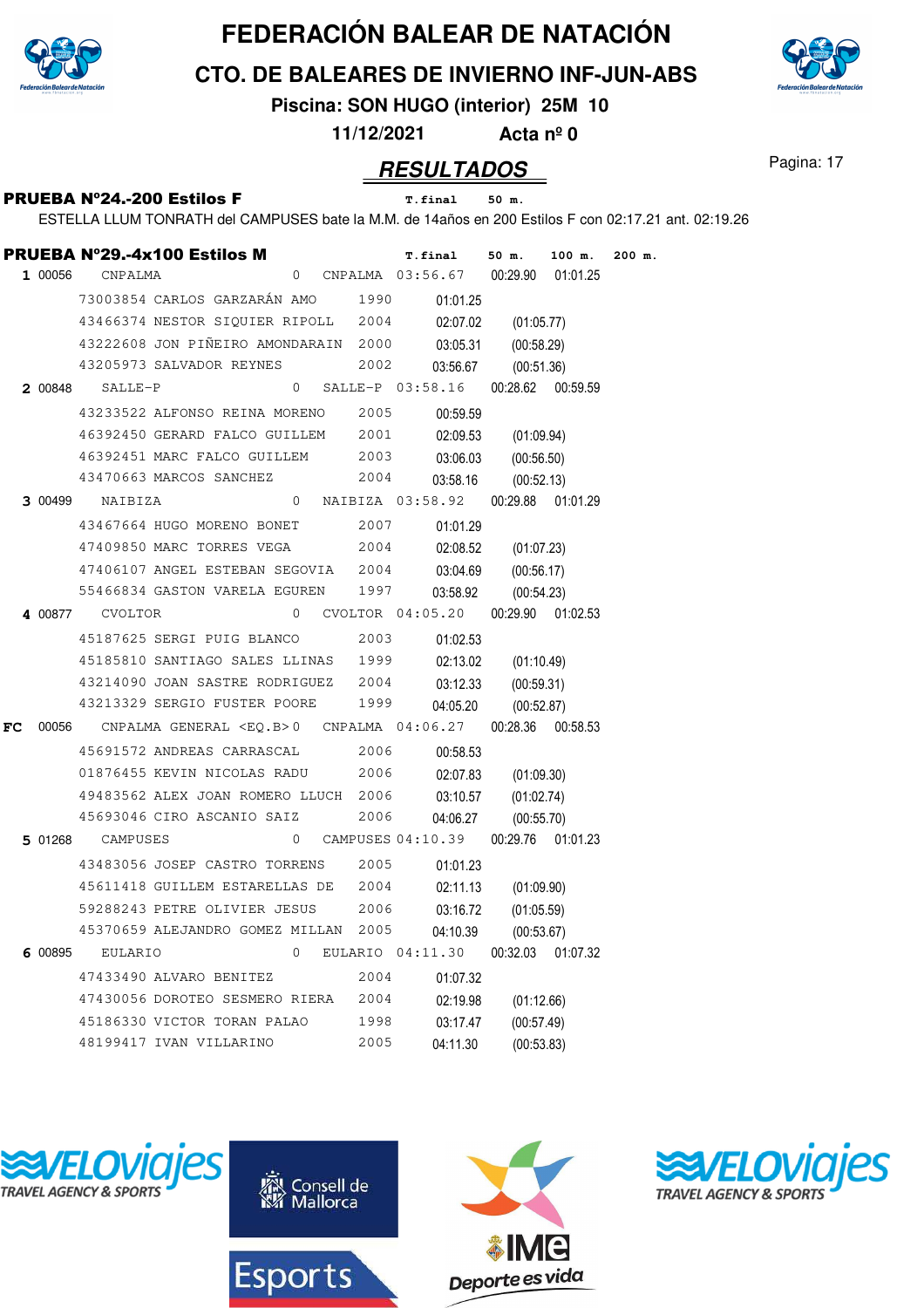

**CTO. DE BALEARES DE INVIERNO INF-JUN-ABS**



# **Piscina: SON HUGO (interior) 25M 10**

**11/12/2021 Acta nº 0**

#### Pagina: 18 **RESULTADOS**

|    |       |                        | <b>PRUEBA Nº29.-4x100 Estilos M</b>                                                                               |                  | <b>T.final</b>                             | 50 m.                    | 100 m.   | $200$ m. |
|----|-------|------------------------|-------------------------------------------------------------------------------------------------------------------|------------------|--------------------------------------------|--------------------------|----------|----------|
|    |       |                        | FC 00848 SALLE-P GENERAL <eq.b>0 SALLE-P <math>04:15.95</math> 00:30.64 01:03.19</eq.b>                           |                  |                                            |                          |          |          |
|    |       |                        | 41664005 JUAN GARCIA VIVES 2006                                                                                   |                  | 01:03.19                                   |                          |          |          |
|    |       |                        | 45614938 GUILLEM FEMENIA CRESPI 2005                                                                              |                  |                                            | 02:19.78 (01:16.59)      |          |          |
|    |       |                        | 43232272 JORGE SABATER ESPINOSA 2006 03:20.93                                                                     |                  |                                            | (01:01.15)               |          |          |
|    |       |                        | 43199949 KEVIN RUIZ BIOJO 2002                                                                                    |                  |                                            | 04:15.95 (00:55.02)      |          |          |
|    |       | <b>7 01243</b> CN.INCA |                                                                                                                   |                  | 0 CN.INCA 04:23.94 00:30.82 01:04.17       |                          |          |          |
|    |       |                        | 43471880 JORDI CINTA PEREZ 2005 01:04.17                                                                          |                  |                                            |                          |          |          |
|    |       |                        | 43473869 JAVIER LOPEZ GUILLEN 2006                                                                                |                  |                                            | 02:16.64 (01:12.47)      |          |          |
|    |       |                        | 45696311 JAUME VALLESPIR TORAN 2006                                                                               |                  | 03:23.07                                   | (01:06.43)               |          |          |
|    |       |                        | 45612058 PEDRO ARROM LLIZO 2007                                                                                   |                  |                                            | 04:23.94 (01:00.87)      |          |          |
|    |       | 8 01095 CNJAMMA        |                                                                                                                   |                  | 0 CNJAMMA  04:35.95  00:34.59  01:13.76    |                          |          |          |
|    |       |                        | 41748543 LLUC CORTES SALA 2007                                                                                    |                  | 01:13.76                                   |                          |          |          |
|    |       |                        | 41749255 ERIK MASSIP MESQUIDA 2001                                                                                |                  |                                            | 02:23.53 (01:09.77)      |          |          |
|    |       |                        | 41749701 BIEL MASCARO MOLL 2006 03:36.70                                                                          |                  |                                            | (01:13.17)               |          |          |
|    |       |                        | 41748793 BIEL LLORENS SERVERA 2004                                                                                |                  |                                            | 04:35.95 (00:59.25)      |          |          |
|    |       | 00883 NCALVIA          |                                                                                                                   | 0 NCALVIA Desc   |                                            |                          |          |          |
|    |       |                        |                                                                                                                   |                  |                                            |                          |          |          |
|    |       |                        | <b>PRUEBA N°30.-4x100 Estilos F</b> 7. final 50 m. 100 m.<br>1 00056 CNPALMA 0 CNPALMA 04:19.24 00:30.41 01:02.11 |                  |                                            |                          |          | $200$ m. |
|    |       |                        | 43164284 MELANI COSTA SCHMID 1989 01:02.11                                                                        |                  |                                            |                          |          |          |
|    |       |                        | 43235046 PAULA GAYA BISQUERRA 2005 02:16.60 (01:14.49)                                                            |                  |                                            |                          |          |          |
|    |       |                        |                                                                                                                   |                  | 45614441 CLAUDIA NUÑEZ LLADO 2005 03:19.98 | (01:03.38)               |          |          |
|    |       |                        |                                                                                                                   |                  |                                            |                          |          |          |
|    |       |                        |                                                                                                                   |                  |                                            |                          |          |          |
|    |       |                        | 49770151 ESTELA GARAU MORENO 2005<br>$200848$ SALLE-P                                                             |                  |                                            | 04:19.24 (00:59.26)      |          |          |
|    |       |                        |                                                                                                                   |                  | 0 SALLE-P 04:23.98 00:30.48 01:02.26       |                          |          |          |
|    |       |                        | 49923805 MARTINA MANRESA 2005                                                                                     |                  | 01:02.26                                   |                          |          |          |
|    |       |                        | 49481148 EMMA FRAGA MORRONDO 2007                                                                                 |                  |                                            | 02:18.07 (01:15.81)      |          |          |
|    |       |                        | 43573918 NADIA CORRADINI 2005 03:24.94<br>04346837 JOSHA VERMEER                                                  |                  |                                            | (01:06.87)               |          |          |
|    |       | 3 00877 CVOLTOR        |                                                                                                                   | 2006             | 0 CVOLTOR 04:27.96 00:30.52 01:02.82       | 04:23.98 (00:59.04)      |          |          |
|    |       |                        |                                                                                                                   |                  |                                            |                          |          |          |
|    |       |                        | 43466614 MARTA MARIA GUASP 2004 01:02.82<br>43466209 ALEJANDRA RUIZ MARTIN 2003                                   |                  |                                            |                          |          |          |
|    |       |                        | 78223022 KIARA TORRICO RUIZ                                                                                       | 2005             | 02:19.81                                   | (01:16.99)               |          |          |
|    |       |                        | 43223264 NATALIA DURAHO LOZANO                                                                                    | 2001             | 03:25.35                                   | (01:05.54)               |          |          |
| FC | 00056 |                        | CNPALMA GENERAL <eq.b>0</eq.b>                                                                                    | CNPALMA 04:33.29 | 04:27.96                                   | (01:02.61)<br>00:32.92   | 01:07.43 |          |
|    |       |                        | 45692762 ANGELA BUSQUETS                                                                                          | 2006             | 01:07.43                                   |                          |          |          |
|    |       |                        | 43473466 CLAUDIA GELABERT RUBIO                                                                                   | 2007             |                                            |                          |          |          |
|    |       |                        | 43205846 MARTA TORRENS CALVO                                                                                      | 1998             | 02:26.40<br>03:32.43                       | (01:18.97)<br>(01:06.03) |          |          |







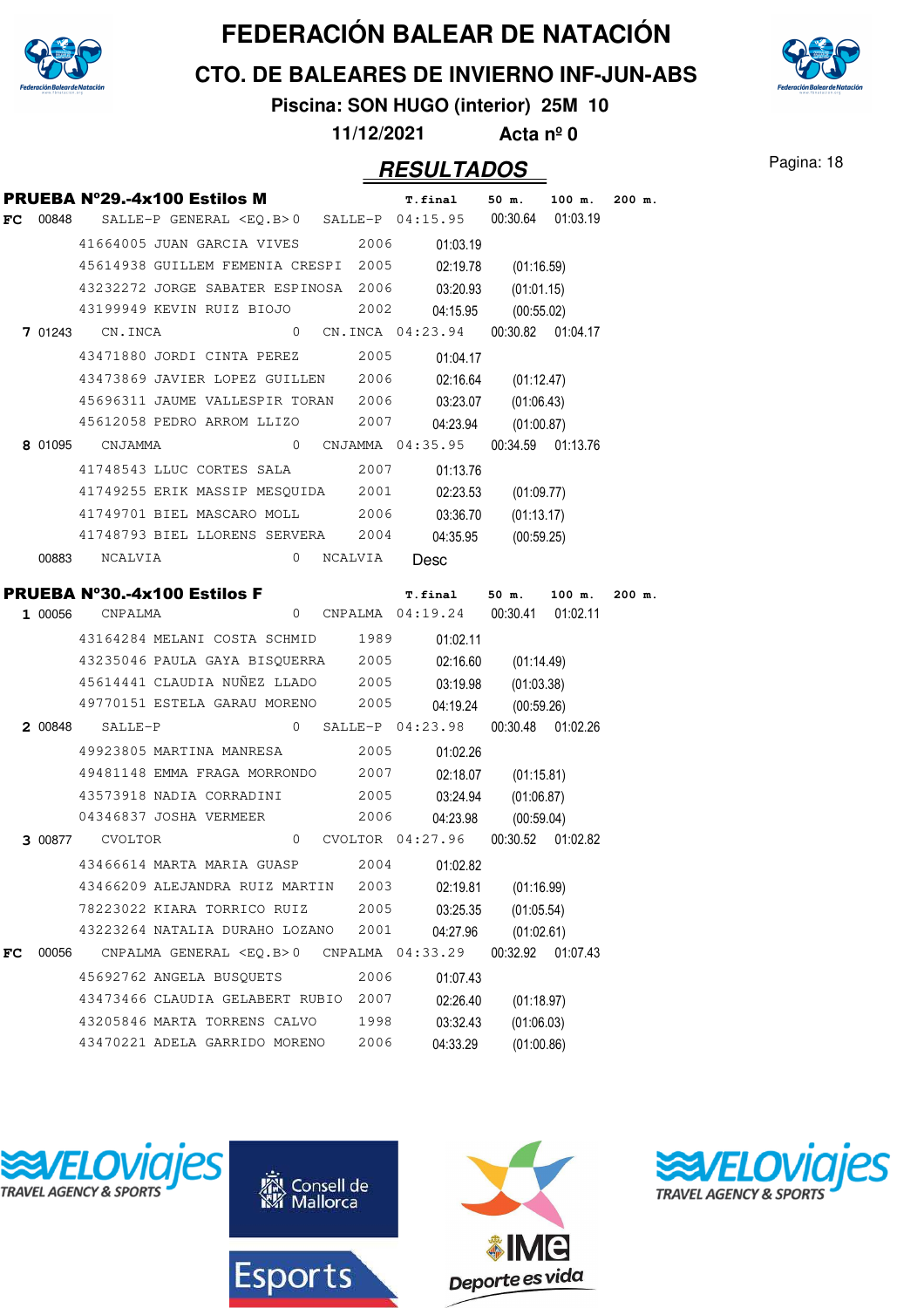

**CTO. DE BALEARES DE INVIERNO INF-JUN-ABS**

# **Piscina: SON HUGO (interior) 25M 10**

**11/12/2021 Acta nº 0**

#### Pagina: 19 **RESULTADOS**

|    |         | <b>PRUEBA Nº30.-4x100 Estilos F</b> |  |          |         | <b>T.final</b>                                  | 50 m.      | 100 m.            | $200$ m. |
|----|---------|-------------------------------------|--|----------|---------|-------------------------------------------------|------------|-------------------|----------|
|    | 4 00499 | NAIBIZA                             |  |          |         | 0 NAIBIZA 04:37.56 00:32.89 01:08.14            |            |                   |          |
|    |         | 48199273 VIOLETA CUBERO SOLER 2006  |  |          |         | 01:08.14                                        |            |                   |          |
|    |         | 47431743 MARIA JUAN MARI 2005       |  |          |         | 02:30.41                                        | (01:22.27) |                   |          |
|    |         | 48198922 MARIA RIERA PRATS 2006     |  |          |         | 03:37.18                                        | (01:06.77) |                   |          |
|    |         | 48233287 ADRIANA ESTEBAN 2007       |  |          |         | 04:37.56                                        | (01:00.38) |                   |          |
|    | 5 00895 | EULARIO                             |  | $\circ$  |         | EULARIO 04:39.66                                |            | 00:33.41 01:10.70 |          |
|    |         | 48231123 PAULA PEREZ MULAS 2007     |  |          |         | 01:10.70                                        |            |                   |          |
|    |         | 49410436 NEREA PADILLA ORTIZ 2005   |  |          |         | 02:31.91                                        | (01:21.21) |                   |          |
|    |         | 54878548 CATALINA FOURCADE 2003     |  |          |         | 03:37.23                                        | (01:05.32) |                   |          |
|    |         | 48230531 JIMENA GARCIA DE DIOS 2008 |  |          |         | 04:39.66                                        | (01:02.43) |                   |          |
| FC | 00848   |                                     |  |          |         | SALLE-P GENERAL <eo.b>0 SALLE-P 04:39.97</eo.b> |            | 00:31.92 01:05.95 |          |
|    |         | 49923806 MARIONA MANRESA 2006       |  |          |         | 01:05.95                                        |            |                   |          |
|    |         | 45697330 MARIA DE LLUCH 2007        |  |          |         | 02:26.64                                        | (01:20.69) |                   |          |
|    |         | 46389239 LEYRE LUMBRERAS ROJO 2006  |  |          |         | 03:36.64                                        | (01:10.00) |                   |          |
|    |         | 49925383 MARTA SANDIN POLO 2007     |  |          |         | 04:39.97                                        | (01:03.33) |                   |          |
|    | 6 01268 | CAMPUSES                            |  | $\Omega$ |         | CAMPUSES 04:53.14                               |            | 00:34.47 01:11.78 |          |
|    |         | 45193097 JOANA MARIA SIERRA 2008    |  |          |         | 01:11.78                                        |            |                   |          |
|    |         | 43467319 MAR VELASCO ROCHON 2007    |  |          |         | 02:35.20                                        | (01:23.42) |                   |          |
|    |         | 45370786 LUCIA ROSER DE HOYOS 2008  |  |          |         | 03:47.80                                        | (01:12.60) |                   |          |
|    |         | 43481556 AINA TOMAS TOMAS 2008      |  |          |         | 04:53.14                                        | (01:05.34) |                   |          |
|    | 01243   | CN.INCA                             |  | $\Omega$ | CN.INCA | Baja                                            |            |                   |          |

En la prueba de 4x100 Estilos, el 1º relevista ,MARTINA MANRESA MALBERTI del SALLE-P bate la M.M. de 16años en 100 Espalda F

#### PRUEBA Nº31.-50 Libres F T.final

| <b>FINAL</b> |                                                      |                         |  |
|--------------|------------------------------------------------------|-------------------------|--|
|              | 1 49770151 ESTELA GARAU MORENO                       | 05 CNPALMA 00:26.67     |  |
|              | 2 04346837 JOSHA VERMEER                             | 06 SALLE-P 00:26.87     |  |
|              | 3 48198922 MARIA RIERA PRATS                         | 06 NAIBIZA 00:27.66     |  |
|              | 4 43223264 NATALIA DURAHO LOZANO 01 CVOLTOR 00:27.95 |                         |  |
|              | 5 45370786 LUCIA ROSER DE HOYOS 08 CAMPUSES 00:27.97 |                         |  |
|              | 6 48233287 ADRIANA ESTEBAN                           | 07 NAIBIZA 00:28.05     |  |
|              | <b>7 47433057 EVA PARRA OLIVA</b>                    | $04$ NATRIZA $00:28.14$ |  |
|              | 8 41622239 MARINA DIAZ PERELLO                       | 07 FELANITX 00:29.77    |  |



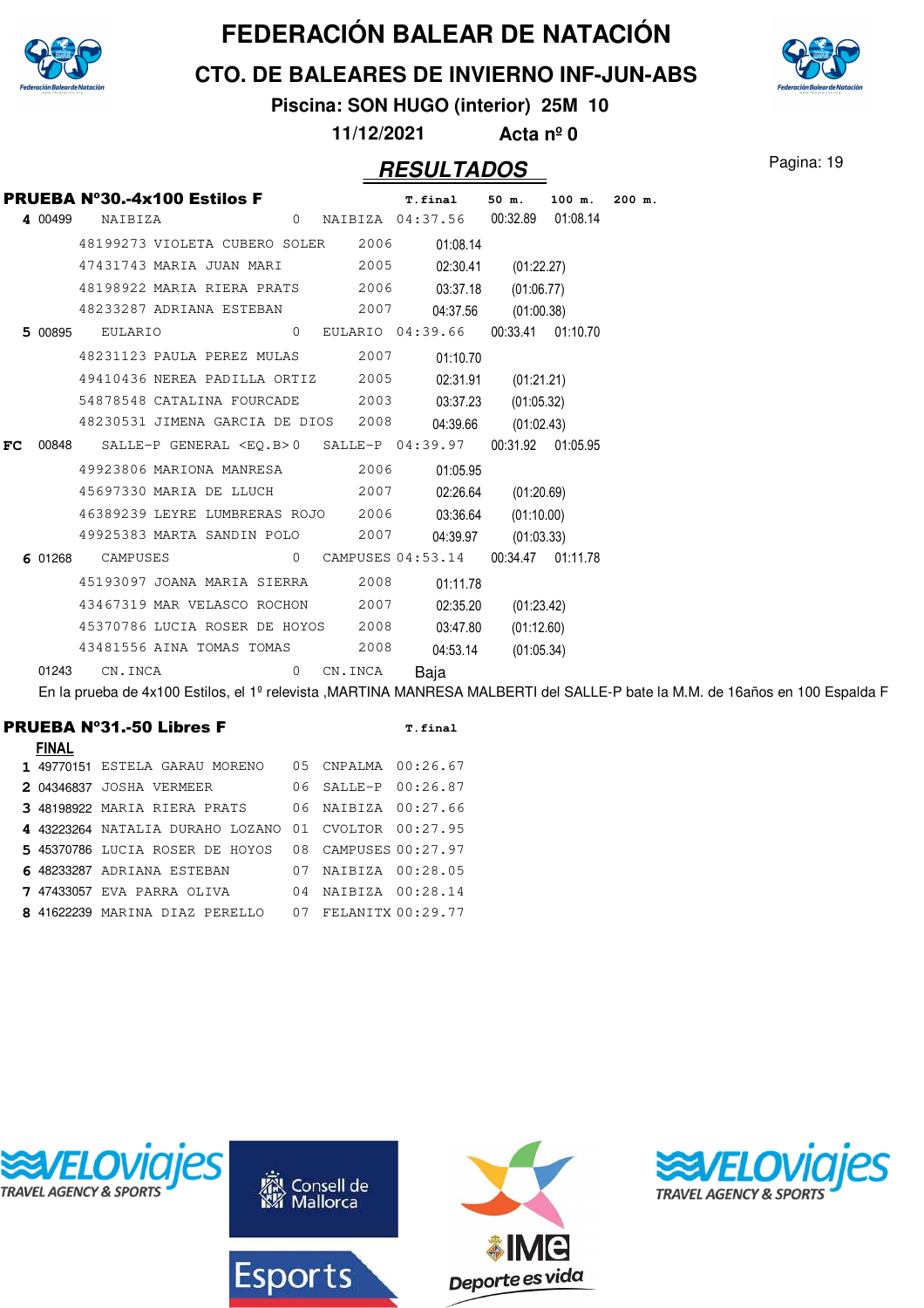

**CTO. DE BALEARES DE INVIERNO INF-JUN-ABS**



**Piscina: SON HUGO (interior) 25M 10**

**11/12/2021 Acta nº 0**

#### Pagina: 20 **RESULTADOS**

#### PRUEBA Nº31.-50 Libres F **T.final**

| <b>ELIMINATORIA</b> |                                                       |    |                     |                   |
|---------------------|-------------------------------------------------------|----|---------------------|-------------------|
|                     | 49770151 ESTELA GARAU MORENO                          | 05 | CNPALMA             | 00:26.74          |
|                     | 04346837 JOSHA VERMEER                                | 06 | $SALLE-P$           | 00:27.25          |
|                     | 43223264 NATALIA DURAHO LOZANO                        | 01 | CVOLTOR             | 00:27.73          |
|                     | 48198922 MARIA RIERA PRATS                            | 06 | NAIBIZA             | 00:27.74          |
|                     | 48233287 ADRIANA ESTEBAN                              | 07 | NAIBIZA             | 00:27.80          |
|                     | 45370786 LUCIA ROSER DE HOYOS                         | 08 | CAMPUSES 00:28.02   |                   |
|                     | 47433057 EVA PARRA OLIVA                              | 04 | NAIBIZA             | 00:28.34          |
|                     | 9 43467318 GABRIELA VELASCO                           | 05 | CAMPUSES 00:28.41   |                   |
|                     | 41622239 MARINA DIAZ PERELLO                          | 07 | FELANITX 00:28.41   |                   |
|                     | <b>10 43477108 NATALIA MARTINEZ</b>                   | 04 | CVOLTOR 00:28.44    |                   |
|                     | 11 04346877 ELLA VERMEER                              | 08 | SALLE-P             | 00:28.72          |
|                     | 12 43205846 MARTA TORRENS CALVO                       | 98 | CNPALMA             | 00:28.77          |
|                     | 12 49410436 NEREA PADILLA ORTIZ                       | 05 | EULARIO             | 00:28.77          |
|                     | 14 48231123 PAULA PEREZ MULAS                         | 07 | EULARIO             | 00:28.81          |
|                     | 15 47431743 MARIA JUAN MARI                           | 05 | NAIBIZA             | 00:29.02          |
|                     | 16 41662194 LUCIA ROCA RODADO                         | 03 | CVOLTOR             | 00:29.08          |
|                     | 17 43471829 ELSA MARTINEZ ESTEVA                      | 07 | SALLE-P             | 00:29.13          |
|                     | 18 43573918 NADIA CORRADINI                           | 05 | SALLE-P             | 00:29.31          |
|                     | 19 45187152 AITANA ROMAN ANDUJAR                      | 02 | CNPALMA             | 00:29.41          |
|                     | 20 41748014 MARIONA ALLES CAPO                        | 06 | CNJAMMA             | 00:29.44          |
|                     | 21 49410044 PATRICIA QUIROS TUR                       | 07 | NAIBIZA             | 00:29.53          |
|                     | 22 49410260 CLAUDIA BASILIO                           | 05 | EULARIO             | 00:29.57          |
|                     | 23 45370765 AINA FERNANDEZ BERTH                      | 08 | CVOLTOR             | 00:29.70          |
|                     | 24 49925383 MARTA SANDIN POLO                         | 07 | SALLE-P             | 00:29.78          |
|                     | 25 45691467 MARTA BANOS VERA                          | 05 | CVOLTOR             | 00:29.80          |
|                     | 26 49770993 ERIKA BAYON BUENO                         | 08 | CVOLTOR             | 00:29.83          |
| 27 43229623         | SARA GIRALDO PEDROTE                                  | 05 |                     | CAMPUSES 00:29.84 |
|                     | 28 49925382 ALEXANDRA SANDIN POLO                     | 04 | SALLE-P             | 00:29.85          |
|                     | 29 45696080 CLAUDIA AMENGUAL                          | 05 | CN.INCA             | 00:29.91          |
|                     | 30 43233035 LAURA SIMO PEREZ                          | 05 | SALLE-P             | 00:29.99          |
|                     | 31 03086067 AITANA BRIGUGLIO                          | 06 | SALLE-P             | 00:30.04          |
|                     | 32 46392188 NEREA CASTILLO LOPEZ                      | 08 | NCALVIA             | 00:30.06          |
|                     | FC 49484379 LLUCIA AVELLA                             |    | 09 CNPALMA 00:30.34 |                   |
|                     | 33 41749948 CATERINA COLL AMETLLER06 CNJAMMA 00:30.38 |    |                     |                   |
|                     | 34 47433423 YARA ROSELLO RODRIGUEZ 06                 |    | NAIBIZA 00:30.49    |                   |
|                     | 35 49771820 CARMEN ESTARELLAS 08 SALLE-P 00:30.78     |    |                     |                   |
|                     | <b>36 45697330 MARIA DE LLUCH</b>                     | 07 | SALLE-P 00:30.79    |                   |
|                     | 37 43470770 ESTHER BLANQUE FAJARDO 06                 |    | MASTBAL 00:30.80    |                   |
|                     | 37 48232179 AITANA ALCANTARA                          | 07 | EULARIO 00:30.80    |                   |







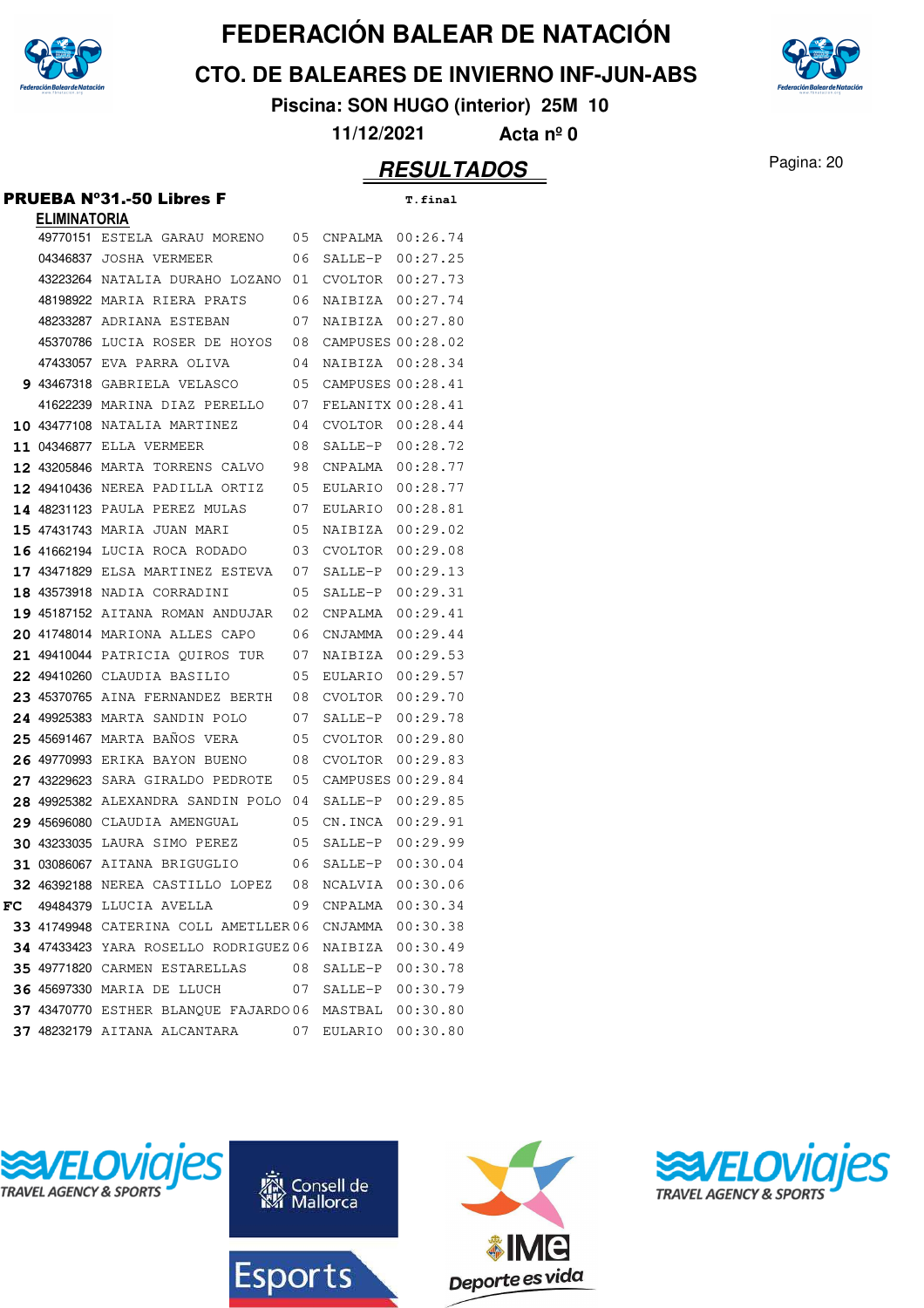

**CTO. DE BALEARES DE INVIERNO INF-JUN-ABS**

**Piscina: SON HUGO (interior) 25M 10**

**11/12/2021 Acta nº 0**

|   |                     | <b>PRUEBA Nº31.-50 Libres F</b>            |    |                   | <b>T.final</b>    |
|---|---------------------|--------------------------------------------|----|-------------------|-------------------|
|   | <b>ELIMINATORIA</b> |                                            |    |                   |                   |
|   |                     | 39 43476920 LUCIA DEL VALLE MARIN          | 07 |                   | CAMPUSES 00:30.89 |
|   |                     | 40 43474950 NOA MARTINEZ COUSELO           | 06 | CVOLTOR           | 00:30.90          |
|   | 41 43475126         | JULIETA LOPEZ DAMIGO                       | 06 | CN.INCA           | 00:31.43          |
|   |                     | 42 41621226 JULIA FERRANDO CANTO           | 08 | ES.ARTA           | 00:31.68          |
|   |                     | 43 41662195 MARTA ROCA RODADO              | 07 | CVOLTOR           | 00:32.16          |
|   | 44 41709410         | MARTA JULIA MARTORELL                      | 07 | FELANITX 00:32.24 |                   |
|   | 43216891            | LAURA SASTRE COLOM                         | 97 | CN.INCA           | Desc              |
|   |                     | 43465024 LUCIA MENENDEZ                    | 04 | SALLE-P           | Baja              |
|   |                     | <b>PRUEBA Nº32.-50 Libres M</b>            |    |                   | <b>T.final</b>    |
|   | <b>FINAL</b>        |                                            |    |                   |                   |
|   |                     | 1 43205973 SALVADOR REYNES                 | 02 | CNPALMA           | 00:23.00          |
|   |                     | 2 43213329 SERGIO FUSTER POORE             | 99 | CVOLTOR           | 00:23.49          |
|   | 3 43483056          | JOSEP CASTRO TORRENS                       | 05 |                   | CAMPUSES 00:23.59 |
|   | 4 43476153          | MATEU VENY OLIVER                          | 02 | CNPALMA           | 00:23.69          |
|   | 5 45190652          | RAUL BERMIN MORAIS                         | 02 | CNPALMA           | 00:24.08          |
| 6 | 73003854            | CARLOS GARZARÁN AMO                        | 90 | CNPALMA           | 00:24.12          |
| 7 | 43199949            | KEVIN RUIZ BIOJO                           | 02 | SALLE-P           | 00:24.15          |
|   |                     | 8 43478908 ADRIA SARD PUIGROS              | 01 | CNPALMA           | 00:24.25          |
|   | <b>ELIMINATORIA</b> |                                            |    |                   |                   |
|   |                     | 43483056 JOSEP CASTRO TORRENS              | 05 | CAMPUSES 00:23.64 |                   |
|   |                     | 43205973 SALVADOR REYNES                   | 02 | CNPALMA           | 00:23.72          |
|   |                     | 43476153 MATEU VENY OLIVER                 | 02 | CNPALMA           | 00:23.91          |
|   | 43213329            | SERGIO FUSTER POORE                        | 99 | CVOLTOR           | 00:24.00          |
|   | 45190652            | RAUL BERMIN MORAIS                         | 02 | CNPALMA           | 00:24.12          |
|   | 43478908            | ADRIA SARD PUIGROS                         | 01 | CNPALMA           | 00:24.30          |
|   | 73003854            | CARLOS GARZARÁN AMO                        | 90 | CNPALMA           | 00:24.33          |
|   | 43199949            | KEVIN RUIZ BIOJO                           | 02 | SALLE-P           | 00:24.34          |
|   |                     | 9 43232272 JORGE SABATER ESPINOSA06        |    | SALLE-P           | 00:24.38          |
|   | 10 45187625         | SERGI PUIG BLANCO                          | 03 | CVOLTOR           | 00:24.56          |
|   |                     | 10 45370659 ALEJANDRO GOMEZ MILLAN 05      |    |                   | CAMPUSES 00:24.56 |
|   |                     | <b>12 43469832</b> JAUME SASTRE GALARZO 00 |    | CNPALMA           | 00:24.59          |
|   |                     | 13 43470663 MARCOS SANCHEZ                 | 04 | SALLE-P 00:24.60  |                   |
|   |                     | 14 45185810 SANTIAGO SALES LLINAS 99       |    | CVOLTOR 00:24.81  |                   |
|   |                     | 15 55466834 GASTON VARELA EGUREN           | 97 |                   | NAIBIZA 00:24.96  |
|   |                     | 16 47254877 LUIS CARDONA RECIO             | 93 | EULARIO           | 00:25.09          |
|   |                     | 17 45186330 VICTOR TORAN PALAO             | 98 | EULARIO           | 00:25.19          |
|   |                     | 18 43463962 HUGO GUERRERO LOPEZ            | 05 | SALLE-P           | 00:25.25          |
|   |                     | 19 48199417 IVAN VILLARINO                 | 05 | EULARIO           | 00:25.29          |







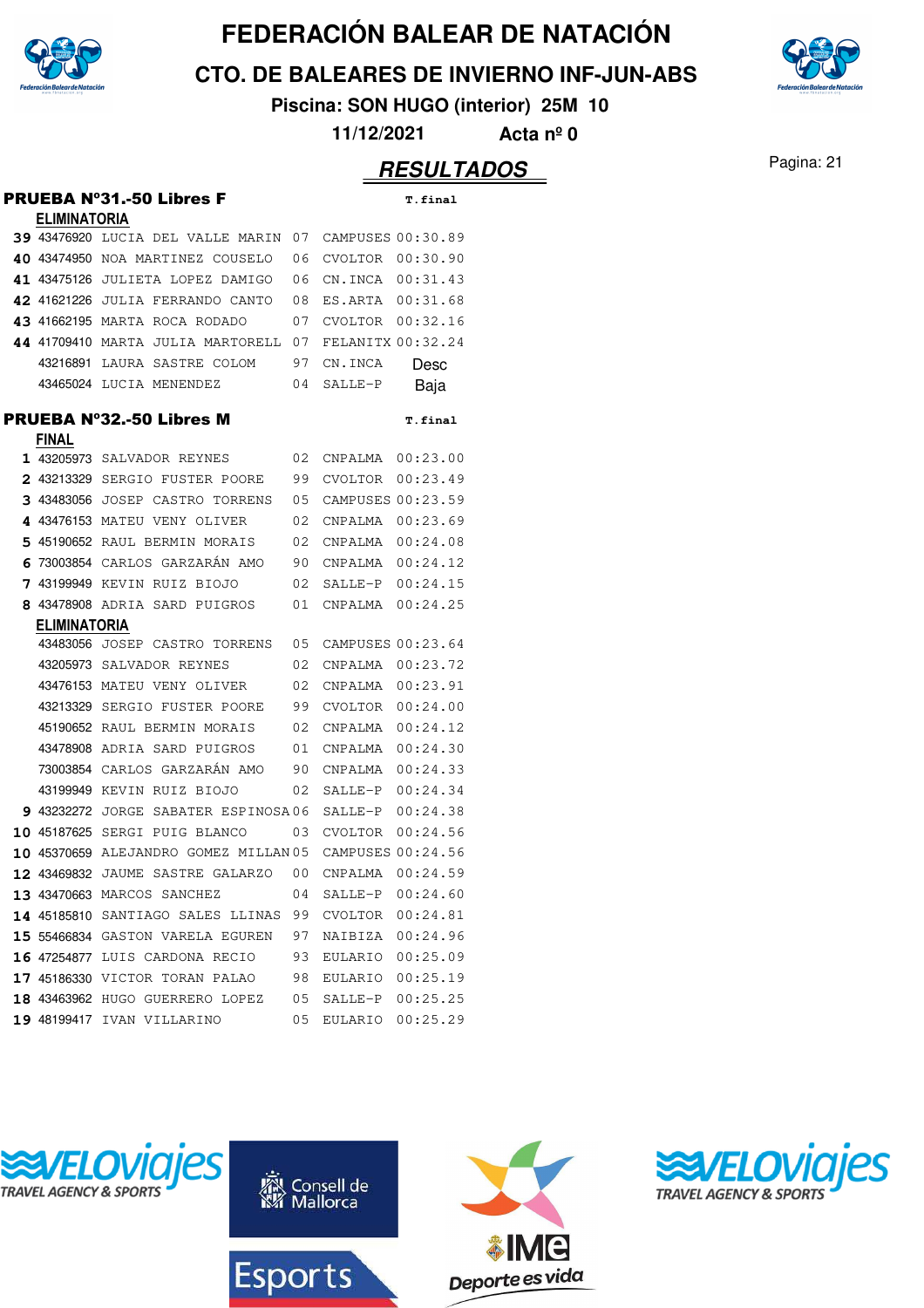

**CTO. DE BALEARES DE INVIERNO INF-JUN-ABS**



**Piscina: SON HUGO (interior) 25M 10**

**11/12/2021 Acta nº 0**

#### Pagina: 22 **RESULTADOS**

#### PRUEBA Nº32.-50 Libres M **T.final**

| <b>ELIMINATORIA</b> |                                                                  |    |                     |                     |
|---------------------|------------------------------------------------------------------|----|---------------------|---------------------|
|                     | 20 09897080 ALEX EMERY SACH                                      | 05 | SALLE-P             | 00:25.37            |
|                     | 21 46392450 GERARD FALCO GUILLEM                                 | 01 | SALLE-P             | 00:25.48            |
|                     | 22 45693046 CIRO ASCANIO SAIZ                                    | 06 | CNPALMA             | 00:25.52            |
|                     | 23 47409903 DAVID MEDINA CARDENAS                                | 04 | NAIBIZA             | 00:25.53            |
|                     | 24 47430056 DOROTEO SESMERO RIERA                                | 04 | EULARIO             | 00:25.65            |
|                     | 25 59288243 PETRE OLIVIER JESUS                                  | 06 | CAMPUSES 00:25.67   |                     |
| 26 45693738         | JAUME PONS SANTAMARIA                                            | 06 | CNMURO              | 00:26.05            |
|                     | 27 49483562 ALEX JOAN ROMERO LLUCH06                             |    | CNPALMA             | 00:26.26            |
|                     | 28 46392195 MIGUEL ANGEL SUNER                                   | 06 | CNPALMA             | 00:26.30            |
|                     | 29 41664005 JUAN GARCIA VIVES                                    | 06 | SALLE-P             | 00:26.31            |
|                     | 30 41619398 DANIEL SERVERA GODOY                                 | 06 | ES.ARTA             | 00:26.37            |
|                     | 31 45188997 LLUC ZANIN BARCELO                                   | 07 | NCALVIA             | 00:26.38            |
|                     | 32 43466668 JAIME FLORIT CASTILLO                                | 05 | CVOLTOR             | 00:26.39            |
| 33 20000880         | SACHA GIBBS                                                      | 05 | CNPALMA             | 00:26.53            |
|                     | 34 48199418 VICTOR VILLARINO                                     | 07 | EULARIO             | 00:26.54            |
|                     | 35 41748793 BIEL LLORENS SERVERA                                 | 04 | CNJAMMA             | 00:26.56            |
|                     | <b>36 43227645 DANIEL LLOMPART</b>                               | 05 | SALLE-P             | 00:26.67            |
|                     | <b>37 45187628 XAVIER PUIG BLANCO</b>                            | 07 | NCALVIA             | 00:26.68            |
| 38 45184835         | TONI BERGAS COMAS                                                | 05 | SALLE-P             | 00:26.71            |
| <b>39</b> 48199434  | JOSE MARIA AZNAREZ TUR06                                         |    | NAIBIZA             | 00:26.72            |
|                     | 39 45699322 ALEX BOLINCHES ULICNY                                | 06 | RAFANADA 00:26.72   |                     |
|                     | 41 45693426 TONI OLIVER ARDERIU                                  | 06 | CNPALMA             | 00:26.79            |
| 42 43224511         | GONZALO TORRES PUERTAS 04                                        |    | SALLE-P             | 00:26.88            |
|                     | 43 41663833 ALBERT PORTER VICENS                                 | 05 | SALLE-P             | 00:26.96            |
|                     | 44 43463950 ALEJANDRO ARIAS GOMILA04                             |    | LLUCMA              | 00:27.11            |
|                     | 45 45697045 MARTIN VILI GRIGOROV                                 | 05 | CNPALMA             | 00:27.15            |
|                     | 46 45612058 PEDRO ARROM LLIZO                                    | 07 | CN.INCA             | 00:27.22            |
|                     | 47 45698049 XISCO QUINTANILLA                                    | 07 | CNPALMA             | 00:27.27            |
|                     | 48 41748543 LLUC CORTES SALA                                     | 07 | CNJAMMA             | 00:27.29            |
|                     | 49 47431112 HECTOR ROSELLO                                       | 05 | NAIBIZA             | 00:27.32            |
|                     | 50 41749701 BIEL MASCARO MOLL                                    | 06 | CNJAMMA             | 00:27.34            |
| 51 41661947         | TOMEU JULIA MAIMO                                                | 07 | FELANITX 00:27.42   |                     |
|                     | 52 45697069 SERGIO BENNASSAR                                     |    |                     | 07 CNPALMA 00:27.71 |
|                     | $\texttt{FC}$ 43479936 DANIEL CALZETTA TORRES05 MASTBAL 00:27.77 |    |                     |                     |
|                     | 53 47433603 IZAN RIBAS RODRIGUEZ 07 PORTUS 00:27.78              |    |                     |                     |
|                     | 54 41621263 ADRIAN ACEDO PERPATH 07 RAFANADA 00:27.96            |    |                     |                     |
|                     | 55 45696624 YAGO MARTINEZ                                        |    | 06 CVOLTOR 00:28.21 |                     |
|                     | 56 45613692 JOAN BORDOY TASCON                                   |    | 07 NCALVIA 00:28.80 |                     |
|                     | 41620437 XAVIER RIERA DIAZ                                       |    | 07 RAFANADA         | Desc                |







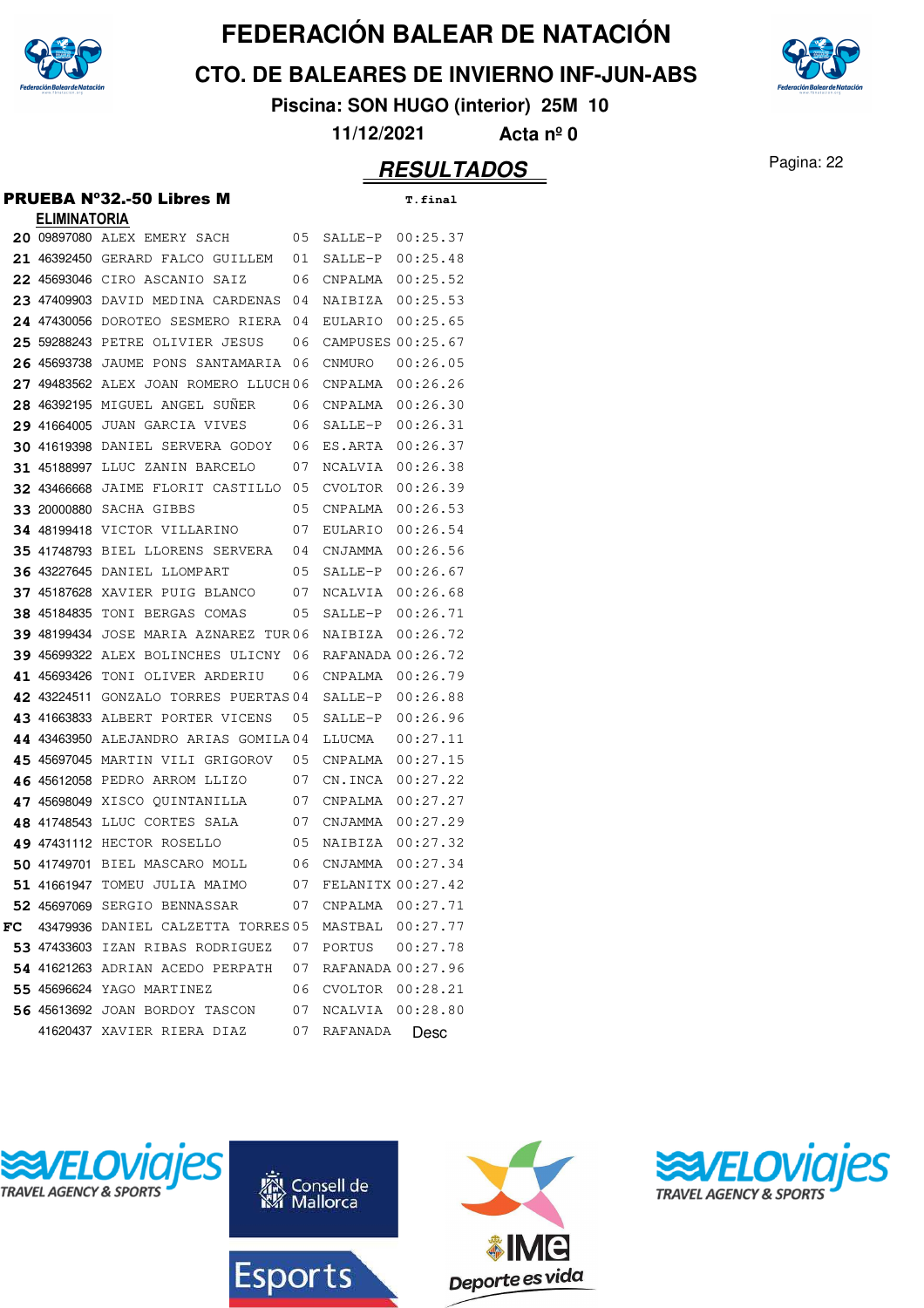

**CTO. DE BALEARES DE INVIERNO INF-JUN-ABS**

**Piscina: SON HUGO (interior) 25M 10**

**11/12/2021 Acta nº 0**

#### Pagina: 23 **RESULTADOS**

| PRUEBA Nº32.-50 Libres M |  |
|--------------------------|--|
| <b>ELIMINATORIA</b>      |  |

 $T.final$ 

|     | PRUEBA Nº33.-200 Espalda F                         |    |                  | <b>T.final</b>       | 50 m.    | 100 m.   |
|-----|----------------------------------------------------|----|------------------|----------------------|----------|----------|
|     | 1 43164284 MELANI COSTA SCHMID 89 CNPALMA 02:12.39 |    |                  |                      | 00:31.19 | 01:04.92 |
|     | 2 43466614 MARTA MARIA GUASP                       | 04 |                  | CVOLTOR 02:13.22     | 00:31.65 | 01:05.40 |
|     | 3 49923805 MARTINA MANRESA                         | 05 |                  | SALLE-P 02:17.62     | 00:31.50 | 01:05.46 |
|     | 4 45692762 ANGELA BUSQUETS                         | 06 |                  | CNPALMA 02:22.66     | 00:33.43 | 01:10.00 |
| FC. | 45614381 MARTA RUBIO BUJOSA                        | 05 |                  | CNPALMA 02:24.98     | 00:33.96 | 01:11.04 |
|     | 5 49923806 MARIONA MANRESA                         | 06 |                  | SALLE-P 02:25.95     | 00:34.24 | 01:12.41 |
|     | 6 45193097 JOANA MARIA SIERRA                      | 08 |                  | CAMPUSES 02:26.69    | 00:34.14 | 01:10.76 |
|     | 7 43475079 SARAH HOLGADO BARAHONA 07               |    |                  | CNPALMA 02:26.72     | 00:35.71 | 01:13.31 |
|     | 8 43481556 AINA TOMAS TOMAS                        | 08 |                  | CAMPUSES 02:27.27    | 00:34.94 | 01:12.65 |
|     | 9 45691319 BEATRIZ GIJON CASTRO 09                 |    |                  | SALLE-P 02:27.59     | 00:34.60 | 01:12.31 |
|     | 10 45193826 M <sup>a</sup> VICTORIA CAÑADILLAS 08  |    | CNPALMA 02:29.03 |                      | 00:35.11 | 01:13.27 |
|     | 11 09690446 LUNA CHIMA                             | 07 |                  | CAMPUSES 02:29.58    | 00:34.24 | 01:11.85 |
|     | 12 46394475 LAURA CASTAÑER NOGUERA 09              |    |                  | CVOLTOR 02:31.94     | 00:36.13 | 01:15.67 |
|     | 13 46390465 BLANCA JAUME BRAVO                     | 08 |                  | MASTBAL 02:33.67     | 00:35.59 | 01:15.21 |
|     | <b>14 45614949 JULIA MOREY REBASSA</b>             | 06 |                  | SALLE-P 02:34.16     | 00:35.99 | 01:14.86 |
|     | <b>15 48199024 MARTA BONET PEREZ</b>               | 08 |                  | EULARIO 02:35.92     | 00:36.20 | 01:15.45 |
|     | 16 45614889 MARIA REINA MORENO                     | 07 |                  | SALLE-P 02:37.61     | 00:36.15 | 01:15.78 |
|     | 17 41622760 ANGELS MARTI GINARD                    | 06 |                  | ES.ARTA 02:38.89     | 00:33.29 | 01:10.94 |
|     | 18 41692085 ARIADNA REUS SANS                      | 07 |                  | CN. INCA 02:39.31    | 00:37.84 | 01:18.05 |
|     | 19 49868938 JULIA LLABRES PEDRET                   | 09 | $SALLE-P$        | 02:41.17             | 00:38.04 | 01:18.68 |
|     | 20 08424482 SIENNA STEINFELDT                      | 09 |                  | CAMPUSES 02:42.02    | 00:37.25 | 01:18.16 |
|     | 21 49919717 ERIKA HERREROS LOPEZ                   | 07 |                  | $SALLE-P$ $02:44.50$ | 00:38.77 | 01:19.59 |
|     | 22 49774243 AMALIA COLL COMPANY                    | 09 |                  | CNPALMA 02:47.95     | 00:38.96 | 01:20.80 |
|     |                                                    |    |                  |                      |          |          |
|     | PRUEBA Nº34.-200 Espalda M                         |    |                  | <b>T.final</b>       | 50 m.    | 100 m.   |
|     | 1 45691572 ANDREAS CARRASCAL                       | 06 |                  | CNPALMA 02:04.90     | 00:29.61 | 01:01.83 |
|     | 2 43473869 JAVIER LOPEZ GUILLEN                    | 06 |                  | CN. INCA 02:08.25    | 00:30.72 | 01:03.59 |
|     | 3 43233522 ALFONSO REINA MORENO                    | 05 |                  | SALLE-P 02:09.58     | 00:30.40 | 01:03.42 |
|     | 4 43467664 HUGO MORENO BONET                       | 07 | NAIBIZA          | 02:14.75             | 00:31.19 | 01:05.29 |

5 41663863 TOMEU BONET BONET 07 CNPALMA 02:19.58 00:32.30 01:07.42 <sup>45192573</sup> NICOLAS BLAS STÜDE 02:32.26 07 SALLE-P 00:34.20 01:11.99

43205972 JOAN REYNES VALLVERDU 97 CNPALMA Baja









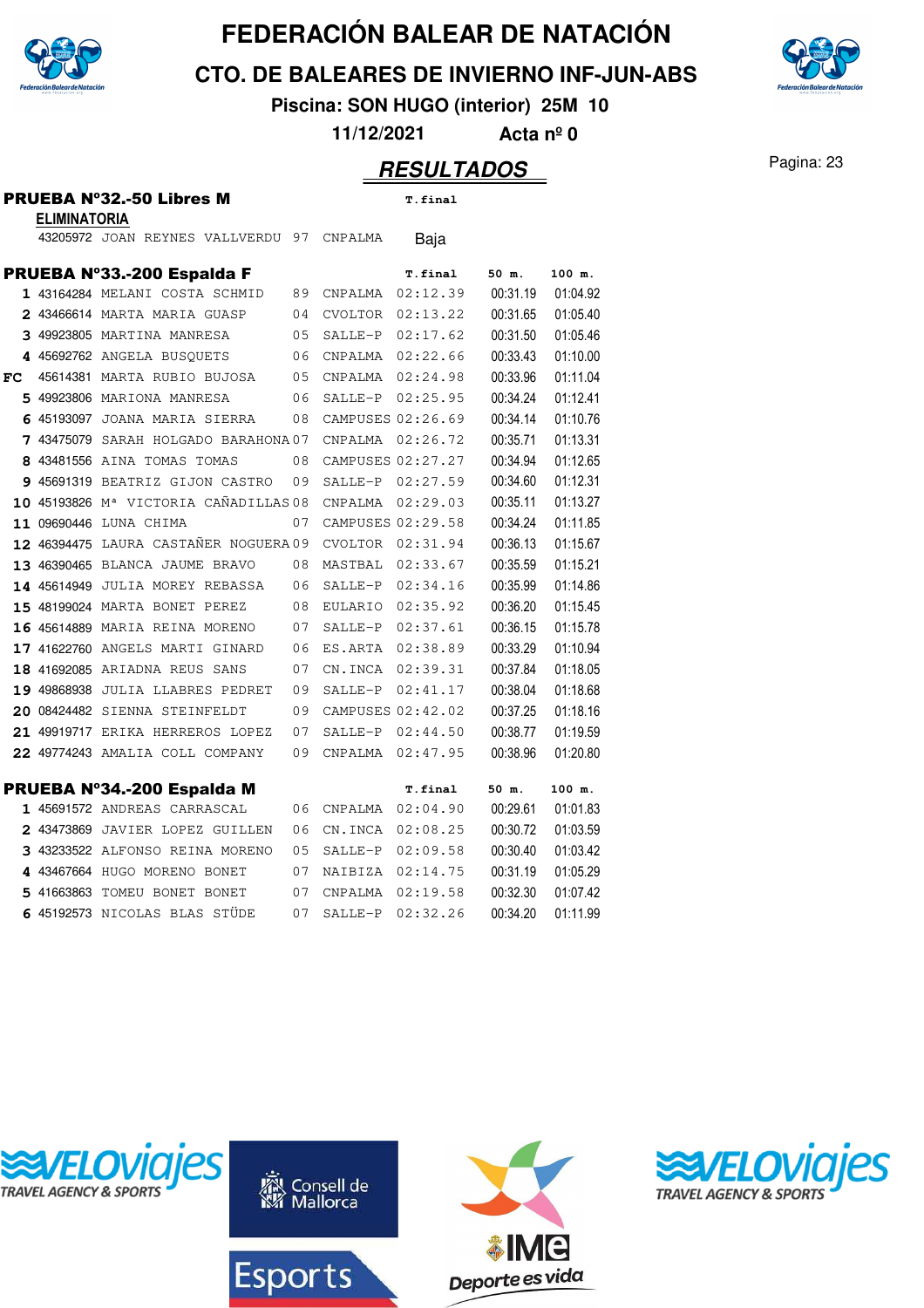

**CTO. DE BALEARES DE INVIERNO INF-JUN-ABS**

**Piscina: SON HUGO (interior) 25M 10**

**11/12/2021 Acta nº 0**

#### Pagina: 24 **RESULTADOS**

|    |              | <b>PRUEBA Nº35.-100 Estilos F</b>                     |    |                     | T.final           |          |          |          |          |          |
|----|--------------|-------------------------------------------------------|----|---------------------|-------------------|----------|----------|----------|----------|----------|
|    | <b>FINAL</b> |                                                       |    |                     |                   |          |          |          |          |          |
|    |              | 1 43466209 ALEJANDRA RUIZ MARTIN 03 CVOLTOR 01:07.81  |    |                     |                   |          |          |          |          |          |
|    |              | 2 43235046 PAULA GAYA BISQUERRA                       | 05 |                     | CNPALMA 01:08.18  |          |          |          |          |          |
|    |              | 3 41543011 FRANCETTE GOMEZ                            | 05 |                     | CNPALMA 01:08.86  |          |          |          |          |          |
|    |              | 4 48199273 VIOLETA CUBERO SOLER                       | 06 |                     | NAIBIZA 01:09.48  |          |          |          |          |          |
|    |              | 5 41622239 MARINA DIAZ PERELLO                        | 07 |                     | FELANITX 01:11.33 |          |          |          |          |          |
|    |              | 6 45184053 AINA TOMAS HERNANDEZ                       | 04 |                     | CNPALMA 01:12.58  |          |          |          |          |          |
|    |              | 7 45691103 PAULA COLOMAR CARRASCO 04                  |    |                     | CNPALMA 01:12.95  |          |          |          |          |          |
|    |              | 8 49481006 LUCIA MOYA JIMENEZ                         | 07 |                     | NCALVIA 01:13.00  |          |          |          |          |          |
|    | ELIMINATORIA |                                                       |    |                     |                   |          |          |          |          |          |
|    |              | 43466209 ALEJANDRA RUIZ MARTIN 03                     |    |                     | CVOLTOR 01:07.24  |          |          |          |          |          |
|    |              | 45184053 AINA TOMAS HERNANDEZ                         | 04 |                     | CNPALMA 01:10.14  |          |          |          |          |          |
|    |              | 41543011 FRANCETTE GOMEZ                              | 05 |                     | CNPALMA  01:10.23 |          |          |          |          |          |
|    |              | 43235046 PAULA GAYA BISQUERRA                         | 05 |                     | CNPALMA  01:10.68 |          |          |          |          |          |
|    |              | 48199273 VIOLETA CUBERO SOLER                         | 06 |                     | NAIBIZA 01:11.06  |          |          |          |          |          |
|    |              | 45691103 PAULA COLOMAR CARRASCO04                     |    |                     | CNPALMA 01:11.66  |          |          |          |          |          |
|    |              | 41622239 MARINA DIAZ PERELLO                          | 07 | FELANITX 01:12.34   |                   |          |          |          |          |          |
|    |              | 49481006 LUCIA MOYA JIMENEZ                           | 07 |                     | NCALVIA 01:13.81  |          |          |          |          |          |
| FC |              | 43475268 MARTA CHUN ROCA                              | 05 | CVOLTOR 01:15.64    |                   |          |          |          |          |          |
|    |              | 42391264 ANNA GENOVA RADEVA                           | 07 | CNPALMA             | Baja              |          |          |          |          |          |
|    |              | 49770151 ESTELA GARAU MORENO                          | 05 | CNPALMA             | Baja              |          |          |          |          |          |
|    |              | <b>PRUEBA Nº36.-100 Estilos M</b>                     |    |                     | T.final           |          |          |          |          |          |
|    |              | 1 47409903 DAVID MEDINA CARDENAS 04                   |    |                     | NAIBIZA 01:01.69  |          |          |          |          |          |
|    |              | 2 41749255 ERIK MASSIP MESQUIDA                       | 01 |                     | CNJAMMA  01:03.12 |          |          |          |          |          |
|    |              | 3 47432065 DAMIAN PAEZ TORRENT                        | 97 |                     | CNPALMA  01:03.82 |          |          |          |          |          |
|    |              | 4 45611418 GUILLEM ESTARELLAS DE 04                   |    |                     | CAMPUSES 01:04.44 |          |          |          |          |          |
|    |              | 5 43234633 POL PEREZ MACARRO                          | 02 |                     | CVOLTOR 01:05.88  |          |          |          |          |          |
|    |              | 6 47409850 MARC TORRES VEGA                           | 04 |                     | NAIBIZA 01:06.69  |          |          |          |          |          |
|    |              | 7 45696311 JAUME VALLESPIR TORAN 06                   |    | CN.INCA 01:06.95    |                   |          |          |          |          |          |
|    |              |                                                       |    |                     |                   |          |          |          |          |          |
|    |              | <b>PRUEBA Nº37.-1500 Libres F</b>                     |    |                     | T.final           | 50 m.    | 100 m.   | $200$ m. | 400 m.   | 800 m.   |
|    |              | 1 43479700 AGNES MAYOL SERRA                          |    | 07 SALLE-P 18:18.94 |                   | 00:32.68 | 01:08.53 | 02:22.14 | 04:50.25 | 09:46.00 |
|    |              | 2 46393032 CAROLINA HEREDIA                           | 05 |                     | SALLE-P 18:22.96  | 00:33.28 | 01:09.23 | 02:22.16 | 04:50.12 | 09:45.51 |
|    |              | 3 49925382 ALEXANDRA SANDIN POLO 04                   |    |                     | SALLE-P 19:16.35  | 00:34.76 | 01:12.48 | 02:29.32 | 05:04.04 | 10:14.41 |
|    |              | 4 43479539 PATRICIA TORVISO                           | 07 |                     | CN. INCA 19:22.46 | 00:34.60 | 01:12.86 | 02:29.49 | 05:05.34 | 10:17.90 |
|    |              | 5 41709410 MARTA JULIA MARTORELL 07 FELANITX 19:24.73 |    |                     |                   | 00:35.20 | 01:13.06 | 02:30.19 | 05:06.12 | 10:21.36 |
|    |              |                                                       |    |                     |                   |          |          |          |          |          |









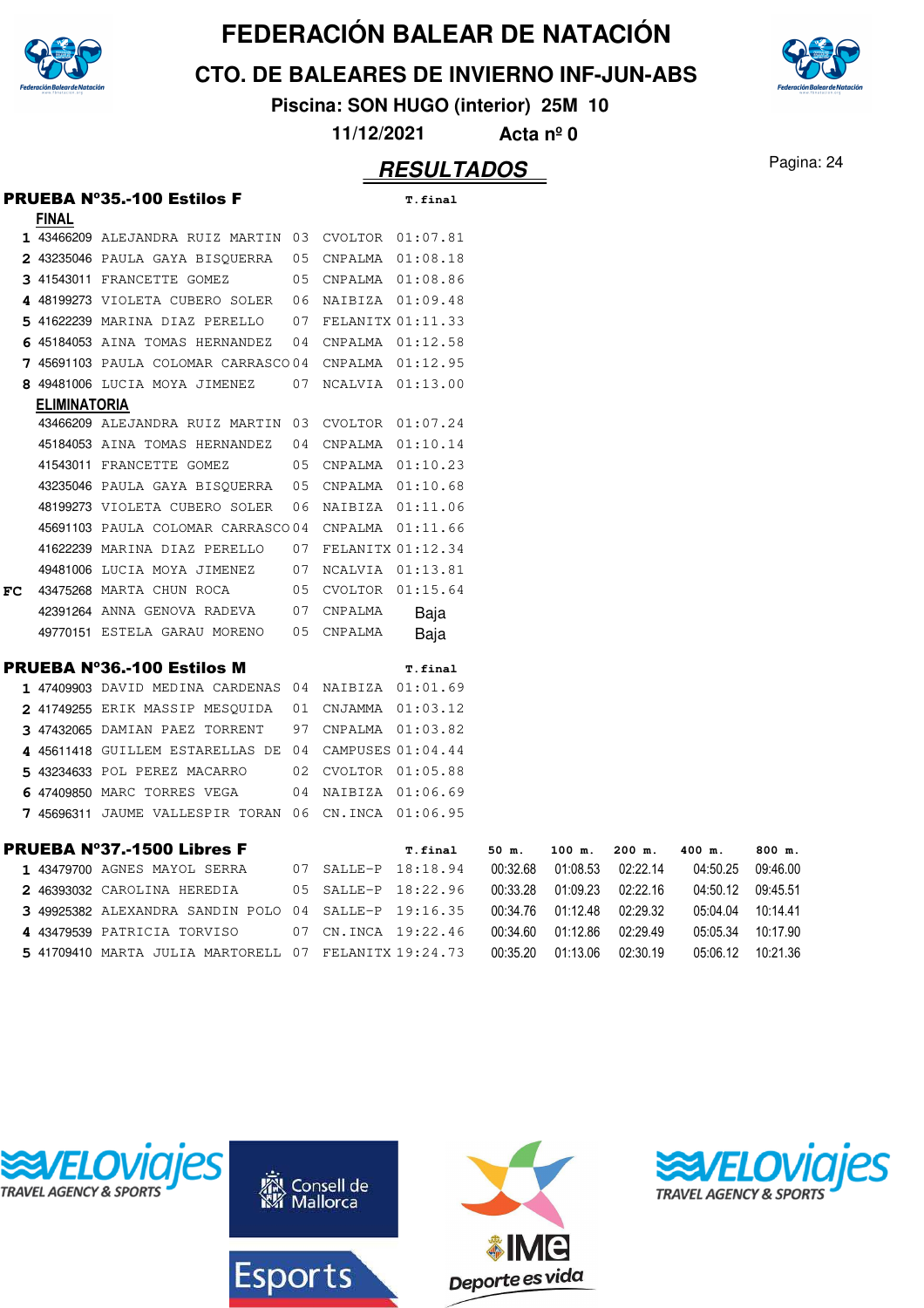

**CTO. DE BALEARES DE INVIERNO INF-JUN-ABS**

**Piscina: SON HUGO (interior) 25M 10**

**11/12/2021 Acta nº 0**

#### Pagina: 25 **RESULTADOS**

|                     | <b>PRUEBA Nº38.-800 Libres M</b>                      | T.final | 50 m.  | 100 m.              | $200$ m. | 400 m.   |          |          |
|---------------------|-------------------------------------------------------|---------|--------|---------------------|----------|----------|----------|----------|
|                     | 1 43222608 JON PIÑEIRO AMONDARAIN 00 CNPALMA 08:13.19 |         |        |                     | 00:27.77 | 00:57.80 | 01:59.34 | 04:03.73 |
|                     | 2 43214090 JOAN SASTRE RODRIGUEZ 04 CVOLTOR 08:22.61  |         |        |                     | 00:28.57 | 00:59.26 | 02:01.94 | 04:08.35 |
|                     | 3 45699211 SAMUEL DIAZ GUERRERO                       |         |        | 03 CNPALMA 08:48.03 | 00:28.84 | 00:59.91 | 02:03.42 | 04:14.23 |
|                     | 4 48199742 MARCOS GARCIA                              |         |        | 06 NAIBIZA 09:00.79 | 00:30.72 | 01:03.38 | 02:11.30 | 04:28.98 |
|                     | 5 47433490 ALVARO BENITEZ                             |         |        | 04 EULARIO 09:15.56 | 00:30.33 | 01:04.46 | 02:12.92 | 04:33.67 |
|                     | 6 47433258 MARC VALLVE PALERM                         |         |        | 07 NAIBIZA 09:28.95 | 00:31.15 | 01:05.23 | 02:16.19 | 04:41.14 |
|                     | 7 45696312 POL VALLESPIR TORAN                        |         |        | 07 CN.INCA 09:40.83 | 00:30.60 | 01:04.80 | 02:15.61 | 04:41.40 |
|                     | PRUEBA Nº39.-100 Mariposa F                           |         |        | <b>T.final</b>      | 50 m.    |          |          |          |
| <b>FINAL</b>        | 1 45614441 CLAUDIA NUÑEZ LLADO                        |         |        | 05 CNPALMA 01:01.82 | 00:28.82 |          |          |          |
|                     | 2 54878548 CATALINA FOURCADE                          |         |        | 03 EULARIO 01:04.77 | 00:30.22 |          |          |          |
|                     | 3 45614381 MARTA RUBIO BUJOSA                         |         |        | 05 CNPALMA 01:05.21 | 00:30.35 |          |          |          |
|                     | 4 43465024 LUCIA MENENDEZ                             |         |        | 04 SALLE-P 01:05.33 | 00:29.98 |          |          |          |
|                     | 5 43205846 MARTA TORRENS CALVO                        |         |        | 98 CNPALMA 01:05.92 | 00:30.42 |          |          |          |
|                     | 6 48198922 MARIA RIERA PRATS                          |         |        | 06 NAIBIZA 01:06.44 | 00:30.65 |          |          |          |
|                     | 7 78223022 KIARA TORRICO RUIZ                         |         |        | 05 CVOLTOR 01:07.88 | 00:31.69 |          |          |          |
|                     | 8 45189605 MARINA PONS RAMON                          |         |        | 06 CNPALMA 01:08.12 | 00:31.57 |          |          |          |
| <b>ELIMINATORIA</b> |                                                       |         |        |                     |          |          |          |          |
|                     | 45614441 CLAUDIA NUÑEZ LLADO                          |         |        | 05 CNPALMA 01:03.24 | 00:29.26 |          |          |          |
|                     | 54878548 CATALINA FOURCADE                            |         |        | 03 EULARIO 01:06.03 | 00:30.76 |          |          |          |
|                     | 43465024 LUCIA MENENDEZ                               |         |        | 04 SALLE-P 01:06.11 | 00:30.69 |          |          |          |
|                     | 43205846 MARTA TORRENS CALVO                          |         |        | 98 CNPALMA 01:06.15 | 00:30.91 |          |          |          |
|                     | 45614381 MARTA RUBIO BUJOSA                           |         |        | 05 CNPALMA 01:06.44 | 00:30.98 |          |          |          |
|                     | 45189605 MARINA PONS RAMON                            |         |        | 06 CNPALMA 01:07.09 | 00:31.74 |          |          |          |
|                     | 78223022 KIARA TORRICO RUIZ                           |         |        | 05 CVOLTOR 01:07.23 | 00:31.45 |          |          |          |
|                     | 48198922 MARIA RIERA PRATS                            |         |        | 06 NAIBIZA 01:07.46 | 00:31.63 |          |          |          |
|                     | 9 46394473 NEREA CASTAÑER NOGUERA 03 CVOLTOR 01:07.50 |         |        |                     | 00:32.06 |          |          |          |
|                     | 10 01009114 ANIA CRISTINA BUCIU                       | 07      | LLUCMA | 01:08.04            | 00:31.49 |          |          |          |
|                     | 11 43573918 NADIA CORRADINI                           | 05      |        | SALLE-P 01:08.23    | 00:31.79 |          |          |          |
|                     | 12 45187152 AITANA ROMAN ANDUJAR                      |         |        | 02 CNPALMA 01:08.39 | 00:31.87 |          |          |          |
|                     | 13 45614991 ELISABETH ABAD NUÑEZ                      |         |        | 08 CNPALMA 01:08.58 | 00:32.34 |          |          |          |
|                     | 14 49868937 CARLA LLABRES PEDRET                      | 06      |        | SALLE-P 01:08.63    | 00:32.28 |          |          |          |
|                     | 15 43470221 ADELA GARRIDO MORENO                      | 06      |        | CNPALMA 01:09.15    | 00:32.25 |          |          |          |
|                     | 16 43466209 ALEJANDRA RUIZ MARTIN                     | 03      |        | CVOLTOR 01:09.40    | 00:31.82 |          |          |          |
|                     | 17 46389239 LEYRE LUMBRERAS ROJO                      | 06      |        | SALLE-P 01:10.13    | 00:31.86 |          |          |          |
|                     | 18 49928381 LUCIA SANTHA FERENCZI                     | 09      |        | SALLE-P 01:10.52    | 00:32.99 |          |          |          |
|                     | 19 41662594 ESTHER PENALVA                            | 07      |        | SALLE-P 01:10.71    | 00:32.67 |          |          |          |
|                     | 20 41659557 MARGALIDA CERDA                           | 07      |        | FELANITX 01:11.10   | 00:33.18 |          |          |          |
|                     | 21 41664031 SOFIA BARRIOS GIORNO                      | 05      |        | CNPALMA 01:12.22    | 00:31.22 |          |          |          |









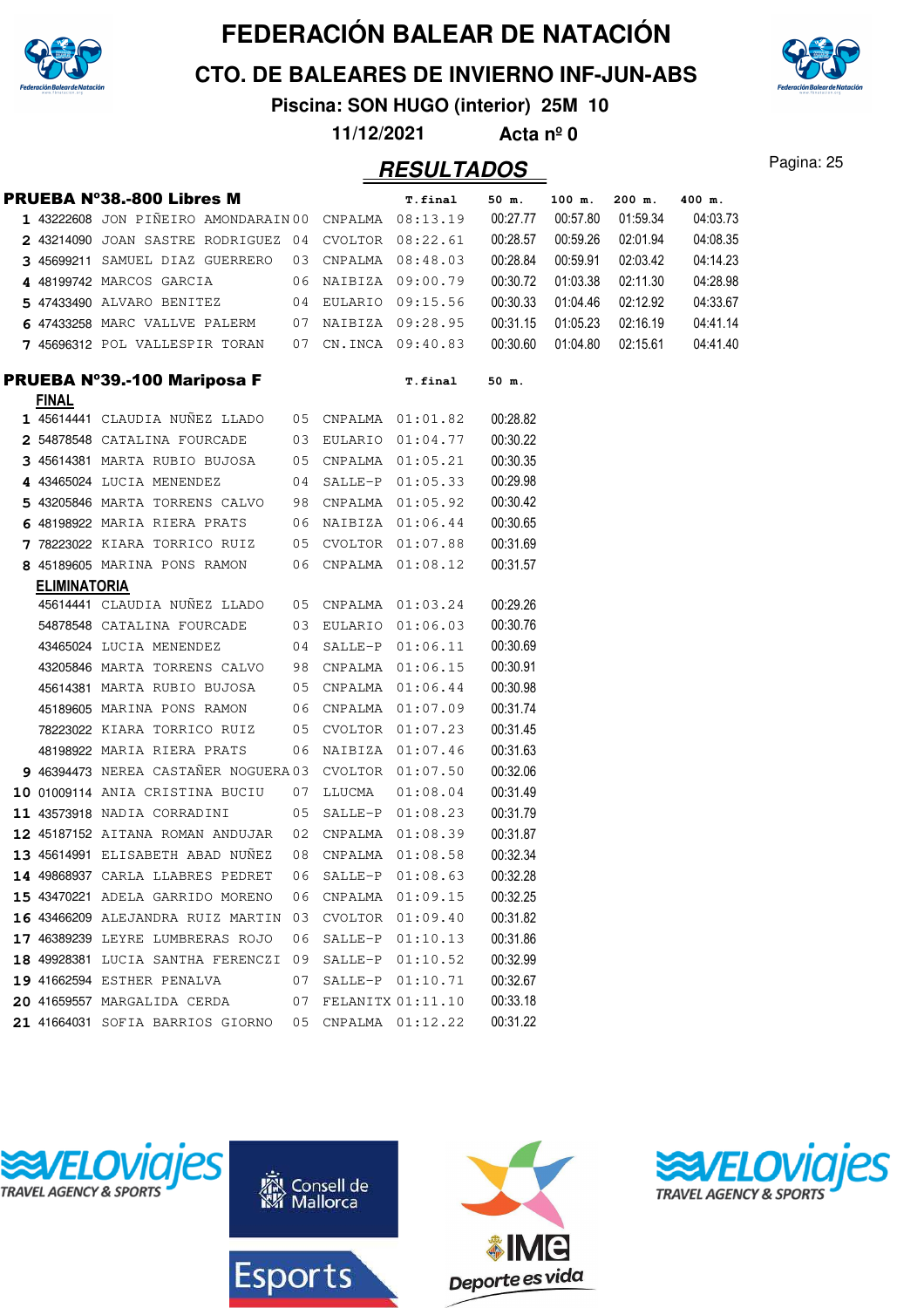

**CTO. DE BALEARES DE INVIERNO INF-JUN-ABS**

**Piscina: SON HUGO (interior) 25M 10**

| 11/12/2021 | Acta $n^{\circ}$ 0 |  |
|------------|--------------------|--|
|------------|--------------------|--|

|     |                     | PRUEBA Nº39.-100 Mariposa F                            |    |                     | T.final             | 50 m.                                                                                                         |
|-----|---------------------|--------------------------------------------------------|----|---------------------|---------------------|---------------------------------------------------------------------------------------------------------------|
|     | <b>ELIMINATORIA</b> |                                                        |    |                     |                     |                                                                                                               |
|     |                     | 22 48199024 MARTA BONET PEREZ                          |    | 08 EULARIO 01:12.33 |                     | 00:33.44                                                                                                      |
|     |                     | 23 03086067 AITANA BRIGUGLIO                           |    | 06 SALLE-P 01:13.24 |                     | 00:33.51                                                                                                      |
|     |                     | 24 45370765 AINA FERNANDEZ BERTH                       | 08 | CVOLTOR 01:14.90    |                     | 00:34.58                                                                                                      |
|     |                     | 25 46394475 LAURA CASTAÑER NOGUERA 09 CVOLTOR 01:16.64 |    |                     |                     | 00:36.17                                                                                                      |
|     |                     | PRUEBA Nº40.-100 Mariposa M                            |    |                     | T.final             | 50 m.                                                                                                         |
|     |                     |                                                        |    |                     |                     | JAVIER LOPEZ GUILLEN del CN.INCA bate la M.M. de 15años en 50 Mariposa M (Parcial) con 00:26.18 ant. 00:26:23 |
|     | <b>FINAL</b>        |                                                        |    |                     |                     |                                                                                                               |
|     |                     | 1 46392451 MARC FALCO GUILLEM                          |    | 03 SALLE-P 00:56.11 |                     | 00:26.61                                                                                                      |
|     |                     | 2 43473869 JAVIER LOPEZ GUILLEN                        | 06 | CN.INCA 00:56.15    |                     | 00:26.38                                                                                                      |
|     |                     | 3 47406107 ANGEL ESTEBAN SEGOVIA 04 NAIBIZA 00:56.97   |    |                     |                     | 00:27.11                                                                                                      |
|     |                     | 4 43478908 ADRIA SARD PUIGROS                          |    |                     | 01 CNPALMA 00:57.03 | 00:26.70                                                                                                      |
|     |                     | 5 73003854 CARLOS GARZARÁN AMO                         |    | 90 CNPALMA 00:57.78 |                     | 00:26.90                                                                                                      |
|     |                     | 6 01876455 KEVIN NICOLAS RADU                          | 06 | CNPALMA 01:00.63    |                     | 00:28.33                                                                                                      |
|     |                     | 45611418 GUILLEM ESTARELLAS DE 04 CAMPUSES             |    |                     | Baja                |                                                                                                               |
|     |                     | 43222608 JON PIÑEIRO AMONDARAIN 00                     |    | CNPALMA             | Baja                |                                                                                                               |
|     | <b>ELIMINATORIA</b> |                                                        |    |                     |                     |                                                                                                               |
|     |                     | 46392451 MARC FALCO GUILLEM                            | 03 |                     | SALLE-P 00:56.73    | 00:26.64                                                                                                      |
|     |                     | 47406107 ANGEL ESTEBAN SEGOVIA 04 NAIBIZA 00:56.91     |    |                     |                     | 00:26.68                                                                                                      |
|     |                     | 43473869 JAVIER LOPEZ GUILLEN                          | 06 |                     | CN.INCA 00:56.97    | 00:26.18                                                                                                      |
|     |                     | 73003854 CARLOS GARZARÁN AMO                           | 90 |                     | CNPALMA 00:57.69    | 00:26.75                                                                                                      |
|     |                     | 43478908 ADRIA SARD PUIGROS                            | 01 | CNPALMA 00:58.04    |                     | 00:27.22                                                                                                      |
|     |                     | 7 45185810 SANTIAGO SALES LLINAS 99 CVOLTOR 00:59.03   |    |                     |                     | 00:27.87                                                                                                      |
|     |                     | 01876455 KEVIN NICOLAS RADU                            | 06 | CNPALMA 01:00.02    |                     | 00:28.00                                                                                                      |
| FC. |                     | 43470663 MARCOS SANCHEZ                                | 04 | SALLE-P 01:00.44    |                     | 00:28.43                                                                                                      |
|     |                     | 43222608 JON PIÑEIRO AMONDARAIN 00 CNPALMA 01:01.22    |    |                     |                     | 00:27.50                                                                                                      |
|     |                     | 8 48199417 IVAN VILLARINO                              |    | 05 EULARIO 01:01.31 |                     | 00:28.60                                                                                                      |
|     |                     | 45611418 GUILLEM ESTARELLAS DE 04 CAMPUSES 01:01.37    |    |                     |                     | 00:28.04                                                                                                      |
|     |                     | 9 07704218 DENIS MOLNAR                                |    |                     | 04 CNPALMA 01:01.49 | 00:28.56                                                                                                      |
|     |                     | 10 43476590 OLIVER TOLEDO PANIAGUA07 MASTBAL 01:01.99  |    |                     |                     | 00:29.26                                                                                                      |
|     |                     | 11 49483562 ALEX JOAN ROMERO LLUCH06 CNPALMA 01:02.73  |    |                     |                     | 00:29.89                                                                                                      |
|     |                     | 12 43466668 JAIME FLORIT CASTILLO 05 CVOLTOR 01:03.39  |    |                     |                     | 00:29.77                                                                                                      |
|     |                     | 13 43466210 MARCOS RUIZ MARTIN                         |    | 05 CVOLTOR 01:03.65 |                     | 00:29.69                                                                                                      |
|     |                     | 14 47433603 IZAN RIBAS RODRIGUEZ                       |    | 07 PORTUS           | 01:07.46            | 00:31.34                                                                                                      |
| FC. |                     | 45185607 LLUIS VICENS BUJOSA                           | 05 |                     | CNPALMA 01:11.21    | 00:32.81                                                                                                      |
| FC. |                     | 45698049 XISCO QUINTANILLA                             | 07 |                     | CNPALMA 01:12.37    | 00:32.50                                                                                                      |
|     |                     | 43205972 JOAN REYNES VALLVERDU 97 CNPALMA              |    |                     | Baja                |                                                                                                               |







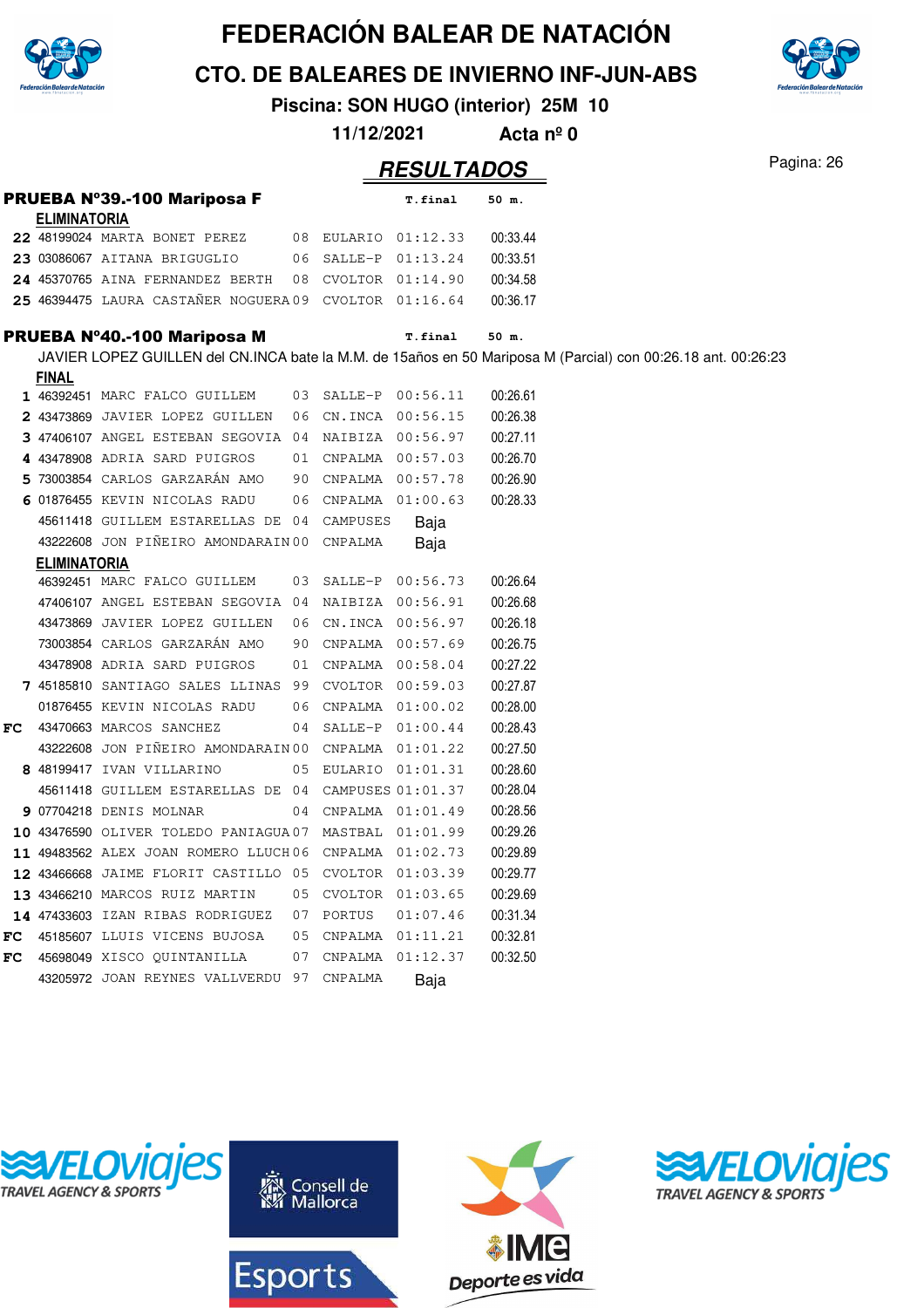

**CTO. DE BALEARES DE INVIERNO INF-JUN-ABS**

**Piscina: SON HUGO (interior) 25M 10**

**11/12/2021 Acta nº 0**

#### Pagina: 27 **RESULTADOS**

#### PRUEBA Nº41.-50 Espalda F **T.final**

ESTELLA LLUM TONRATH del CAMPUSES bate la M.M. de 14años en 50 Espalda F con 00:29.13 ant. 00:29:73 MARTA MARIA GUASP BAUZA del CVOLTOR bate la M.M. de 17años en 50 Espalda F con 00:29.40 ant. 00:30:07 ESTELLA LLUM TONRATH del CAMPUSES bate la M.M. de 14años en 50 Espalda F con 00:29.06 ant. 00:29.13 **FINAL**

|                     | 1 01579553 ESTELLA LLUM TONRATH     | 07 |                | CAMPUSES 00:29.13 |
|---------------------|-------------------------------------|----|----------------|-------------------|
|                     | <b>2</b> 43466614 MARTA MARIA GUASP | 04 | CVOLTOR        | 00:29.40          |
|                     | 3 49923806 MARIONA MANRESA          | 06 | SALLE-P        | 00:30.07          |
|                     | 4 45614381 MARTA RUBIO BUJOSA       | 05 | CNPALMA        | 00:30.60          |
|                     | 5 45692762 ANGELA BUSOUETS          | 06 | CNPALMA        | 00:31.05          |
|                     | 6 01009114 ANIA CRISTINA BUCIU      | 07 | LLUCMA         | 00:31.31          |
|                     | 7 48199273 VIOLETA CUBERO SOLER     | 06 | NAIBIZA        | 00:31.58          |
| 8 09690446          | LUNA CHIMA                          | 07 |                | CAMPUSES 00:31.88 |
| <b>ELIMINATORIA</b> |                                     |    |                |                   |
|                     | 01579553 ESTELLA LLUM TONRATH       | 07 |                | CAMPUSES 00:29.06 |
|                     | 43466614 MARTA MARIA GUASP          | 04 | <b>CVOLTOR</b> | 00:30.43          |
|                     | 49923806 MARIONA MANRESA            | 06 | SALLE-P        | 00:31.21          |
|                     | 45692762 ANGELA BUSOUETS            | 06 | CNPALMA        | 00:31.36          |
|                     | 45614381 MARTA RUBIO BUJOSA         | 05 | CNPALMA        | 00:31.78          |
|                     | 48199273 VIOLETA CUBERO SOLER       | 06 | NAIBIZA        | 00:31.86          |
|                     | 01009114 ANIA CRISTINA BUCIU        | 07 | LLUCMA         | 00:31.97          |
|                     | 09690446 LUNA CHIMA                 | 07 |                | CAMPUSES 00:32.12 |
|                     | 9 43467318 GABRIELA VELASCO         | 05 |                | CAMPUSES 00:32.15 |
| 10 43465024         | LUCIA MENENDEZ                      | 04 | SALLE-P        | 00:32.35          |
|                     | 11 43205846 MARTA TORRENS CALVO     | 98 | CNPALMA        | 00:32.42          |
|                     | 12 41622760 ANGELS MARTI GINARD     | 06 | ES.ARTA        | 00:32.43          |
|                     |                                     |    |                |                   |
| 13 43216891         | LAURA SASTRE COLOM                  | 97 | CN.INCA        | 00:33.06          |
| 14 49481006         | LUCIA MOYA JIMENEZ                  | 07 | NCALVIA        | 00:34.17          |
|                     | 15 43471829 ELSA MARTINEZ ESTEVA    | 07 | SALLE-P        | 00:34.54          |
|                     | 16 49868938 JULIA LLABRES PEDRET    | 09 | SALLE-P        | 00:35.70          |
|                     | 17 45696080 CLAUDIA AMENGUAL        | 05 | CN.INCA        | 00:35.75          |
|                     | 18 49774243 AMALIA COLL COMPANY     | 09 | CNPALMA        | 00:36.33          |
|                     |                                     |    |                |                   |
|                     | PRUEBA N°42.-50 Espalda M           |    |                | T.final           |
| <b>FINAL</b>        | 1 43213329 SERGIO FUSTER POORE      | 99 | CVOLTOR        | 00:26.53          |
|                     | 2 45187625 SERGI PUIG BLANCO        | 03 | CVOLTOR        | 00:27.26          |
|                     | 3 43476153 MATEU VENY OLIVER        | 02 | CNPALMA        | 00:27.50          |
|                     | 4 43463962 HUGO GUERRERO LOPEZ      | 05 | SALLE-P        | 00:29.03          |



6 41619398 DANIEL SERVERA GODOY 06 ES.ARTA 00:30.43

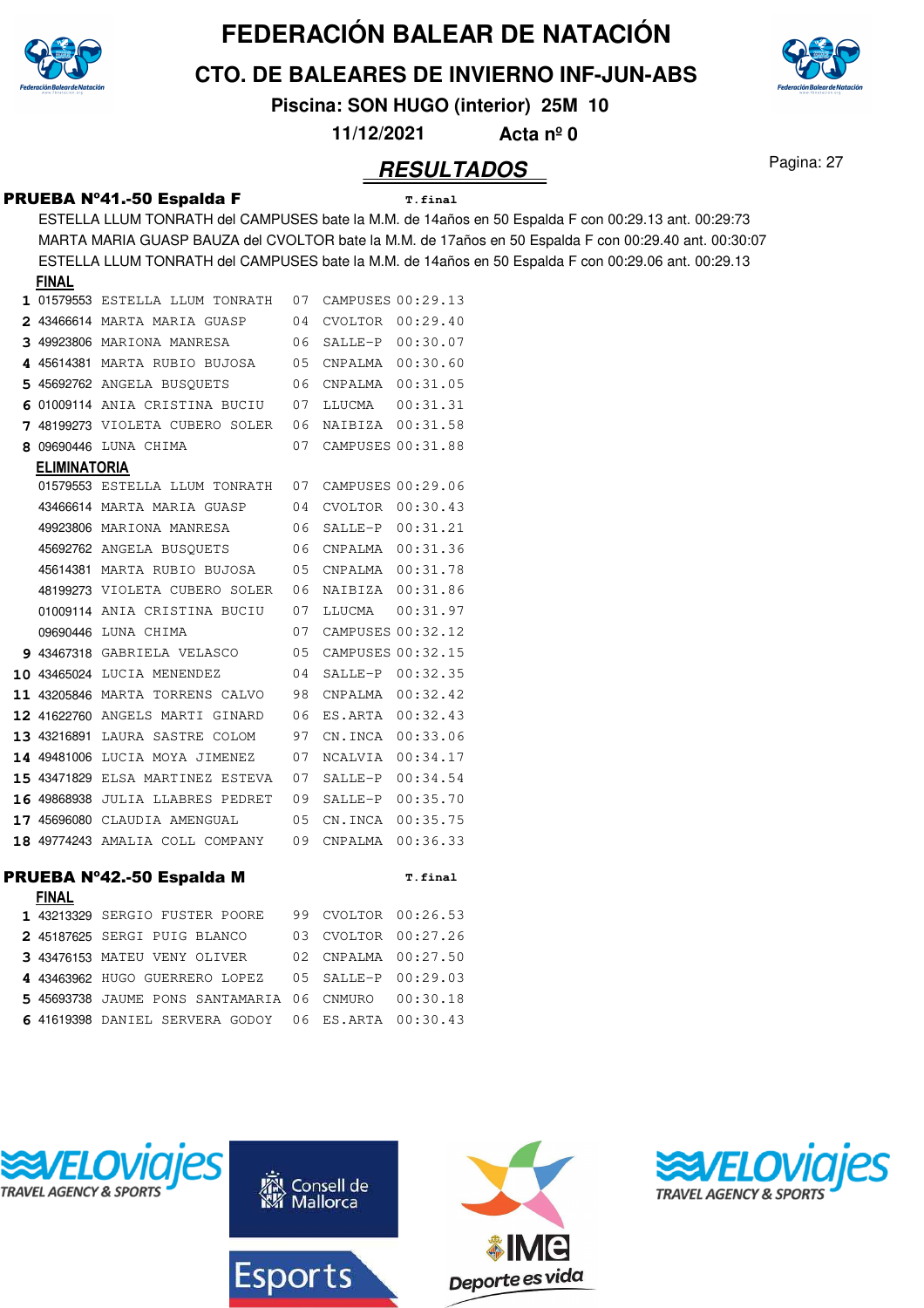

**CTO. DE BALEARES DE INVIERNO INF-JUN-ABS**

**Piscina: SON HUGO (interior) 25M 10**

**11/12/2021 Acta nº 0**

#### Pagina: 28 **RESULTADOS**

|    |                     | PRUEBA Nº42.-50 Espalda M           |    |         | T.final              |                                                                                                   |
|----|---------------------|-------------------------------------|----|---------|----------------------|---------------------------------------------------------------------------------------------------|
|    | <b>FINAL</b>        |                                     |    |         |                      |                                                                                                   |
|    |                     | 7 45192768 MARC CASTRO ARQUES       |    |         | 07 CAMPUSES 00:30.87 |                                                                                                   |
|    |                     | 8 43476877 VICTOR CASTAÑER          |    |         | 06 CNPALMA 00:31.13  |                                                                                                   |
|    | <b>ELIMINATORIA</b> |                                     |    |         |                      |                                                                                                   |
|    |                     | 43213329 SERGIO FUSTER POORE        | 99 |         | CVOLTOR 00:28.64     |                                                                                                   |
|    |                     | 45187625 SERGI PUIG BLANCO          | 03 |         | CVOLTOR 00:28.77     |                                                                                                   |
|    |                     | 43463962 HUGO GUERRERO LOPEZ        | 05 |         | SALLE-P 00:29.20     |                                                                                                   |
|    |                     | 43476153 MATEU VENY OLIVER          | 02 |         | CNPALMA 00:29.57     |                                                                                                   |
| FC |                     | 45693046 CIRO ASCANIO SAIZ          | 06 |         | CNPALMA 00:30.32     |                                                                                                   |
|    |                     | 45693738 JAUME PONS SANTAMARIA 06   |    | CNMURO  | 00:30.46             |                                                                                                   |
|    |                     | 45192768 MARC CASTRO ARQUES         | 07 |         | CAMPUSES 00:30.88    |                                                                                                   |
|    |                     | 43476877 VICTOR CASTAÑER            | 06 |         | CNPALMA  00:31.07    |                                                                                                   |
| FC |                     | 41663863 TOMEU BONET BONET          | 07 |         | CNPALMA  00:31.16    |                                                                                                   |
|    |                     | 41619398 DANIEL SERVERA GODOY       | 06 |         | ES.ARTA 00:31.23     |                                                                                                   |
|    |                     | 9 45612058 PEDRO ARROM LLIZO        | 07 |         | CN.INCA 00:32.76     |                                                                                                   |
|    |                     | 43469832 JAUME SASTRE GALARZO       | 00 | CNPALMA | Desc                 |                                                                                                   |
|    |                     | <b>PRUEBA Nº43.-100 Braza F</b>     |    |         | T.final              | 50 m.                                                                                             |
|    |                     |                                     |    |         |                      | PAULA GAYA BISQUERRA del CNPALMA bate la M.M. de 16años en 100 Braza F con 01:12.09 ant. 01:12:72 |
|    | <b>FINAL</b>        |                                     |    |         |                      |                                                                                                   |
|    |                     | 1 43235046 PAULA GAYA BISQUERRA     | 05 |         | CNPALMA 01:12.09     | 00:33.92                                                                                          |
|    |                     | 2 49481148 EMMA FRAGA MORRONDO      | 07 |         | SALLE-P 01:14.97     | 00:35.93                                                                                          |
|    |                     | 3 43473466 CLAUDIA GELABERT RUBIO07 |    |         | CNPALMA 01:15.74     | 00:35.63                                                                                          |
|    |                     | 4 43477108 NATALIA MARTINEZ         | 04 |         | CVOLTOR 01:17.26     | 00:36.92                                                                                          |
|    |                     | 5 45184053 AINA TOMAS HERNANDEZ     | 04 |         | CNPALMA  01:17.78    | 00:35.92                                                                                          |
|    |                     | 6 41543010 CARME GOMEZ CAMPINS      | 03 |         | CNPALMA 01:17.99     | 00:36.99                                                                                          |
|    |                     | 7 48232179 AITANA ALCANTARA         | 07 |         | EULARIO 01:22.60     | 00:37.44                                                                                          |
|    |                     | 45691103 PAULA COLOMAR CARRASCO04   |    | CNPALMA | Desc                 |                                                                                                   |
|    | <b>ELIMINATORIA</b> |                                     |    |         |                      |                                                                                                   |
|    |                     | 43235046 PAULA GAYA BISOUERRA       | 05 |         | CNPALMA 01:15.65     | 00:36.49                                                                                          |
|    |                     | 43473466 CLAUDIA GELABERT RUBIO07   |    |         | CNPALMA 01:16.08     | 00:35.97                                                                                          |
|    |                     | 41543010 CARME GOMEZ CAMPINS        | 03 |         | CNPALMA 01:16.68     | 00:36.45                                                                                          |
|    |                     | 49481148 EMMA FRAGA MORRONDO        | 07 |         | SALLE-P 01:16.87     | 00:36.00                                                                                          |
|    |                     | 43477108 NATALIA MARTINEZ           | 04 |         | CVOLTOR 01:17.38     | 00:36.67                                                                                          |
|    |                     | 45184053 AINA TOMAS HERNANDEZ       | 04 | CNPALMA | 01:18.15             | 00:36.76                                                                                          |
|    |                     | 45691103 PAULA COLOMAR CARRASCO04   |    |         | CNPALMA 01:20.12     | 00:36.97                                                                                          |
|    |                     | 48232179 AITANA ALCANTARA           | 07 |         | EULARIO 01:21.03     | 00:37.41                                                                                          |
|    |                     | 8 45697330 MARIA DE LLUCH           | 07 | SALLE-P | 01:21.11             | 00:38.21                                                                                          |
|    |                     | 9 49770993 ERIKA BAYON BUENO        | 08 | CVOLTOR | 01:21.17             | 00:38.46                                                                                          |
|    |                     | 10 49410436 NEREA PADILLA ORTIZ     | 05 | EULARIO | 01:21.98             | 00:38.22                                                                                          |
|    |                     |                                     |    |         |                      |                                                                                                   |
|    |                     |                                     |    |         |                      |                                                                                                   |









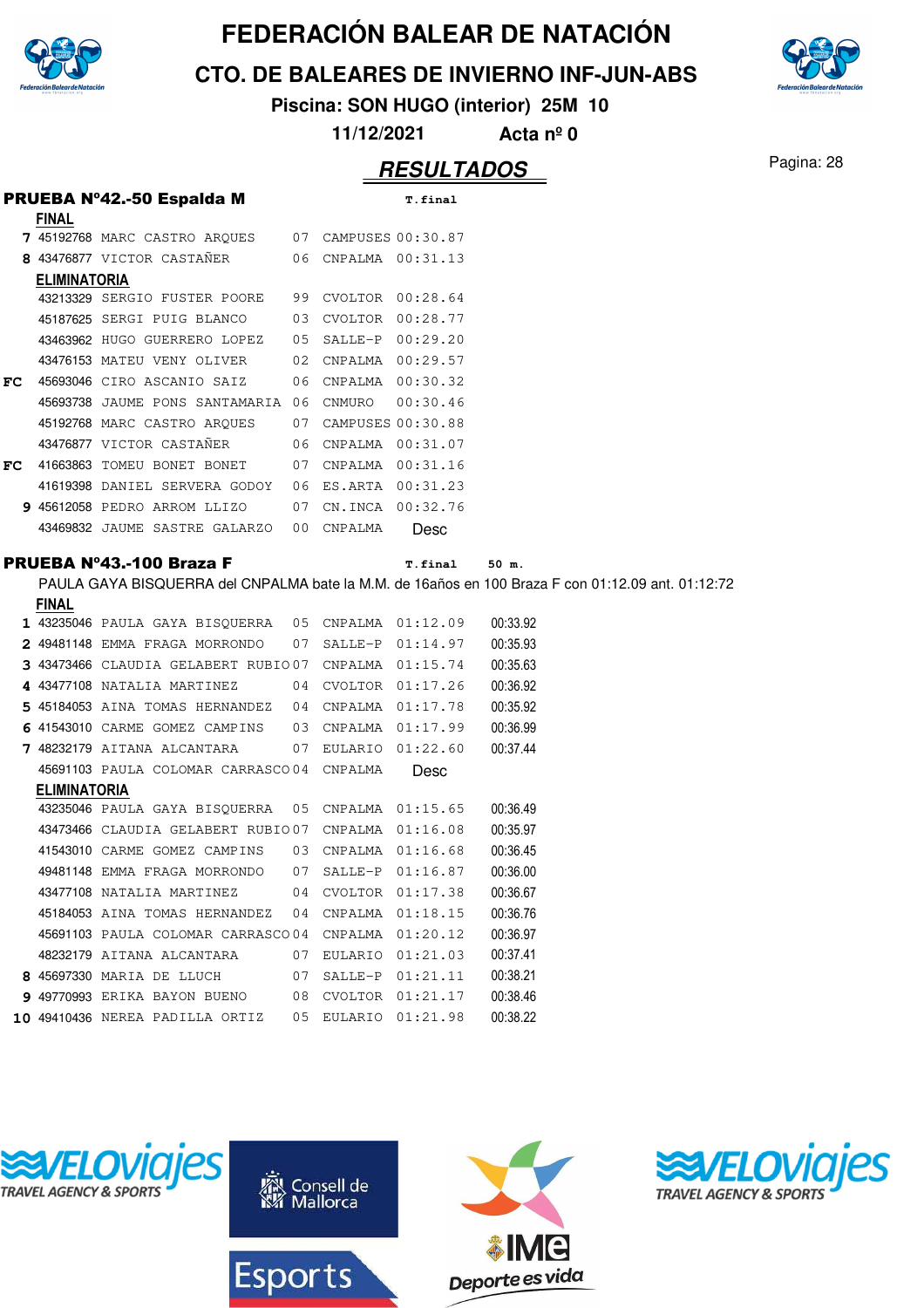

**CTO. DE BALEARES DE INVIERNO INF-JUN-ABS**



**Piscina: SON HUGO (interior) 25M 10**

**11/12/2021 Acta nº 0**

#### Pagina: 29 **RESULTADOS**

|    |                     | <b>PRUEBA Nº43.-100 Braza F</b>      |    |                   | <b>T.final</b> | 50 m.    |
|----|---------------------|--------------------------------------|----|-------------------|----------------|----------|
|    | <b>ELIMINATORIA</b> |                                      |    |                   |                |          |
|    |                     | 11 45184949 CLAUDIA FRANCO           | 08 | CNPALMA           | 01:22.30       | 00:38.24 |
|    |                     | 12 41692086 LAIA REUS SANS           | 09 | CN.INCA           | 01:22.32       | 00:38.61 |
|    |                     | 13 41662209 CELIA ROSSELLO           | 08 | CNPALMA           | 01:22.81       | 00:39.59 |
|    |                     | 14 43467319 MAR VELASCO ROCHON       | 07 | CAMPUSES 01:22.97 |                | 00:38.72 |
|    |                     | 15 45370786 LUCIA ROSER DE HOYOS     | 08 | CAMPUSES 01:23.01 |                | 00:40.02 |
|    |                     | 16 49609931 ALBA PASCUAL SABANIEL    | 09 | SALLE-P           | 01:23.73       | 00:39.72 |
|    |                     | 17 43474950 NOA MARTINEZ COUSELO     | 06 | CVOLTOR           | 01:24.64       | 00:39.37 |
|    |                     | 18 45697729 PAULA MELIS FERRER       | 09 | CNPALMA           | 01:27.56       | 00:42.21 |
|    |                     | 19 45372330 EMILIE SANCHEZ BUJOSA 09 |    | CNPALMA           | 01:27.79       | 00:41.58 |
|    |                     | 20 48231700 VICTORIA RAMON IGLESIA09 |    | <b>EULARIO</b>    | 01:28.53       | 00:41.61 |
| FC |                     | 45614994 AINA ABAD NUÑEZ             | 08 | CNPALMA           | 01:31.00       | 00:43.65 |
|    |                     | 42391264 ANNA GENOVA RADEVA          | 07 | CNPALMA           | N.p.           |          |
|    |                     | PRUEBA Nº44.-100 Braza M             |    |                   | <b>T.final</b> | 50 m.    |
|    | <b>FINAL</b>        |                                      |    |                   |                |          |
|    |                     | 1 43471880 JORDI CINTA PEREZ         | 05 | CN.INCA           | 01:04.39       | 00:30.36 |
|    |                     | 2 43466374 NESTOR SIQUIER RIPOLL 04  |    | CNPALMA           | 01:06.68       | 00:31.66 |
|    |                     | 3 47409850 MARC TORRES VEGA          | 04 | NAIBIZA           | 01:08.04       | 00:31.42 |
|    |                     | 4 46392450 GERARD FALCO GUILLEM      | 01 | SALLE-P           | 01:08.77       | 00:31.95 |
|    |                     | 5 45696311 JAUME VALLESPIR TORAN 06  |    | CN.INCA           | 01:10.59       | 00:33.46 |
| 6  |                     | 43470583 PAU REY GARCIA              | 07 | NCALVIA           | 01:12.89       | 00:34.27 |
|    |                     | 7 45192656 GERARD DOMENECH DE LA     | 07 | CAMPUSES 01:13.08 |                | 00:33.79 |
|    |                     | 8 20000880 SACHA GIBBS               | 05 | CNPALMA           | 01:14.39       | 00:34.17 |
|    | <b>ELIMINATORIA</b> |                                      |    |                   |                |          |
|    |                     | 43471880 JORDI CINTA PEREZ           | 05 | CN.INCA           | 01:05.91       | 00:31.29 |
|    |                     | 43466374 NESTOR SIOUIER RIPOLL 04    |    | CNPALMA           | 01:07.32       | 00:31.63 |
|    |                     | 47409850 MARC TORRES VEGA            | 04 | NAIBIZA           | 01:07.55       | 00:31.46 |
|    |                     | 46392450 GERARD FALCO GUILLEM        | 01 | SALLE-P           | 01:09.05       | 00:32.15 |
|    |                     | 9 41749255 ERIK MASSIP MESOUIDA      | 01 | CNJAMMA           | 01:10.24       | 00:32.40 |
|    |                     | 45696311 JAUME VALLESPIR TORAN       | 06 | CN.INCA           | 01:11.01       | 00:33.64 |
|    |                     | 45192656 GERARD DOMENECH DE LA       | 07 | CAMPUSES 01:12.76 |                | 00:34.09 |
|    |                     | 43470583 PAU REY GARCIA              | 07 | NCALVIA 01:13.32  |                | 00:34.37 |
|    |                     | 20000880 SACHA GIBBS                 | 05 | CNPALMA 01:13.85  |                | 00:33.62 |
|    |                     | 10 41664334 MARC TOMAS MORCILLO      | 06 | CVOLTOR 01:14.71  |                | 00:34.61 |
|    |                     | 11 45614938 GUILLEM FEMENIA CRESPI05 |    | $SALLE-P$         | 01:14.73       | 00:35.19 |
|    |                     | 12 48199418 VICTOR VILLARINO         | 07 | EULARIO           | 01:14.81       | 00:35.59 |
|    |                     | 13 45613692 JOAN BORDOY TASCON       | 07 | NCALVIA           | 01:18.37       | 00:36.69 |
| FC |                     | 46392195 MIGUEL ANGEL SUÑER          | 06 | CNPALMA           | 01:20.73       | 00:38.46 |
| FC |                     | 45697069 SERGIO BENNASSAR            | 07 | CNPALMA           | 01:20.92       | 00:38.38 |







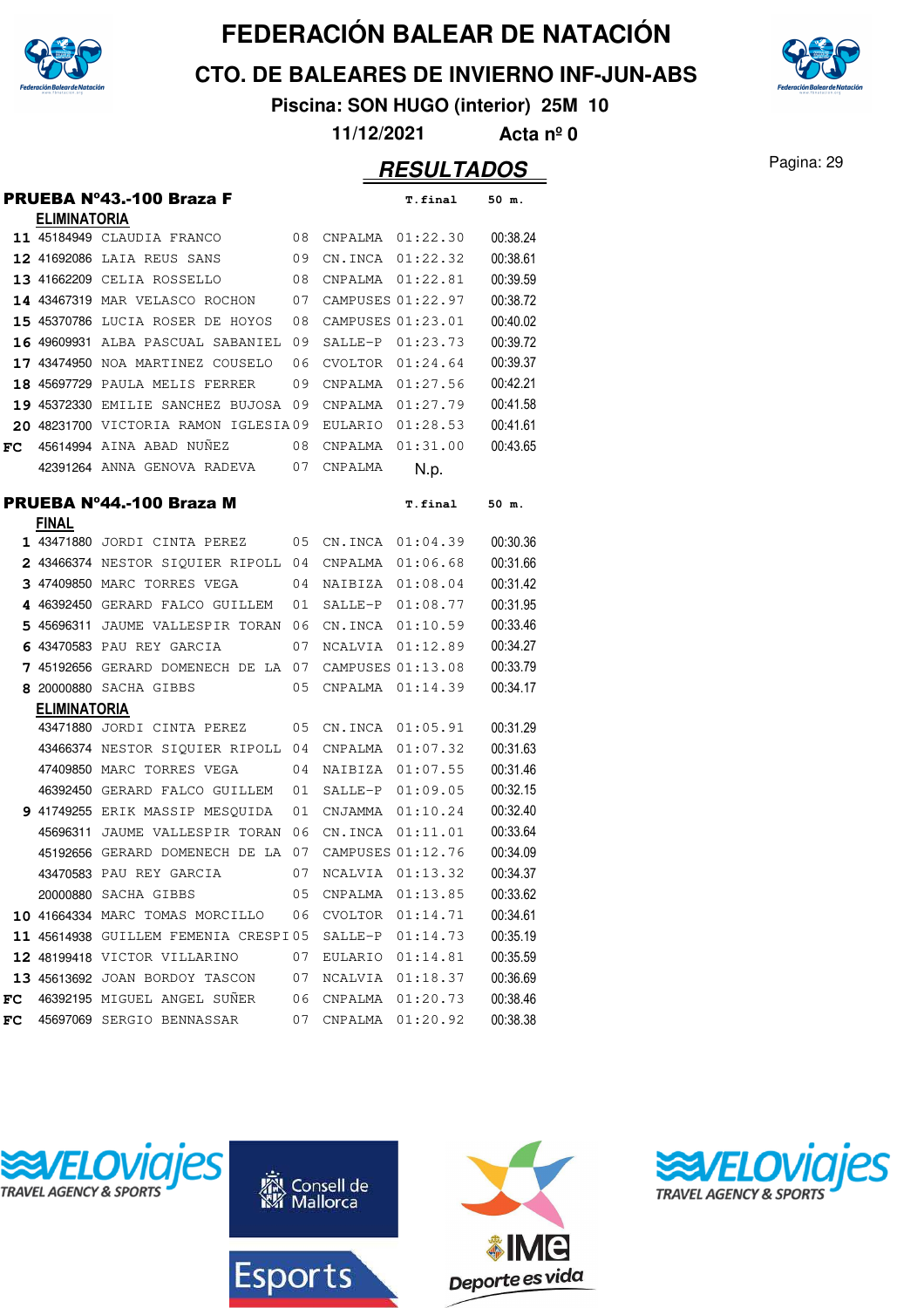

**CTO. DE BALEARES DE INVIERNO INF-JUN-ABS**



**Piscina: SON HUGO (interior) 25M 10**

**11/12/2021 Acta nº 0**

|    |         | <b>ELIMINATORIA</b>    | PRUEBA Nº44.-100 Braza M             |                |      | <b>T.final</b>                                         | 50 m.               |                   |
|----|---------|------------------------|--------------------------------------|----------------|------|--------------------------------------------------------|---------------------|-------------------|
|    |         |                        | 49922759 JAVIER HERNANDEZ 07 MASTBAL |                |      | Desc                                                   |                     |                   |
|    |         |                        | <b>PRUEBA Nº45.-4x50 Estilos F</b>   |                |      | <b>T.final</b>                                         | 50 m.               | 100 m.            |
|    | 1 00056 | CNPALMA                |                                      | 0              |      | CNPALMA  01:58.84  00:29.11  01:03.86                  |                     |                   |
|    |         |                        | 43164284 MELANI COSTA SCHMID         |                | 1989 | 00:29.11                                               |                     |                   |
|    |         |                        |                                      |                |      | 43235046 PAULA GAYA BISQUERRA 2005 01:03.86 (00:34.75) |                     |                   |
|    |         |                        |                                      |                |      | 45614441 CLAUDIA NUÑEZ LLADO 2005 01:32.27 (00:28.41)  |                     |                   |
|    |         |                        | 49770151 ESTELA GARAU MORENO 2005    |                |      |                                                        | 01:58.84 (00:26.57) |                   |
|    |         | <b>2</b> 00848 SALLE-P |                                      |                |      | 0 SALLE-P $01:59.51$ $00:29.69$ $01:04.04$             |                     |                   |
|    |         |                        | 49923805 MARTINA MANRESA             |                | 2005 | 00:29.69                                               |                     |                   |
|    |         |                        |                                      |                |      | 49481148 EMMA FRAGA MORRONDO 2007 01:04.04 (00:34.35)  |                     |                   |
|    |         |                        | 43465024 LUCIA MENENDEZ              |                |      | 2004   01:32.99   (00:28.95)                           |                     |                   |
|    |         |                        | 04346837 JOSHA VERMEER               |                | 2006 |                                                        | 01:59.51 (00:26.52) |                   |
|    |         | <b>3 00877 CVOLTOR</b> |                                      |                |      | 0 CVOLTOR 02:01.19  00:29.78  01:04.61                 |                     |                   |
|    |         |                        | 43466614 MARTA MARIA GUASP           |                | 2004 | 00:29.78                                               |                     |                   |
|    |         |                        | 43477108 NATALIA MARTINEZ            |                |      | 2004 01:04.61 (00:34.83)                               |                     |                   |
|    |         |                        | 43466209 ALEJANDRA RUIZ MARTIN 2003  |                |      |                                                        | 01:33.86 (00:29.25) |                   |
|    |         |                        | 43223264 NATALIA DURAHO LOZANO       |                | 2001 |                                                        | 02:01.19 (00:27.33) |                   |
| FC |         |                        |                                      |                |      | 00848 SALLE-P GENERAL <eq.b>0 SALLE-P 02:05.51</eq.b>  |                     | 00:30.87 01:08.09 |
|    |         |                        | 49923806 MARIONA MANRESA             |                | 2006 | 00:30.87                                               |                     |                   |
|    |         |                        | 45697330 MARIA DE LLUCH              |                | 2007 |                                                        | 01:08.09 (00:37.22) |                   |
|    |         |                        | 43573918 NADIA CORRADINI 2005        |                |      |                                                        | 01:38.41 (00:30.32) |                   |
|    |         |                        | 49868937 CARLA LLABRES PEDRET        |                | 2006 | 02:05.51                                               | (00:27.10)          |                   |
|    |         | 4 00499 NAIBIZA        |                                      |                |      | 0 NAIBIZA 02:06.49                                     |                     | 00:32.12 01:08.89 |
|    |         |                        | 48199273 VIOLETA CUBERO SOLER 2006   |                |      | 00:32.12                                               |                     |                   |
|    |         | 47432743               |                                      |                |      | 01:08.89                                               | (00:36.77)          |                   |
|    |         |                        | 48198922 MARIA RIERA PRATS 2006      |                |      |                                                        | 01:39.18 (00:30.29) |                   |
|    |         |                        | 48233287 ADRIANA ESTEBAN             |                | 2007 | 02:06.49                                               | (00:27.31)          |                   |
|    | 5 00895 | EULARIO                |                                      | $\overline{0}$ |      | EULARIO 02:08.40                                       |                     | 00:32.67 01:09.20 |
|    |         |                        | 48231123 PAULA PEREZ MULAS           |                | 2007 | 00:32.67                                               |                     |                   |
|    |         |                        | 48232179 AITANA ALCANTARA            |                | 2007 | 01:09.20                                               | (00:36.53)          |                   |
|    |         |                        | 54878548 CATALINA FOURCADE           |                | 2003 | 01:39.45                                               | (00:30.25)          |                   |
|    |         |                        | 49410260 CLAUDIA BASILIO             |                | 2005 | 02:08.40                                               | (00:28.95)          |                   |
| FC | 00056   |                        | CNPALMA GENERAL <eq.b>0</eq.b>       |                |      | CNPALMA 02:10.27                                       |                     | 00:34.57 01:10.16 |
|    |         |                        | 45691103 PAULA COLOMAR CARRASCO      |                | 2004 | 00:34.57                                               |                     |                   |
|    |         |                        | 45184053 AINA TOMAS HERNANDEZ        |                | 2004 | 01:10.16                                               | (00:35.59)          |                   |
|    |         |                        | 41543010 CARME GOMEZ CAMPINS         |                | 2003 | 01:41.44                                               | (00:31.28)          |                   |
|    |         |                        | 45187152 AITANA ROMAN ANDUJAR        |                | 2002 | 02:10.27                                               | (00:28.83)          |                   |







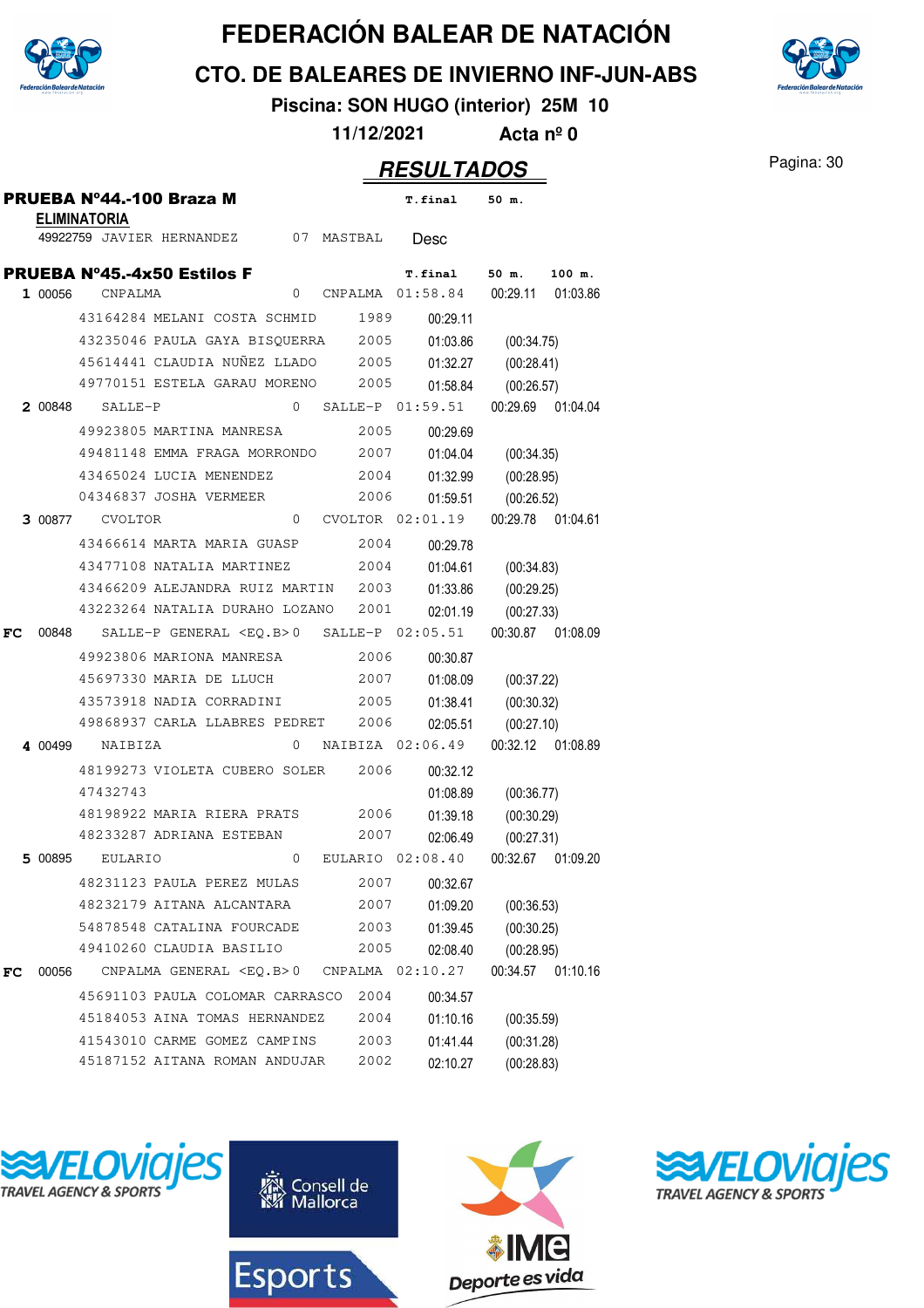

**CTO. DE BALEARES DE INVIERNO INF-JUN-ABS**



**Piscina: SON HUGO (interior) 25M 10**

**11/12/2021 Acta nº 0**

#### Pagina: 31 **RESULTADOS**

|         |                        | PRUEBA N°45.-4x50 Estilos F         |              |      |      | <b>T.final</b>                        | 50 m.             | 100 m.   |
|---------|------------------------|-------------------------------------|--------------|------|------|---------------------------------------|-------------------|----------|
|         | 6 01268 CAMPUSES       |                                     |              |      |      | $0$ CAMPUSES $02:10.40$               | 00:29.18          | 01:09.47 |
|         |                        | 01579553 ESTELLA LLUM TONRATH       |              |      | 2007 | 00:29.18                              |                   |          |
|         |                        | 43476920 LUCIA DEL VALLE MARIN      |              |      | 2007 | 01:09.47                              | (00:40.29)        |          |
|         |                        | 45193097 JOANA MARIA SIERRA         |              |      | 2008 | 01:41.65                              | (00:32.18)        |          |
|         |                        | 43229623 SARA GIRALDO PEDROTE       |              |      | 2005 | 02:10.40                              | (00:28.75)        |          |
|         | <b>7 01243</b> CN.INCA |                                     | $\Omega$     |      |      | CN.INCA 02:15.53                      | 00:33.07 01:11.92 |          |
|         |                        | 43216891 LAURA SASTRE COLOM         |              |      | 1997 | 00:33.07                              |                   |          |
|         |                        | 41692086 LAIA REUS SANS             |              |      | 2009 | 01:11.92                              | (00:38.85)        |          |
|         |                        | 41692085 ARIADNA REUS SANS 2007     |              |      |      | 01:46.12                              | (00:34.20)        |          |
|         |                        | 43479539 PATRICIA TORVISO           |              |      | 2007 | 02:15.53                              | (00:29.41)        |          |
|         |                        | PRUEBA Nº46.-4x50 Estilos M         |              |      |      | <b>T.final</b>                        | 50 m.             | 100 m.   |
|         | 1 00056 CNPALMA        |                                     | 0            |      |      | CNPALMA  01:46.33  00:27.14  00:57.42 |                   |          |
|         |                        | 45691572 ANDREAS CARRASCAL          |              |      | 2006 | 00:27.14                              |                   |          |
|         |                        | 43466374 NESTOR SIQUIER RIPOLL 2004 |              |      |      | 00:57.42                              | (00:30.28)        |          |
|         |                        | 43478908 ADRIA SARD PUIGROS         |              | 2001 |      | 01:23.32                              | (00:25.90)        |          |
|         |                        | 43205973 SALVADOR REYNES            |              |      | 2002 | 01:46.33                              | (00:23.01)        |          |
|         | 2 00848 SALLE-P        |                                     | $\Omega$     |      |      | SALLE-P 01:46.62                      | 00:27.44 00:57.92 |          |
|         |                        | 43233522 ALFONSO REINA MORENO       |              |      | 2005 | 00:27.44                              |                   |          |
|         |                        | 43199949 KEVIN RUIZ BIOJO           |              |      | 2002 | 00:57.92                              | (00:30.48)        |          |
|         |                        | 46392451 MARC FALCO GUILLEM 2003    |              |      |      | 01:23.68                              | (00:25.76)        |          |
|         |                        | 43470663 MARCOS SANCHEZ             |              |      | 2004 | 01:46.62                              | (00:22.94)        |          |
|         | 3 00877 CVOLTOR        |                                     | $\mathbf{0}$ |      |      | CVOLTOR 01:47.32                      | 00:27.50 00:58.59 |          |
|         |                        | 45187625 SERGI PUIG BLANCO          |              |      | 2003 | 00:27.50                              |                   |          |
|         |                        | 45185810 SANTIAGO SALES LLINAS      |              |      | 1999 | 00:58.59                              | (00:31.09)        |          |
|         |                        | 43214090 JOAN SASTRE RODRIGUEZ      |              |      | 2004 | 01:23.25                              | (00:24.66)        |          |
|         |                        | 43213329 SERGIO FUSTER POORE        |              |      | 1999 | 01:47.32                              | (00:24.07)        |          |
| 4 00499 | NAIBIZA                |                                     |              |      |      | 0 NAIBIZA 01:49.72                    | 00:28.73 00:59.11 |          |
|         |                        | 43467664 HUGO MORENO BONET          |              |      | 2007 | 00:28.73                              |                   |          |
|         |                        | 47409850 MARC TORRES VEGA           |              |      | 2004 | 00:59.11                              | (00:30.38)        |          |
|         |                        | 47406107 ANGEL ESTEBAN SEGOVIA      |              |      | 2004 | 01:25.08                              | (00:25.97)        |          |
|         |                        | 55466834 GASTON VARELA EGUREN       |              |      | 1997 | 01:49.72                              | (00:24.64)        |          |
| 5 01268 | CAMPUSES               |                                     | 0            |      |      | CAMPUSES 01:51.34                     | 00:26.93          | 00:59.19 |
|         |                        | 43483056 JOSEP CASTRO TORRENS       |              |      | 2005 | 00:26.93                              |                   |          |
|         |                        | 45611418 GUILLEM ESTARELLAS DE      |              |      | 2004 | 00:59.19                              | (00:32.26)        |          |
|         |                        | 59288243 PETRE OLIVIER JESUS        |              |      | 2006 | 01:26.96                              | (00:27.77)        |          |
|         |                        | 45370659 ALEJANDRO GOMEZ MILLAN     |              |      | 2005 | 01:51.34                              | (00:24.38)        |          |







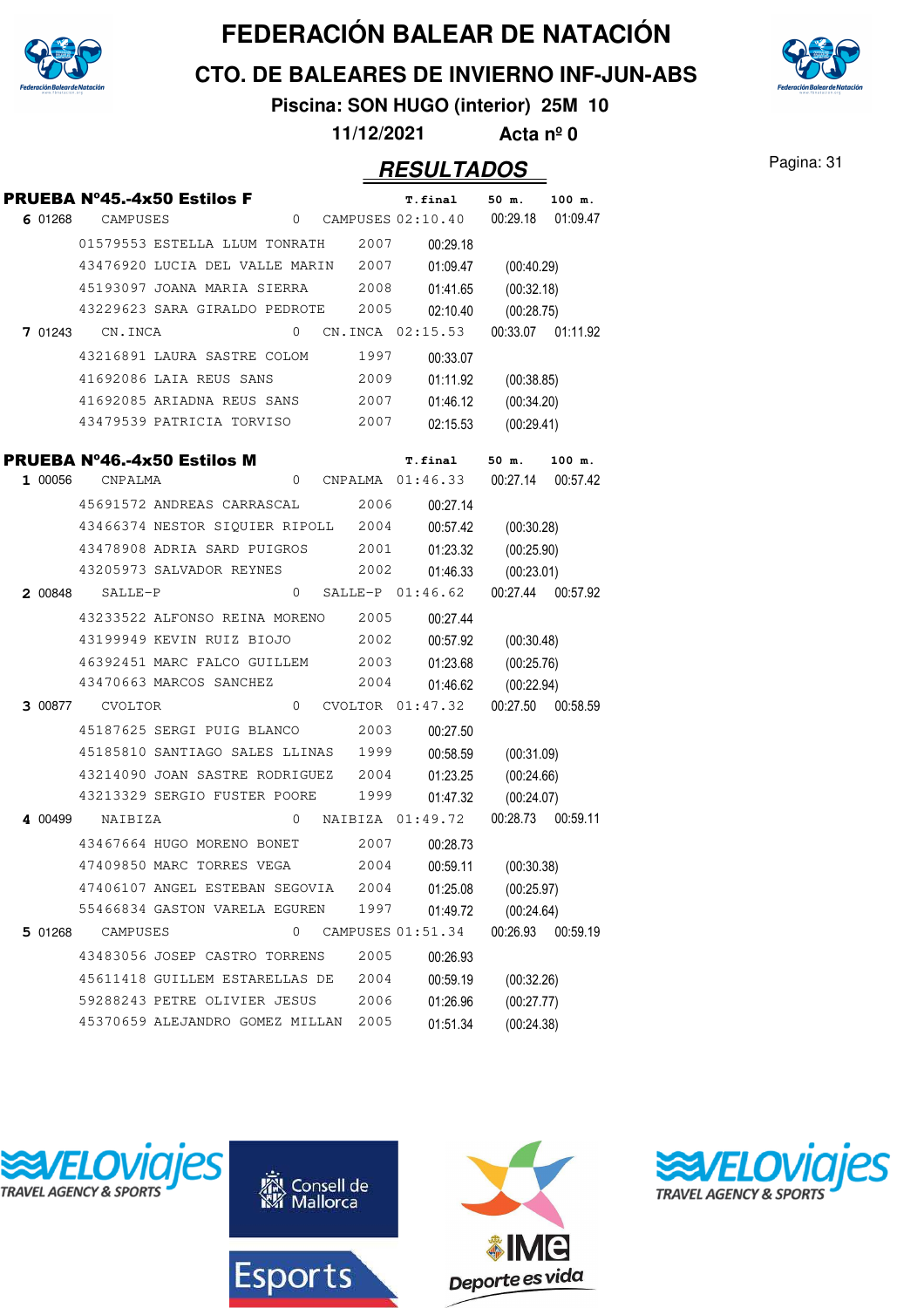

**CTO. DE BALEARES DE INVIERNO INF-JUN-ABS**

**Piscina: SON HUGO (interior) 25M 10**

**11/12/2021 Acta nº 0**

#### Pagina: 32 **RESULTADOS**

|    |         |                 | <b>PRUEBA Nº46.-4x50 Estilos M</b>                   |    |                | <b>T.final</b>      | 50 m.      | 100 m.            |
|----|---------|-----------------|------------------------------------------------------|----|----------------|---------------------|------------|-------------------|
| FC | 00848   |                 | SALLE-P GENERAL <eq.b>0 SALLE-P 01:51.59</eq.b>      |    |                |                     | 00:29.53   | 01:01.32          |
|    |         |                 | 43224511 GONZALO TORRES PUERTAS                      |    | 2004           | 00:29.53            |            |                   |
|    |         |                 | 46392450 GERARD FALCO GUILLEM                        |    | 2001           | 01:01.32            | (00:31.79) |                   |
|    |         |                 | 43463962 HUGO GUERRERO LOPEZ                         |    | 2005           | 01:27.75            | (00:26.43) |                   |
|    |         |                 | 43232272 JORGE SABATER ESPINOSA                      |    | 2006           | 01:51.59            | (00:23.84) |                   |
|    |         | 6 00895 EULARIO |                                                      | 0  |                | EULARIO 01:52.57    |            | 00:29.68 01:01.73 |
|    |         |                 | 47254877 LUIS CARDONA RECIO                          |    | 1993           | 00:29.68            |            |                   |
|    |         |                 | 47430056 DOROTEO SESMERO RIERA                       |    | 2004           | 01:01.73            | (00:32.05) |                   |
|    |         |                 | 45186330 VICTOR TORAN PALAO                          |    | 1998           | 01:27.82            | (00:26.09) |                   |
|    |         |                 | 48199941 7ISABEL TORRES MORENO                       |    | 2008           | 01:52.57            | (00:24.75) |                   |
|    | 7 01243 | CN.INCA         |                                                      | 0  |                | CN.INCA 01:54.90    |            | 00:29.65 01:01.94 |
|    |         |                 | 43471880 JORDI CINTA PEREZ                           |    | 2005           | 00:29.65            |            |                   |
|    |         |                 | 45696311 JAUME VALLESPIR TORAN                       |    | 2006           | 01:01.94            | (00:32.29) |                   |
|    |         |                 | 43473869 JAVIER LOPEZ GUILLEN                        |    | 2006           | 01:27.49            | (00:25.55) |                   |
|    |         |                 | 45612058 PEDRO ARROM LLIZO                           |    | 2007           | 01:54.90            | (00:27.41) |                   |
| FC | 00056   |                 | CNPALMA GENERAL <eq.b>0</eq.b>                       |    |                | CNPALMA 01:59.58    |            | 00:31.94 01:06.44 |
|    |         |                 | 45185607 LLUIS VICENS BUJOSA                         |    | 2005           | 00:31.94            |            |                   |
|    |         |                 | 45693426 TONI OLIVER ARDERIU                         |    | 2006           | 01:06.44            | (00:34.50) |                   |
|    |         |                 | 07704218 DENIS MOLNAR                                |    | 2004           | 01:33.68            | (00:27.24) |                   |
|    |         |                 | 46392195 MIGUEL ANGEL SUNER                          |    | 2006           | 01:59.58            | (00:25.90) |                   |
|    | 8 01095 | CNJAMMA         |                                                      | 0  |                | CNJAMMA 02:01.36    |            | 00:33.53 01:05.59 |
|    |         |                 | 41748543 LLUC CORTES SALA                            |    | 2007           | 00:33.53            |            |                   |
|    |         |                 | 41749255 ERIK MASSIP MESQUIDA                        |    | 2001           | 01:05.59            | (00:32.06) |                   |
|    |         |                 | 41749888 LLUIS CARDONA MESQUIDA                      |    | 2006           | 01:35.08            | (00:29.49) |                   |
|    |         |                 | 41748793 BIEL LLORENS SERVERA                        |    | 2004           | 02:01.36            | (00:26.28) |                   |
|    |         |                 | <b>PRUEBA Nº47.-400 Estilos M</b>                    |    |                | <b>T.final</b>      | 50 m.      | 100 m.            |
|    |         |                 | 1 43466374 NESTOR SIQUIER RIPOLL 04 CNPALMA 04:34.83 |    |                |                     | 00:29.23   | 01:03.06          |
|    |         |                 | 2 45699211 SAMUEL DIAZ GUERRERO                      | 03 |                | CNPALMA 04:38.81    | 00:29.25   | 01:02.35          |
|    |         |                 | 3 01876455 KEVIN NICOLAS RADU                        |    |                | 06 CNPALMA 04:38.87 | 00:29.78   | 01:04.50          |
|    |         |                 | 4 43466210 MARCOS RUIZ MARTIN                        | 05 | <b>CVOLTOR</b> | 04:49.88            | 00:31.26   | 01:06.78          |
|    |         |                 | 5 49922759 JAVIER HERNANDEZ                          | 07 | MASTBAL        | 04:53.80            | 00:30.81   | 01:06.97          |
|    |         |                 | 6 43470583 PAU REY GARCIA                            | 07 |                | NCALVIA 05:00.88    | 00:31.37   | 01:08.59          |
|    |         |                 | 7 47433490 ALVARO BENITEZ                            | 04 |                | EULARIO 05:05.23    | 00:31.76   | 01:09.16          |
|    |         |                 | 8 48199418 VICTOR VILLARINO                          | 07 |                | EULARIO 05:10.74    | 00:33.17   | 01:12.27          |
|    |         |                 | <b>9 45187470 URIEL HARO PEREZ</b>                   | 05 |                | CAMPUSES 05:16.98   | 00:32.77   | 01:11.19          |
|    |         |                 | 45611299 JUAN MANUEL NUÑEZ                           | 05 | CNPALMA        | Desc                |            |                   |









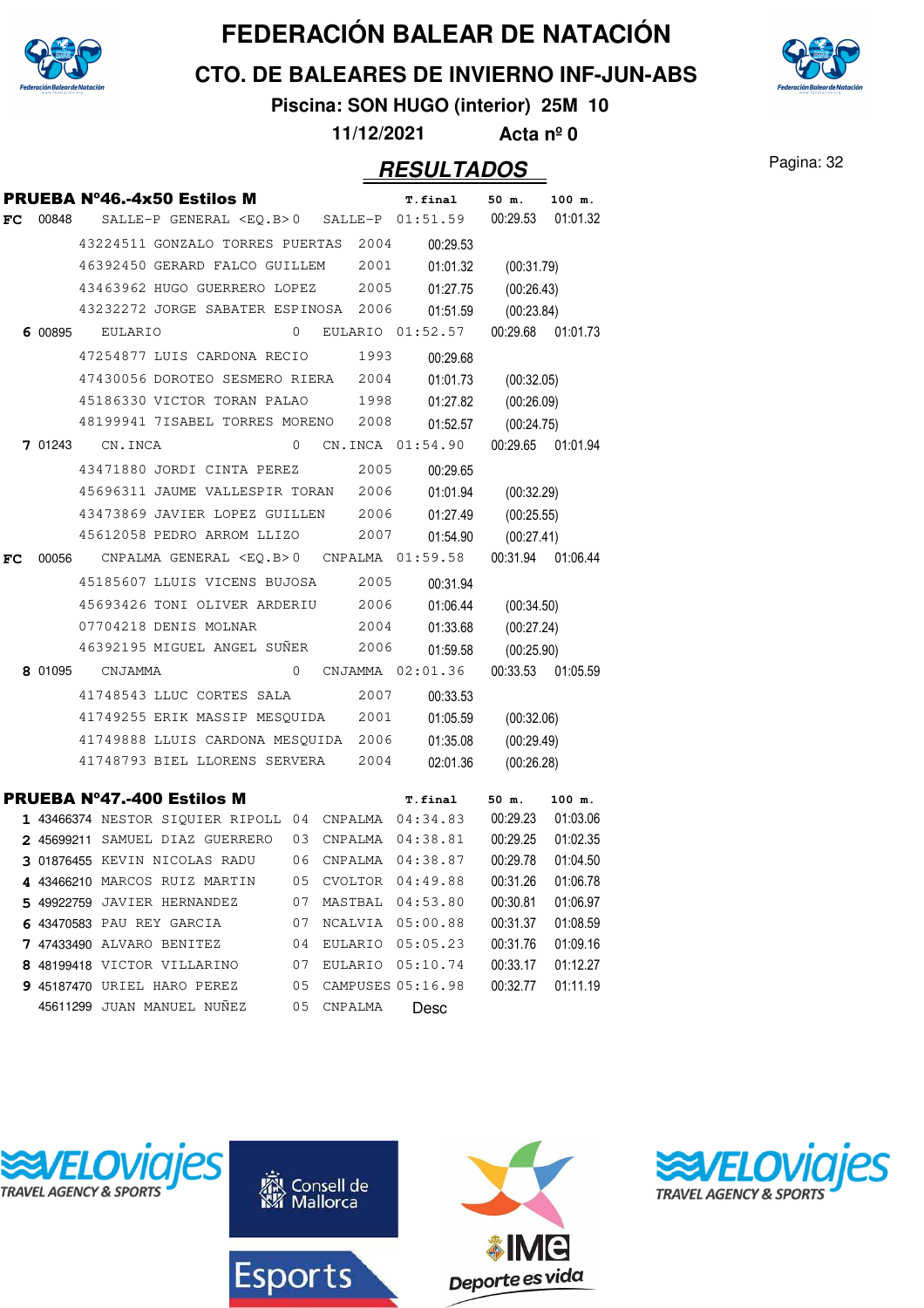

**CTO. DE BALEARES DE INVIERNO INF-JUN-ABS**



**Piscina: SON HUGO (interior) 25M 10**

**11/12/2021 Acta nº 0**

#### Pagina: 33 **RESULTADOS**

|  | <b>PRUEBA Nº48.-400 Estilos F</b>                          |    |                     | T.final           | 50 m.    | 100 m.   |
|--|------------------------------------------------------------|----|---------------------|-------------------|----------|----------|
|  | 1 45189605 MARINA PONS RAMON                               |    | 06 CNPALMA 05:08.05 |                   | 00:32.98 | 01:10.37 |
|  | 2 78223022 KIARA TORRICO RUIZ                              | 05 |                     | CVOLTOR 05:12.51  | 00:33.03 | 01:10.45 |
|  | 3 43473466 CLAUDIA GELABERT RUBIO07                        |    | CNPALMA             | 05:15.53          | 00:33.87 | 01:12.44 |
|  | 4 41543011 FRANCETTE GOMEZ                                 | 05 |                     | CNPALMA 05:18.45  | 00:33.11 | 01:11.45 |
|  | 5 41662594 ESTHER PENALVA                                  | 07 |                     | SALLE-P 05:20.01  | 00:34.39 | 01:13.87 |
|  | 6 41543010 CARME GOMEZ CAMPINS 03 CNPALMA 05:22.36         |    |                     |                   | 00:33.22 | 01:11.09 |
|  | <b>7</b> 41692086 LAIA REUS SANS                           | 09 |                     | CN.INCA 05:23.02  | 00:34.55 | 01:14.25 |
|  | 8 43233035 LAURA SIMO PEREZ 05                             |    |                     | SALLE-P 05:25.79  | 00:34.88 | 01:14.91 |
|  | 9 49614755 NEUS MARCO ESCRIBANO 09                         |    |                     | SALLE-P 05:28.61  | 00:36.65 | 01:18.18 |
|  | 10 43479539 PATRICIA TORVISO                               | 07 |                     | CN.INCA 05:29.37  | 00:35.15 | 01:15.88 |
|  | 11 08424482 SIENNA STEINFELDT 09 CAMPUSES 05:32.56         |    |                     |                   | 00:36.26 | 01:18.30 |
|  | 12 49868938 JULIA LLABRES PEDRET 09                        |    |                     | SALLE-P 05:45.88  | 00:38.50 | 01:23.56 |
|  | <b>PRUEBA N°51.-200 Libres M</b>                           |    |                     | <b>T.final</b>    | 50 m.    | 100 m.   |
|  | 1 43470663 MARCOS SANCHEZ                                  |    | 04 SALLE-P 01:51.02 |                   | 00:25.91 | 00:54.18 |
|  | 2 43222608 JON PINEIRO AMONDARAIN 00 CNPALMA 01:51.32      |    |                     |                   | 00:26.13 | 00:54.45 |
|  | 3 43214090 JOAN SASTRE RODRIGUEZ 04 CVOLTOR 01:54.38       |    |                     |                   | 00:26.88 | 00:55.93 |
|  | 4 45190652 RAUL BERMIN MORAIS $\qquad$ 02 CNPALMA 01:55.22 |    |                     |                   | 00:26.29 | 00:55.13 |
|  | 5 45691572 ANDREAS CARRASCAL 06                            |    |                     | CNPALMA 01:55.30  | 00:27.46 | 00:57.23 |
|  | 6 47406107 ANGEL ESTEBAN SEGOVIA 04                        |    |                     | NAIBIZA 01:55.83  | 00:27.07 | 00:56.61 |
|  | 7 43232272 JORGE SABATER ESPINOSA06                        |    |                     | SALLE-P 01:56.59  | 00:27.18 | 00:56.66 |
|  | 8 43483056 JOSEP CASTRO TORRENS                            | 05 |                     | CAMPUSES 01:56.73 | 00:26.79 | 00:56.86 |
|  | 9 43233522 ALFONSO REINA MORENO                            | 05 | SALLE-P             | 01:58.87          | 00:27.78 | 00:58.57 |
|  | 10 45370659 ALEJANDRO GOMEZ MILLAN 05                      |    |                     | CAMPUSES 01:59.25 | 00:27.86 | 00:58.32 |
|  | 11 09897080 ALEX EMERY SACH<br>$\sim$ 05                   |    |                     | SALLE-P 02:00.08  | 00:28.20 | 00:58.75 |
|  | <b>12 41664005</b> JUAN GARCIA VIVES                       | 06 |                     | SALLE-P 02:00.44  | 00:27.96 | 00:57.99 |
|  | 13 48199434 JOSE MARIA AZNAREZ TUR06 NAIBIZA 02:02.42      |    |                     |                   | 00:28.37 | 00:59.53 |
|  | 14 59288243 PETRE OLIVIER JESUS 06 CAMPUSES 02:03.39       |    |                     |                   | 00:27.45 | 00:59.04 |
|  | 15 43467664 HUGO MORENO BONET 07                           |    | NAIBIZA 02:03.43    |                   | 00:28.55 | 01:00.12 |
|  | 16 07704218 DENIS MOLNAR                                   |    | 04 CNPALMA 02:03.50 |                   | 00:28.53 | 00:59.71 |
|  | 17 47430056 DOROTEO SESMERO RIERA 04 EULARIO               |    |                     | 02:03.93          | 00:28.40 | 00:59.72 |
|  | 18 45188997 LLUC ZANIN BARCELO                             | 07 | NCALVIA 02:04.70    |                   | 00:28.27 | 01:00.06 |
|  | 19 48233533 ANDRES ROMERO PRIETO                           | 04 | NAIBIZA             | 02:05.35          | 00:28.48 | 00:59.87 |
|  | 20 48199742 MARCOS GARCIA                                  | 06 | NAIBIZA             | 02:06.11          | 00:29.40 | 01:01.36 |
|  | 21 41663863 TOMEU BONET BONET                              | 07 | CNPALMA             | 02:06.26          | 00:29.69 | 01:02.37 |
|  | 22 43224511 GONZALO TORRES PUERTAS 04                      |    | SALLE-P             | 02:08.24          | 00:29.65 | 01:02.53 |
|  | 23 47433258 MARC VALLVE PALERM                             | 07 | NAIBIZA             | 02:09.04          | 00:29.68 | 01:02.36 |
|  | 24 45184835 TONI BERGAS COMAS                              | 05 |                     | SALLE-P 02:09.60  | 00:29.49 | 01:01.87 |
|  | 25 43460901 JAVIER HOLGADO                                 | 05 | CNPALMA             | 02:09.70          | 00:29.71 | 01:02.25 |
|  | 26 45185607 LLUIS VICENS BUJOSA                            | 05 | CNPALMA             | 02:10.71          | 00:29.90 | 01:02.60 |
|  |                                                            |    |                     |                   |          |          |







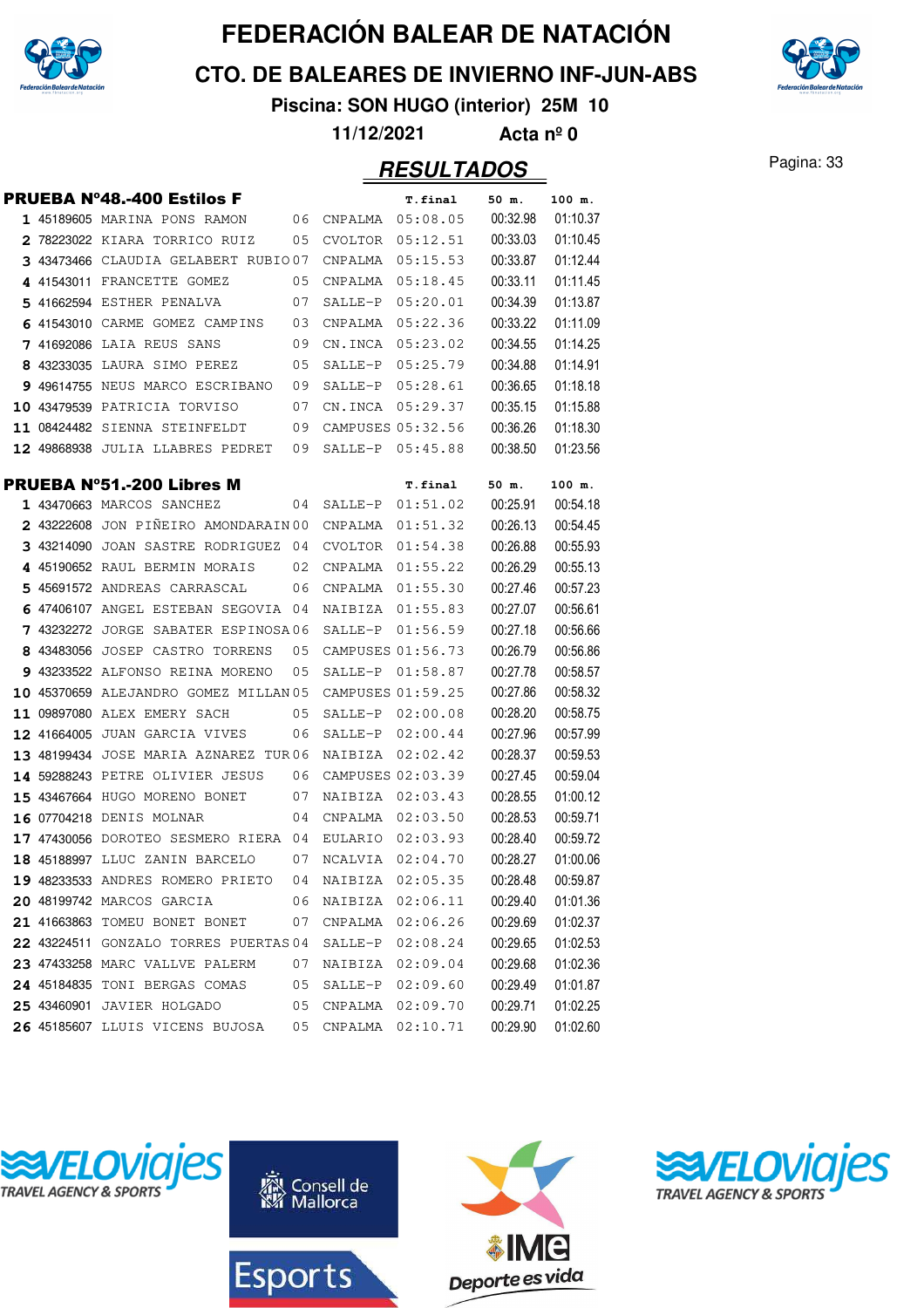

**CTO. DE BALEARES DE INVIERNO INF-JUN-ABS**

**Piscina: SON HUGO (interior) 25M 10**

**11/12/2021 Acta nº 0**

#### Pagina: 34 **RESULTADOS**

|    |             | <b>PRUEBA N°51.-200 Libres M</b>                  |    |                     | T.final           | 50 m.    | 100 m.   |
|----|-------------|---------------------------------------------------|----|---------------------|-------------------|----------|----------|
|    |             | 27 45614938 GUILLEM FEMENIA CRESPI05              |    | SALLE-P             | 02:11.74          | 00:30.63 | 01:03.89 |
|    |             | 28 45192656 GERARD DOMENECH DE LA                 | 07 | CAMPUSES 02:13.06   |                   | 00:30.63 | 01:04.04 |
|    |             | 29 45696312 POL VALLESPIR TORAN                   | 07 |                     | CN. INCA 02:13.45 | 00:30.16 | 01:04.21 |
|    |             | 30 41661947 TOMEU JULIA MAIMO                     | 07 | FELANITX 02:16.39   |                   | 00:30.40 | 01:04.82 |
|    |             | <b>PRUEBA Nº52.-200 Libres F</b>                  |    |                     | T.final           | 50 m.    | 100 m.   |
|    |             | 1 43164284 MELANI COSTA SCHMID                    | 89 | CNPALMA             | 02:00.92          | 00:28.40 | 00:59.68 |
|    |             | 2 43466614 MARTA MARIA GUASP                      | 04 | CVOLTOR             | 02:02.53          | 00:29.04 | 01:00.33 |
|    |             | 3 01579553 ESTELLA LLUM TONRATH                   | 07 |                     | CAMPUSES 02:03.26 | 00:28.56 | 00:59.68 |
|    |             | 4 49923805 MARTINA MANRESA                        | 05 | SALLE-P             | 02:03.53          | 00:28.70 | 00:59.63 |
|    |             | 5 04346837 JOSHA VERMEER                          | 06 | SALLE-P             | 02:08.94          | 00:29.46 | 01:01.76 |
|    |             | 6 43475079 SARAH HOLGADO BARAHONA 07              |    | CNPALMA             | 02:09.61          | 00:30.27 | 01:03.29 |
|    |             | 7 49868937 CARLA LLABRES PEDRET                   | 06 | SALLE-P             | 02:10.21          | 00:30.18 | 01:03.31 |
|    |             | 8 48233287 ADRIANA ESTEBAN                        | 07 | NAIBIZA             | 02:12.05          | 00:31.11 | 01:04.61 |
|    |             | 9 45691319 BEATRIZ GIJON CASTRO                   | 09 | SALLE-P             | 02:12.55          | 00:30.76 | 01:05.14 |
|    | 10 49770151 | ESTELA GARAU MORENO                               | 05 | CNPALMA             | 02:12.75          | 00:29.81 | 01:03.68 |
|    |             | 11 43470221 ADELA GARRIDO MORENO                  | 06 | CNPALMA             | 02:13.43          | 00:30.14 | 01:03.96 |
|    | 12 41664031 | SOFIA BARRIOS GIORNO                              | 05 | CNPALMA             | 02:14.37          | 00:31.28 | 01:05.77 |
|    |             | 12 48231123 PAULA PEREZ MULAS                     | 07 | EULARIO             | 02:14.37          | 00:31.15 | 01:05.57 |
|    | 14 45193097 | JOANA MARIA SIERRA                                | 08 |                     | CAMPUSES 02:14.51 | 00:31.05 | 01:05.34 |
|    |             | 15 45370786 LUCIA ROSER DE HOYOS                  | 08 |                     | CAMPUSES 02:14.77 | 00:30.84 | 01:05.39 |
|    | 16 45614949 | JULIA MOREY REBASSA                               | 06 | SALLE-P             | 02:14.87          | 00:31.44 | 01:05.88 |
|    | 17 48230531 | JIMENA GARCIA DE DIOS                             | 08 | EULARIO             | 02:14.99          | 00:31.18 | 01:06.05 |
|    |             | 18 46393032 CAROLINA HEREDIA                      | 05 | SALLE-P             | 02:15.20          | 00:31.58 | 01:06.27 |
|    |             | 19 45692762 ANGELA BUSQUETS                       | 06 | CNPALMA             | 02:15.89          | 00:32.47 | 01:07.21 |
|    |             | 20 45614991 ELISABETH ABAD NUNEZ                  | 08 | CNPALMA             | 02:16.13          | 00:31.45 | 01:06.39 |
|    |             | 21 43479700 AGNES MAYOL SERRA                     | 07 | SALLE-P             | 02:16.78          | 00:31.94 | 01:06.33 |
| FC |             | 41662194 LUCIA ROCA RODADO                        | 03 | CVOLTOR             | 02:17.08          | 00:31.76 | 01:06.22 |
|    |             | 22 43467319 MAR VELASCO ROCHON                    | 07 |                     | CAMPUSES 02:17.78 | 00:31.07 | 01:05.79 |
|    |             | 23 45193826 M <sup>a</sup> VICTORIA CAÑADILLAS 08 |    | CNPALMA             | 02:18.19          | 00:32.04 | 01:07.51 |
|    |             | 24 47431743 MARIA JUAN MARI                       | 05 | NAIBIZA             | 02:18.27          | 00:31.40 | 01:06.23 |
|    |             | 25 45614994 AINA ABAD NUNEZ                       | 08 | CNPALMA             | 02:18.46          | 00:32.58 | 01:07.26 |
|    |             | 26 49925383 MARTA SANDIN POLO                     |    | 07 SALLE-P 02:19.99 |                   | 00:32.12 | 01:07.51 |
|    |             | 27 49410260 CLAUDIA BASILIO                       |    | 05 EULARIO 02:20.85 |                   | 00:31.35 | 01:06.66 |
|    |             | 28 49410044 PATRICIA QUIROS TUR                   | 07 | NAIBIZA 02:21.05    |                   | 00:31.93 | 01:07.24 |
|    |             | 29 49481006 LUCIA MOYA JIMENEZ                    | 07 |                     | NCALVIA 02:21.81  | 00:31.69 | 01:08.07 |
|    |             | 30 46388014 AINA THOMAS TABERNER                  | 06 |                     | CNPALMA 02:21.86  | 00:32.84 | 01:08.67 |
|    |             | 31 41659557 MARGALIDA CERDA                       | 07 |                     | FELANITX 02:21.95 | 00:32.59 | 01:08.53 |
|    |             | 32 43481556 AINA TOMAS TOMAS                      | 08 | CAMPUSES 02:22.38   |                   | 00:32.05 | 01:08.17 |
|    |             | 33 45614889 MARIA REINA MORENO                    | 07 |                     | SALLE-P 02:23.81  | 00:32.88 | 01:08.45 |









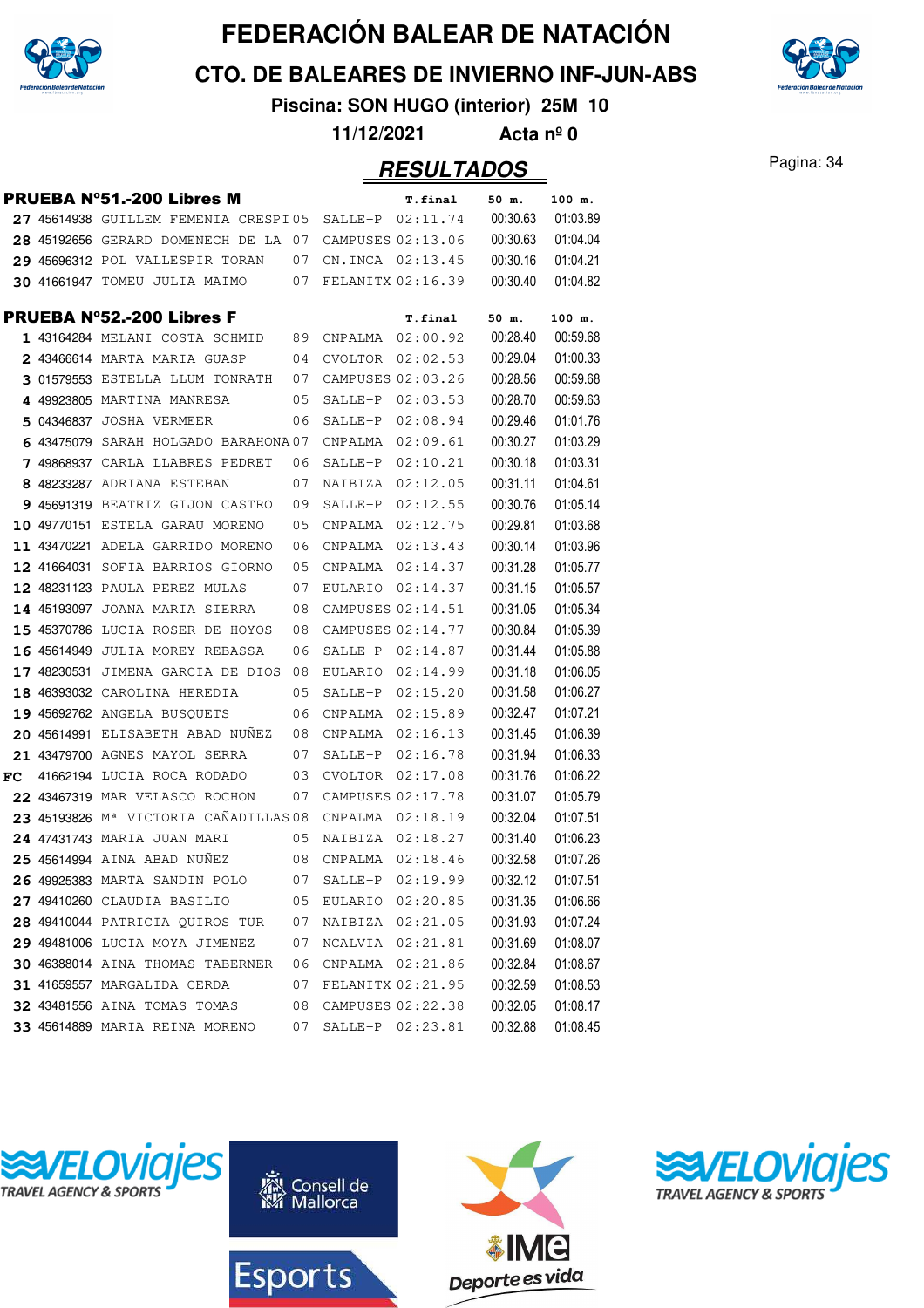

**CTO. DE BALEARES DE INVIERNO INF-JUN-ABS**



**Piscina: SON HUGO (interior) 25M 10**

**11/12/2021 Acta nº 0**

#### Pagina: 35 **RESULTADOS**

|    |         |                 | <b>PRUEBA Nº52.-200 Libres F</b>                                                                                |              |      | <b>T.final</b>                                   | 50 m.                           | 100 m.   |        |  |
|----|---------|-----------------|-----------------------------------------------------------------------------------------------------------------|--------------|------|--------------------------------------------------|---------------------------------|----------|--------|--|
|    |         |                 | 34 45372330 EMILIE SANCHEZ BUJOSA 09 CNPALMA 02:24.40 00:33.61 01:10.30                                         |              |      |                                                  |                                 |          |        |  |
|    |         |                 | 35 49484379 LLUCIA AVELLA 09 CNPALMA 02:24.41 00:33.37                                                          |              |      |                                                  |                                 | 01:10.93 |        |  |
|    |         |                 | 36 49614755 NEUS MARCO ESCRIBANO 09 SALLE-P 02:25.60 00:35.04                                                   |              |      |                                                  |                                 | 01:12.34 |        |  |
|    |         |                 | 37 49771820 CARMEN ESTARELLAS 08 SALLE-P 02:27.75 00:32.14                                                      |              |      |                                                  |                                 | 01:09.42 |        |  |
|    |         |                 | 38 49774243 AMALIA COLL COMPANY 09 CNPALMA 02:28.13 00:33.91                                                    |              |      |                                                  |                                 | 01:12.02 |        |  |
|    |         |                 | 39 41692085 ARIADNA REUS SANS 07 CN.INCA 02:29.47 00:34.19                                                      |              |      |                                                  |                                 | 01:11.50 |        |  |
|    |         |                 | 43229623 SARA GIRALDO PEDROTE 05 CAMPUSES                                                                       |              |      | N.p.                                             |                                 |          |        |  |
|    |         |                 | 47433057 EVA PARRA OLIVA 04 NAIBIZA                                                                             |              |      | Baja                                             |                                 |          |        |  |
|    |         |                 | ESTELLA LLUM TONRATH del CAMPUSES bate la M.M. de 14años en 200 Libres F con 02:03.26 ant. 02:04:75             |              |      |                                                  |                                 |          |        |  |
|    |         |                 |                                                                                                                 |              |      |                                                  |                                 |          | 200 m. |  |
|    |         |                 | <b>PRUEBA N°61.-4x100 Libres M</b> T.final 50 m. 100 m.<br>1 00056 CNPALMA 0 CNPALMA 03:27.96 00:24.35 00:51.18 |              |      |                                                  |                                 |          |        |  |
|    |         |                 | 43205973 SALVADOR REYNES 2002                                                                                   |              |      | 00:51.18                                         |                                 |          |        |  |
|    |         |                 | 45190652 RAUL BERMIN MORAIS 2002                                                                                |              |      |                                                  |                                 |          |        |  |
|    |         |                 | 43222608 JON PIÑEIRO AMONDARAIN 2000                                                                            |              |      | 01:43.70                                         | (00:52.52)                      |          |        |  |
|    |         |                 | 43476153 MATEU VENY OLIVER 2002                                                                                 |              |      | 02:36.75                                         | (00:53.05)                      |          |        |  |
|    |         | 2 00848 SALLE-P |                                                                                                                 |              |      | 03:27.96<br>0 SALLE-P 03:31.50 00:25.52 00:53.05 | (00:51.21)                      |          |        |  |
|    |         |                 |                                                                                                                 |              |      |                                                  |                                 |          |        |  |
|    |         |                 | 43232272 JORGE SABATER ESPINOSA 2006                                                                            |              |      | 00:53.05                                         |                                 |          |        |  |
|    |         |                 | 43199949 KEVIN RUIZ BIOJO                                                                                       |              |      | 2002<br>01:46.16                                 | (00:53.11)                      |          |        |  |
|    |         |                 | 43233522 ALFONSO REINA MORENO 2005                                                                              |              |      | 02:40.06                                         | (00:53.90)                      |          |        |  |
|    |         |                 | 43470663 MARCOS SANCHEZ 2004                                                                                    |              |      | 03:31.50                                         | (00:51.44)                      |          |        |  |
|    |         |                 | 3 00877 CVOLTOR 03:32.63 00:25.33 00:53.08                                                                      |              |      |                                                  |                                 |          |        |  |
|    |         |                 | 43213329 SERGIO FUSTER POORE 1999                                                                               |              |      | 00:53.08                                         |                                 |          |        |  |
|    |         |                 | 45187625 SERGI PUIG BLANCO 2003                                                                                 |              |      | 01:46.17                                         | (00:53.09)                      |          |        |  |
|    |         |                 | 43214090 JOAN SASTRE RODRIGUEZ 2004                                                                             |              |      | 02:38.93                                         | (00:52.76)                      |          |        |  |
|    |         |                 | 45185810 SANTIAGO SALES LLINAS 1999                                                                             |              |      | 03:32.63                                         | (00:53.70)                      |          |        |  |
|    |         |                 |                                                                                                                 |              |      |                                                  |                                 |          |        |  |
|    |         |                 | 48199417 IVAN VILLARINO                                                                                         |              | 2005 | 00:54.31                                         |                                 |          |        |  |
|    |         |                 | 45186330 VICTOR TORAN PALAO 1998                                                                                |              |      | 01:48.21                                         | (00:53.90)                      |          |        |  |
|    |         |                 | 43115340 DANIEL LLOMPART 1978                                                                                   |              |      | 02:43.02                                         | (00:54.81)                      |          |        |  |
|    |         |                 | 47430056 DOROTEO SESMERO RIERA 2004                                                                             |              |      | 03:38.73                                         | (00:55.71)                      |          |        |  |
| FC | 00056   |                 | CNPALMA GENERAL <eq.b>0 CNPALMA 03:40.08</eq.b>                                                                 |              |      |                                                  | 00:26.76                        | 00:55.50 |        |  |
|    |         |                 | 45693046 CIRO ASCANIO SAIZ                                                                                      |              | 2006 | 00:55.50                                         |                                 |          |        |  |
|    |         |                 | 49483562 ALEX JOAN ROMERO LLUCH 2006                                                                            |              |      | 01:51.38                                         | (00:55.88)                      |          |        |  |
|    |         |                 | 01876455 KEVIN NICOLAS RADU                                                                                     |              | 2006 | 02:47.49                                         | (00:56.11)                      |          |        |  |
|    |         |                 | 45691572 ANDREAS CARRASCAL                                                                                      |              | 2006 | 03:40.08                                         |                                 |          |        |  |
|    | 5 00499 | NAIBIZA         |                                                                                                                 | $\mathbf{0}$ |      | NAIBIZA 03:40.13                                 | (00:52.59)<br>00:25.56 00:55.16 |          |        |  |
|    |         |                 |                                                                                                                 |              |      |                                                  |                                 |          |        |  |
|    |         |                 | 55466834 GASTON VARELA EGUREN                                                                                   |              | 1997 | 00:55.16                                         |                                 |          |        |  |
|    |         |                 | 43467664 HUGO MORENO BONET                                                                                      |              | 2007 | 01:52.05                                         | (00:56.89)                      |          |        |  |
|    |         |                 | 47409903 DAVID MEDINA CARDENAS                                                                                  |              | 2004 | 02:47.00                                         | (00:54.95)                      |          |        |  |
|    |         |                 | 47406107 ANGEL ESTEBAN SEGOVIA                                                                                  |              | 2004 | 03:40.13                                         | (00:53.13)                      |          |        |  |







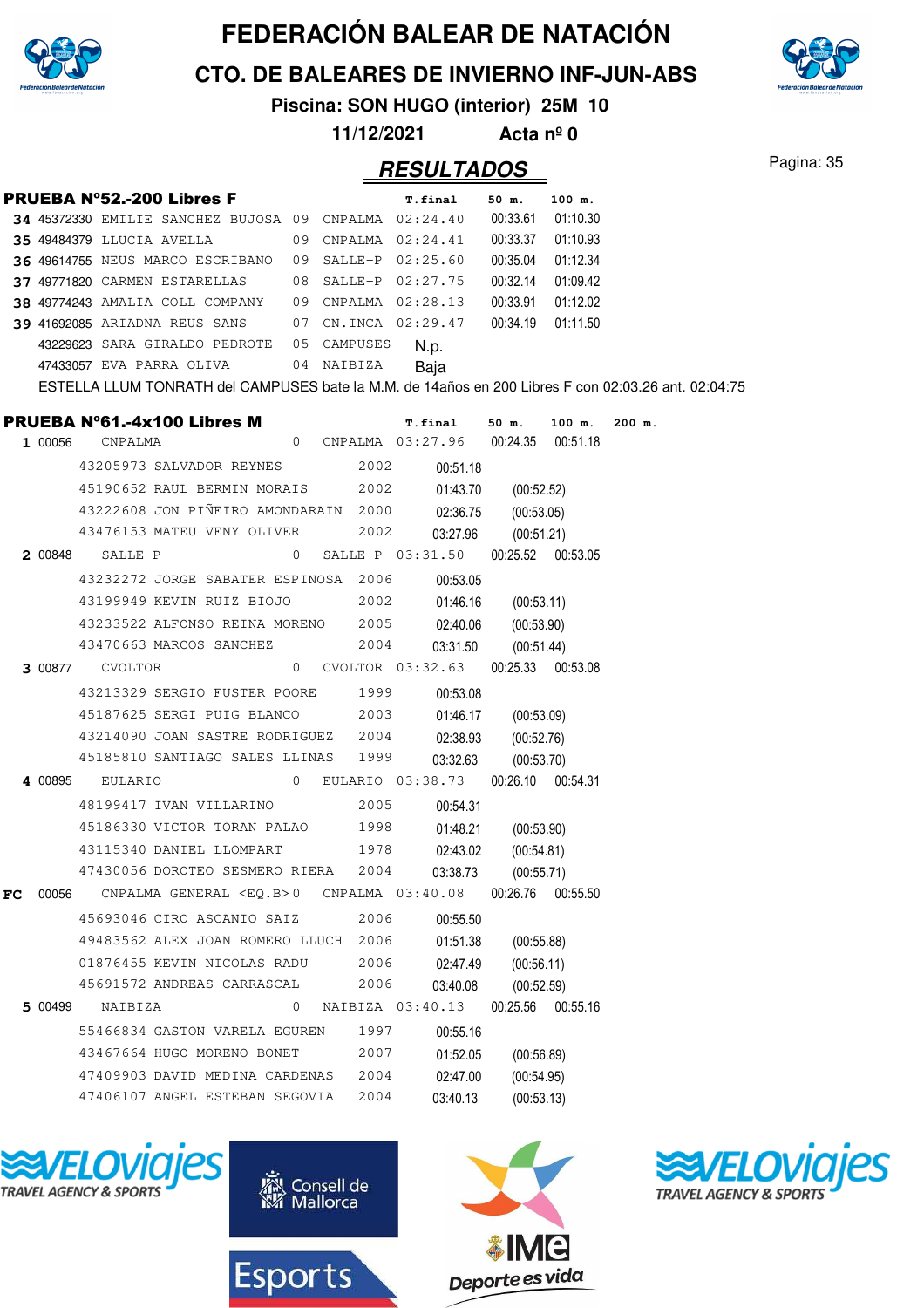

**CTO. DE BALEARES DE INVIERNO INF-JUN-ABS**



# **Piscina: SON HUGO (interior) 25M 10**

**11/12/2021 Acta nº 0**

#### Pagina: 36 **RESULTADOS**

|    |         |                 | PRUEBA Nº61.-4x100 Libres M                                 |   |      | <b>T.final</b>                       | 50 m.               | 100 m.               | $200$ m. |
|----|---------|-----------------|-------------------------------------------------------------|---|------|--------------------------------------|---------------------|----------------------|----------|
| FC | 00848   |                 | SALLE-P GENERAL $\langle EQ.B \rangle 0$ SALLE-P $03:41.46$ |   |      |                                      | 00:25.94            | 00:54.52             |          |
|    |         |                 | 46392451 MARC FALCO GUILLEM                                 |   | 2003 | 00:54.52                             |                     |                      |          |
|    |         |                 | 09897080 ALEX EMERY SACH                                    |   | 2005 | 01:49.24                             | (00:54.72)          |                      |          |
|    |         |                 | 41664005 JUAN GARCIA VIVES 2006                             |   |      | 02:45.66                             | (00:56.42)          |                      |          |
|    |         |                 | 43463962 HUGO GUERRERO LOPEZ                                |   | 2005 | 03:41.46                             | (00:55.80)          |                      |          |
|    |         | 6 01243 CN.INCA |                                                             | 0 |      | CN.INCA 03:52.14                     |                     | 00:25.47 00:52.83    |          |
|    |         |                 | 43473869 JAVIER LOPEZ GUILLEN                               |   | 2006 | 00:52.83                             |                     |                      |          |
|    |         |                 | 45696311 JAUME VALLESPIR TORAN 2006                         |   |      | 01:53.68                             | (01:00.85)          |                      |          |
|    |         |                 | 43471880 JORDI CINTA PEREZ                                  |   | 2005 | 02:50.91                             | (00:57.23)          |                      |          |
|    |         |                 | 45696312 POL VALLESPIR TORAN                                |   | 2007 | 03:52.14                             | (01:01.23)          |                      |          |
|    | 7 00883 | NCALVIA         |                                                             | 0 |      | NCALVIA 03:57.19                     |                     | 00:27.35 00:57.21    |          |
|    |         |                 | 45188997 LLUC ZANIN BARCELO                                 |   | 2007 | 00:57.21                             |                     |                      |          |
|    |         |                 | 45187628 XAVIER PUIG BLANCO                                 |   | 2007 | 01:55.94                             | (00:58.73)          |                      |          |
|    |         |                 | 43470583 PAU REY GARCIA                                     |   | 2007 | 02:53.84                             | (00:57.90)          |                      |          |
|    |         |                 | 45613692 JOAN BORDOY TASCON                                 |   | 2007 | 03:57.19                             | (01:03.35)          |                      |          |
|    | 8 01095 | CNJAMMA         |                                                             | 0 |      | CNJAMMA 03:57.85                     |                     | 00:28.26 01:00.28    |          |
|    |         |                 | 41748793 BIEL LLORENS SERVERA                               |   | 2004 | 01:00.28                             |                     |                      |          |
|    |         |                 | 41749255 ERIK MASSIP MESQUIDA 2001                          |   |      | 01:55.17                             | (00:54.89)          |                      |          |
|    |         |                 | 41749701 BIEL MASCARO MOLL                                  |   | 2006 | 02:57.77                             | (01:02.60)          |                      |          |
|    |         |                 | 41748543 LLUC CORTES SALA                                   |   | 2007 | 03:57.85                             | (01:00.08)          |                      |          |
|    | 9 01268 | CAMPUSES        |                                                             |   |      | 0 CAMPUSES 03:58.30                  |                     | 00:28.36 00:59.74    |          |
|    |         |                 | 45192768 MARC CASTRO ARQUES                                 |   | 2007 | 00:59.74                             |                     |                      |          |
|    |         |                 | 59288243 PETRE OLIVIER JESUS 2006                           |   |      | 01:55.35                             | (00:55.61)          |                      |          |
|    |         |                 | 45187470 URIEL HARO PEREZ                                   |   | 2005 | 02:58.42                             | (01:03.07)          |                      |          |
|    |         |                 | 45192656 GERARD DOMENECH DE LA 2007                         |   |      | 03:58.30                             | (00:59.88)          |                      |          |
|    |         |                 |                                                             |   |      |                                      |                     |                      |          |
|    | 1 00056 | CNPALMA         | <b>PRUEBA N°62.-4x100 Libres F</b>                          |   |      | <b>T.final</b><br>0 CNPALMA 03:52.11 | 50 m.<br>00:27.34   | $100$ m.<br>00:56.14 | 200 m.   |
|    |         |                 |                                                             |   |      |                                      |                     |                      |          |
|    |         |                 | 43164284 MELANI COSTA SCHMID 1989                           |   |      | 00:56.14                             |                     |                      |          |
|    |         |                 | 49770151 ESTELA GARAU MORENO 2005                           |   |      | 01:54.33                             | (00:58.19)          |                      |          |
|    |         |                 | 45614381 MARTA RUBIO BUJOSA<br>45614441 CLAUDIA NUÑEZ LLADO |   | 2005 |                                      | 02:55.07 (01:00.74) |                      |          |
|    |         |                 |                                                             |   | 2005 | 03:52.11                             | (00:57.04)          |                      |          |
|    | 2 00848 | SALLE-P         |                                                             | 0 |      | SALLE-P 03:53.61                     | 00:27.74            | 00:57.54             |          |
|    |         |                 | 49923805 MARTINA MANRESA                                    |   | 2005 | 00:57.54                             |                     |                      |          |
|    |         |                 | 04346837 JOSHA VERMEER                                      |   | 2006 | 01:55.43                             | (00:57.89)          |                      |          |
|    |         |                 | 49481148 EMMA FRAGA MORRONDO                                |   | 2007 | 02:54.93                             | (00:59.50)          |                      |          |
|    |         |                 | 49868937 CARLA LLABRES PEDRET                               |   | 2006 | 03:53.61                             | (00:58.68)          |                      |          |







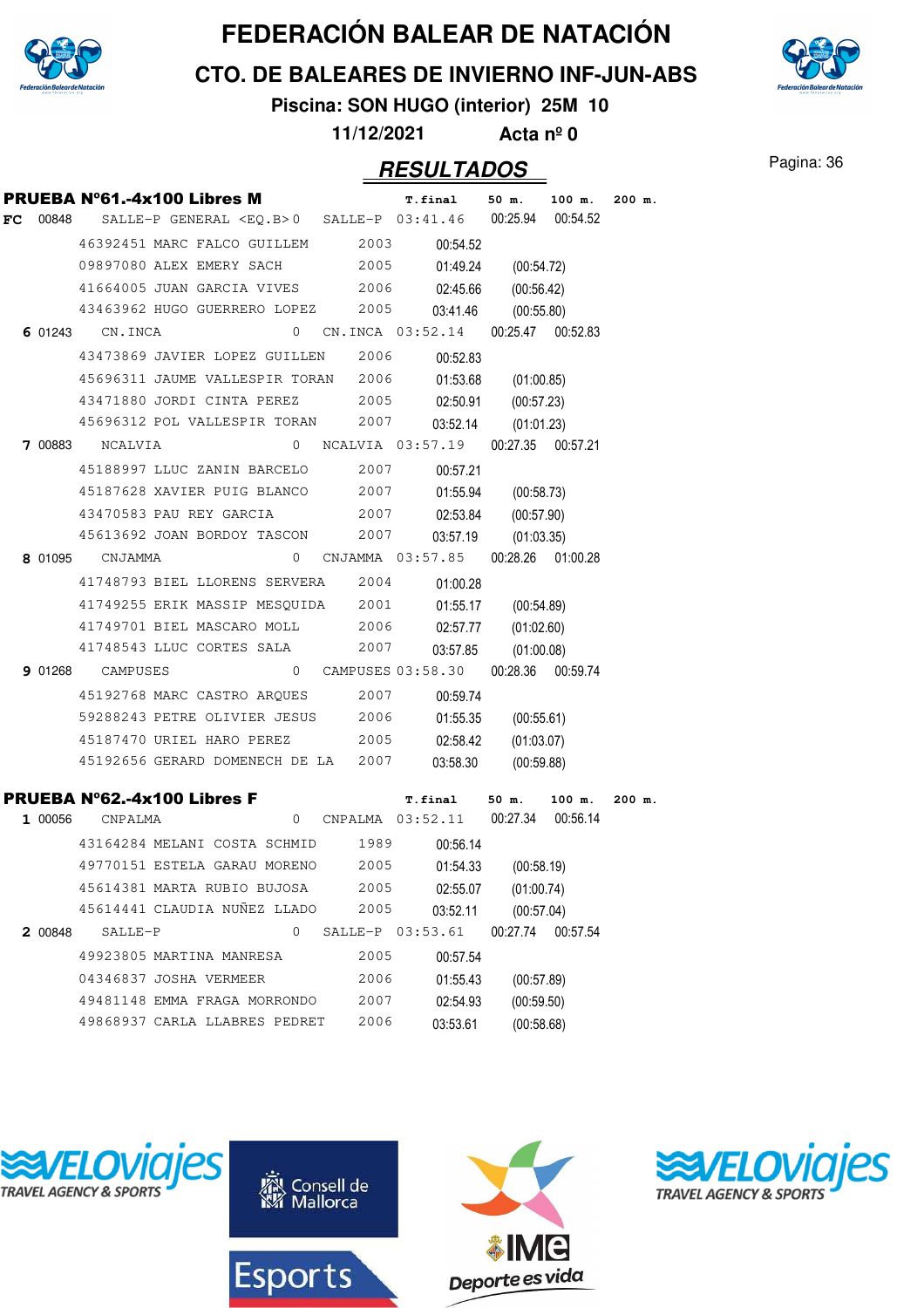

**CTO. DE BALEARES DE INVIERNO INF-JUN-ABS**

**Piscina: SON HUGO (interior) 25M 10**

**11/12/2021 Acta nº 0**

#### Pagina: 37 **RESULTADOS**

|    |                        | PRUEBA Nº62.-4x100 Libres F                                             |          |         | T.final                               | 50 m.             | 100 m. | $200$ m. |
|----|------------------------|-------------------------------------------------------------------------|----------|---------|---------------------------------------|-------------------|--------|----------|
|    | <b>3 00877 CVOLTOR</b> |                                                                         |          |         | 0 CVOLTOR 04:03.42                    | 00:28.16 00:58.13 |        |          |
|    |                        | 43466614 MARTA MARIA GUASP 2004                                         |          |         | 00:58.13                              |                   |        |          |
|    |                        | 43223264 NATALIA DURAHO LOZANO 2001                                     |          |         | 02:01.12                              | (01:02.99)        |        |          |
|    |                        | 43477108 NATALIA MARTINEZ                                               |          | 2004    | 03:03.23                              | (01:02.11)        |        |          |
|    |                        | 43466209 ALEJANDRA RUIZ MARTIN 2003                                     |          |         | 04:03.42                              | (01:00.19)        |        |          |
|    | 4 00895 EULARIO        |                                                                         | $\Omega$ |         | EULARIO 04:03.50 00:29.09 01:01.20    |                   |        |          |
|    |                        | 48231123 PAULA PEREZ MULAS                                              |          | 2007    | 01:01.20                              |                   |        |          |
|    |                        | 49410436 NEREA PADILLA ORTIZ 2005                                       |          |         | 02:02.55                              | (01:01.35)        |        |          |
|    |                        | 48230531 JIMENA GARCIA DE DIOS 2008                                     |          |         | 03:03.92                              | (01:01.37)        |        |          |
|    |                        | 54878548 CATALINA FOURCADE 2003                                         |          |         | 04:03.50                              | (00:59.58)        |        |          |
|    | <b>5</b> 00499 NAIBIZA |                                                                         |          |         | 0 NAIBIZA 04:03.99                    | 00:28.74 01:00.69 |        |          |
|    |                        | 48233287 ADRIANA ESTEBAN 2007                                           |          |         | 01:00.69                              |                   |        |          |
|    |                        | 48199273 VIOLETA CUBERO SOLER 2006                                      |          |         | 02:02.39                              | (01:01.70)        |        |          |
|    |                        | 47433057 EVA PARRA OLIVA                                                |          | 2004    | 03:04.21                              | (01:01.82)        |        |          |
|    |                        | 48198922 MARIA RIERA PRATS 2006                                         |          |         | 04:03.99                              | (00:59.78)        |        |          |
| FC |                        | 00056 CNPALMA GENERAL <eq.b>0 CNPALMA 04:07.22 00:29.12 01:00.36</eq.b> |          |         |                                       |                   |        |          |
|    |                        | 43475079 SARAH HOLGADO BARAHONA 2007                                    |          |         | 01:00.36                              |                   |        |          |
|    |                        | 43470221 ADELA GARRIDO MORENO 2006                                      |          |         | 02:01.38                              | (01:01.02)        |        |          |
|    |                        | 46388014 AINA THOMAS TABERNER 2006                                      |          |         | 03:07.05                              | (01:05.67)        |        |          |
|    |                        | 41543011 FRANCETTE GOMEZ                                                |          | 2005    | 04:07.22                              | (01:00.17)        |        |          |
| FC |                        | 00848 SALLE-P GENERAL <eq.b>0 SALLE-P 04:07.55 00:30.09 01:02.37</eq.b> |          |         |                                       |                   |        |          |
|    |                        | 45614949 JULIA MOREY REBASSA 2006                                       |          |         | 01:02.37                              |                   |        |          |
|    |                        | 49925383 MARTA SANDIN POLO 2007                                         |          |         | 02:05.29                              | (01:02.92)        |        |          |
|    |                        | 45691319 BEATRIZ GIJON CASTRO 2009                                      |          |         | 03:06.36                              | (01:01.07)        |        |          |
|    |                        | 49923806 MARIONA MANRESA 2006                                           |          |         | 04:07.55                              | (01:01.19)        |        |          |
|    | 6 01268 CAMPUSES       |                                                                         |          |         | 0 CAMPUSES 04:10.12 00:29.81 01:01.51 |                   |        |          |
|    |                        | 45370786 LUCIA ROSER DE HOYOS 2008                                      |          |         | 01:01.51                              |                   |        |          |
|    |                        | 43467318 GABRIELA VELASCO 2005                                          |          |         | 02:03.24                              | (01:01.73)        |        |          |
|    |                        | 43467319 MAR VELASCO ROCHON 2007                                        |          |         | 03:05.95                              | (01:02.71)        |        |          |
|    |                        | 43481556 AINA TOMAS TOMAS 2008                                          |          |         | 04:10.12                              | (01:04.17)        |        |          |
|    | 01243 CN.INCA          |                                                                         | 0        | CN.INCA | Baja                                  |                   |        |          |